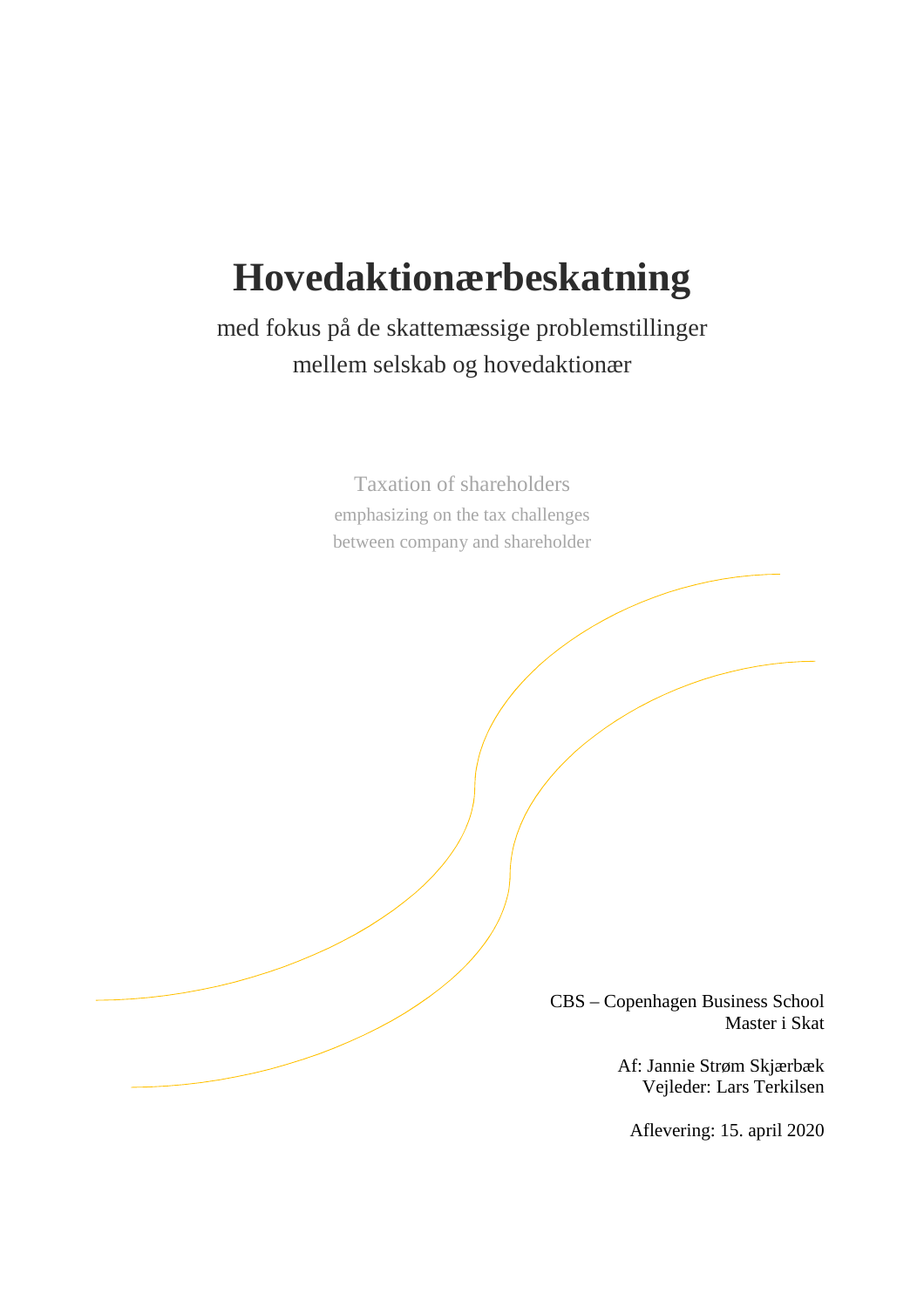## Indholdsfortegnelse

| 1.    |       |  |  |
|-------|-------|--|--|
| 2.    |       |  |  |
|       | 2.1   |  |  |
|       | 2.2   |  |  |
|       | 2.3   |  |  |
|       | 2.4   |  |  |
| 3.    |       |  |  |
|       | 3.1   |  |  |
| 4.    |       |  |  |
|       | 4.1   |  |  |
|       | 4.2   |  |  |
|       | 4.2.1 |  |  |
|       | 4.3   |  |  |
|       | 4.3.1 |  |  |
| 4.3.2 |       |  |  |
|       | 4.3.3 |  |  |
|       | 4.4   |  |  |
| 5.    |       |  |  |
|       | 5.1   |  |  |
|       | 5.2   |  |  |
|       | 5.3   |  |  |
|       | 5.4   |  |  |
| 6.    |       |  |  |
|       | 6.1   |  |  |
|       | 6.2   |  |  |
|       | 6.3   |  |  |
| 7.    |       |  |  |
| 8.    |       |  |  |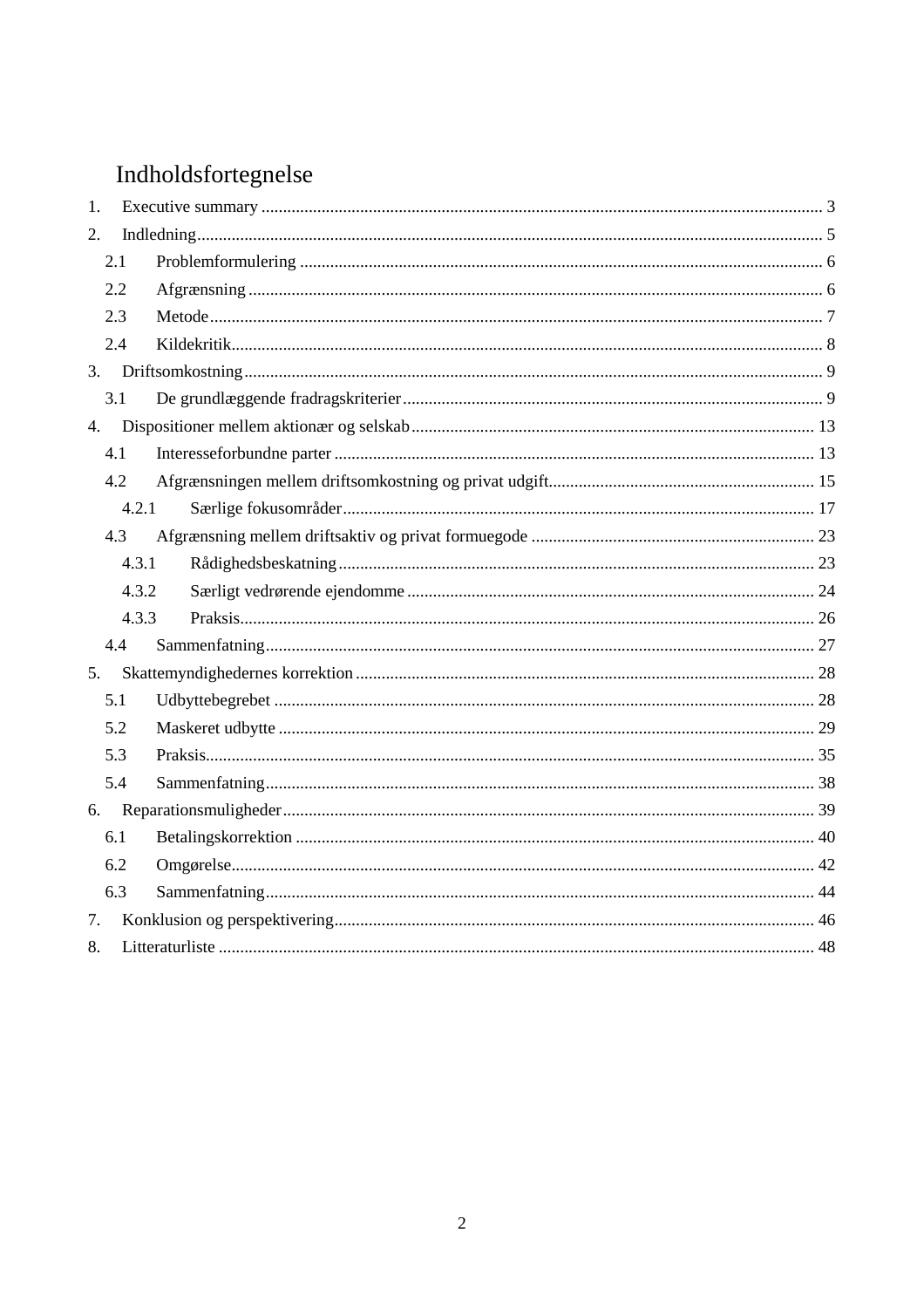## 1. Executive summary

In the area of tax law, it is extremely important who the right cost carrier is. This is because of the different taxation of income and different deductions for costs for persons and companies. The first element is that corporate income is taxed a lot lower than the income of persons, in addition, persons do not have the same opportunities to deduct costs in their income as companies.

A shareholder and his company are independent legal entities and taxpayers and they are free to trade among themselves. In many smaller companies, the shareholder is the sole owner of the company, as well as he is employed by the company as a director. In their ordinary course of business and the ordinary (and legal) tax planning for company and shareholder there may be various transactions between them. What is special about these transactions are that the shareholder, based on his partnership with the company, may have incentives for the transactions not to take place on market terms but at special prices that are financially favorable for one or both parties.

He has an incentive to "hide" expenses in the company where he can receive a tax deduction, and the expense is not subject to the usual double taxation. In the meantime, he has an incentive to let the company buy property and allow the company to pay its current expenses, without paying tax.

The consequence of the above actions is that the tax authorities have the opportunity to make corrections, but challenges then come from the fact that far from all major shareholders have done these actions based on a deliberate goal of tax evasion. A correction may affect the ignorant shareholder, who was convinced that he acted based on market conditions and therefore was avoiding corrections.

It is a jungle for the shareholders to figure out what the rules and regulations are. They must always be careful about whether the tax authorities will interpret the situation differently. And in some situations, they have acted to the best of their ability and are convinced that they have followed the rules but are nevertheless caught in an interpretative case where the courts are now beginning to consider the disposition or whether the ownership of the asset itself in the interests of the company.

Of course there are shareholders who deliberately try to circumvent the rules and find new ways that are most profitable for tax purposes. But, in this jungle of rules shareholders who have tried to act according to the rules will also be caught. It is possible they end up not having the option of payment correction or conversion because there may be an unproven assumption that shareholders will always try to save or postpone taxes. In general, legal rules should be formed in a way that they are understandable to citizens, advisers and authorities, so that a given action provides a predictable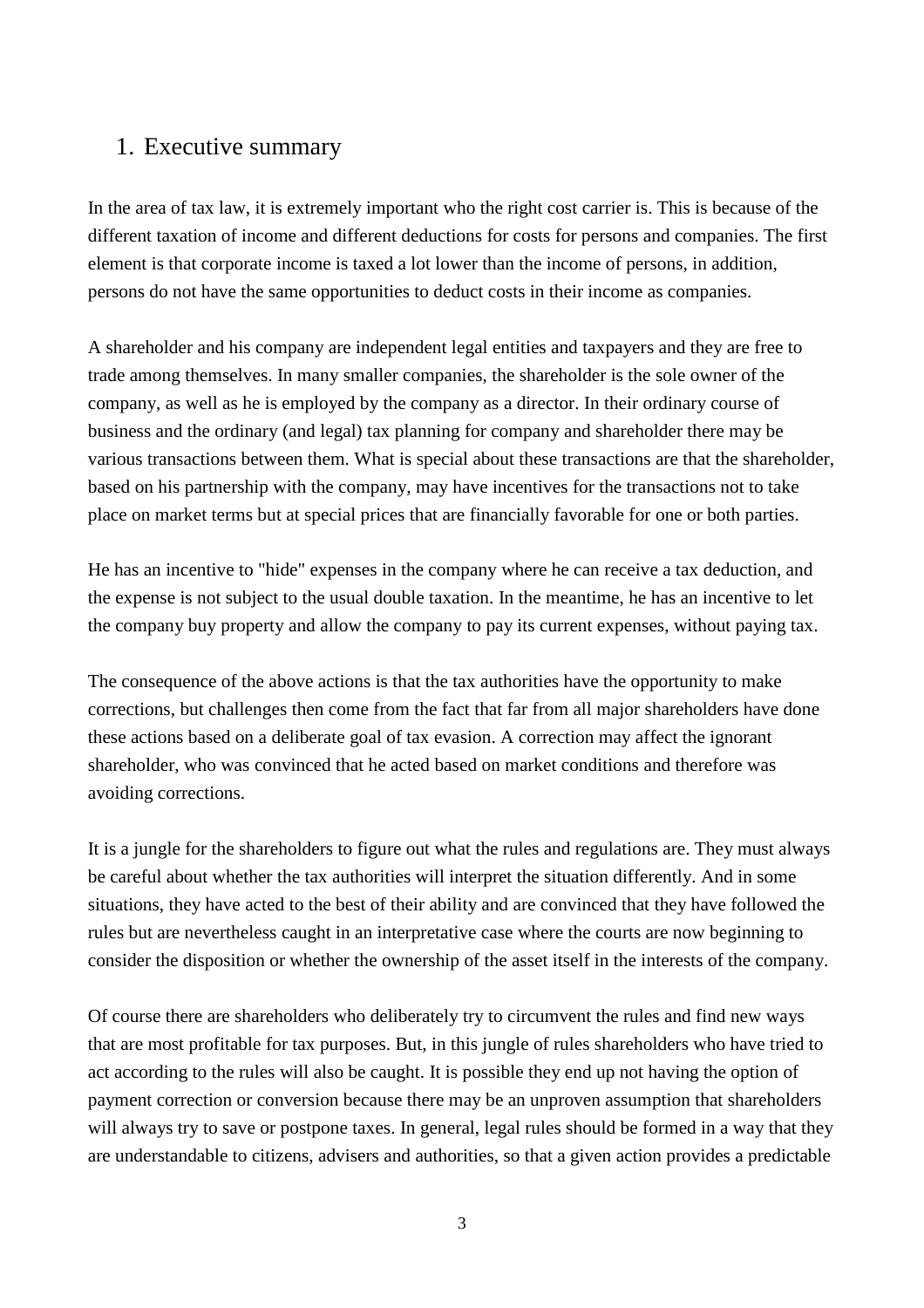picture of their tax consequences. This while being objective and can be used for an objective assessment of the individual situation.

In relation to legal regulations and practices regarding property, the thesis finds it difficult to see the specific guidelines in this area. Although there are gradually many judgments in this area, the doubt may arise that if the details of our situation is a little bit different what are then the tax consequences? The area must be considered to be in a gray zone as not all possible scenarios can be listed in a law. Therefore general guidelines should be drawn up for the assessment to be made, of what taxation shareholders, companies and advisers should expect in the given situation.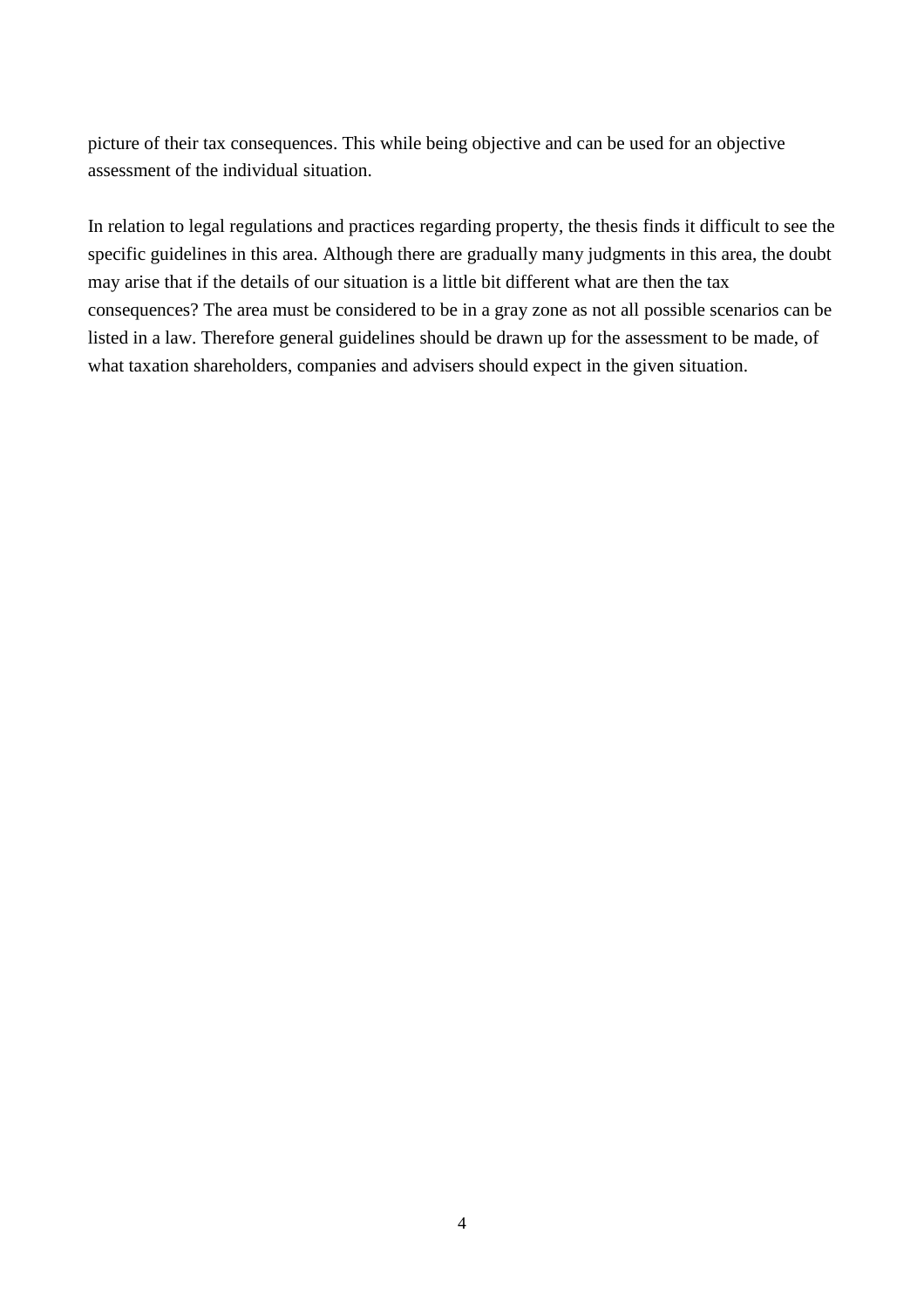## 2. Indledning

Indenfor skatteretten er det yderst væsentligt, hvem der er rette omkostningsbærer. Dette skyldes at der for fysiske personer og selskaber er forskellig beskatning af nettoindkomsten og forskellige fradragsmuligheder for omkostninger. Det første element er, at selskabsindkomst beskattes en del lavere end lønindkomst hos fysiske personer, derudover har fysiske personer ikke samme muligheder for at fratrække driftsomkostninger i deres lønindkomst som selskaber.

En hovedaktionær og hans selskab er selvstændige juridiske enheder og selvstændige skattesubjekter og de kan frit handle indbyrdes. I mange mindre selskaber er hovedaktionæren eneejer af selskabet samtidig med at han er ansat i selskabet som direktør. I deres helt almindelige virke og den almindelige (og lovlige) skatteplanlægning for selskab og hovedaktionær kan der forekomme forskellige dispositioner mellem disse, såsom løn, pensionsordning, udlejning af fast ejendom, overdragelse af formuegoder, udlån af midler fra hovedaktionær til selskab og omvendt. Disse dispositioner skal behandles og beskattes efter almindelig skatteregler for det enkelte område. Det særlige i disse dispositioner er, at hovedaktionæren på baggrund af hans interessefælleskab med selskabet kan have incitamenter til, at dispositionerne ikke foregår på markedsvilkår men til særlige priser der er skattemæssigt gunstigt for den ene eller begge parter.

Han har incitament til at "gemme" udgifter i selskabet, hvor han kan få skattemæssigt fradrag, og udgiften er ikke underlagt den sædvanlige dobbeltbeskatning. Samtidig har han incitament til at lade selskabet købe formuegoder og lade selskabet afholde de løbende udgifter hertil, uden eller i begrænset omfang at lade sig beskatte heraf.

Konsekvensen af ovenstående handlinger er, at skattemyndighederne har mulighed for at foretage korrektion, men udfordringer kommer dernæst i, at det langtfra er alle hovedaktionærer der har foretaget disse handlinger på baggrund af en bevidst målsætning om skatteundgåelse eller skatteudskydelse. En korrektion kan ramme den uvidende hovedaktionær, der var af den overbevisning, at han handlede på baggrund af markedsvilkår og derved var sikret. Den almindelige skatteyder og hovedaktionær har i langt de fleste tilfælde ikke den nødvendige kompetence til at se konsekvenserne af, hvad de anser for at være en uskyldig disposition.

Om hovedaktionæren efterfølgende kan få godkendt omgørelse af dispositionen er tvivlsomt, da der er helt klare betingelser for hvornår en omgørelse kan godkendes. Hvis en hovedaktionær er af den overbevisning, at hvis der er begået fejl laves det "bare" om ved en omgørelse, er dette ikke nødvendigvis tilfældet.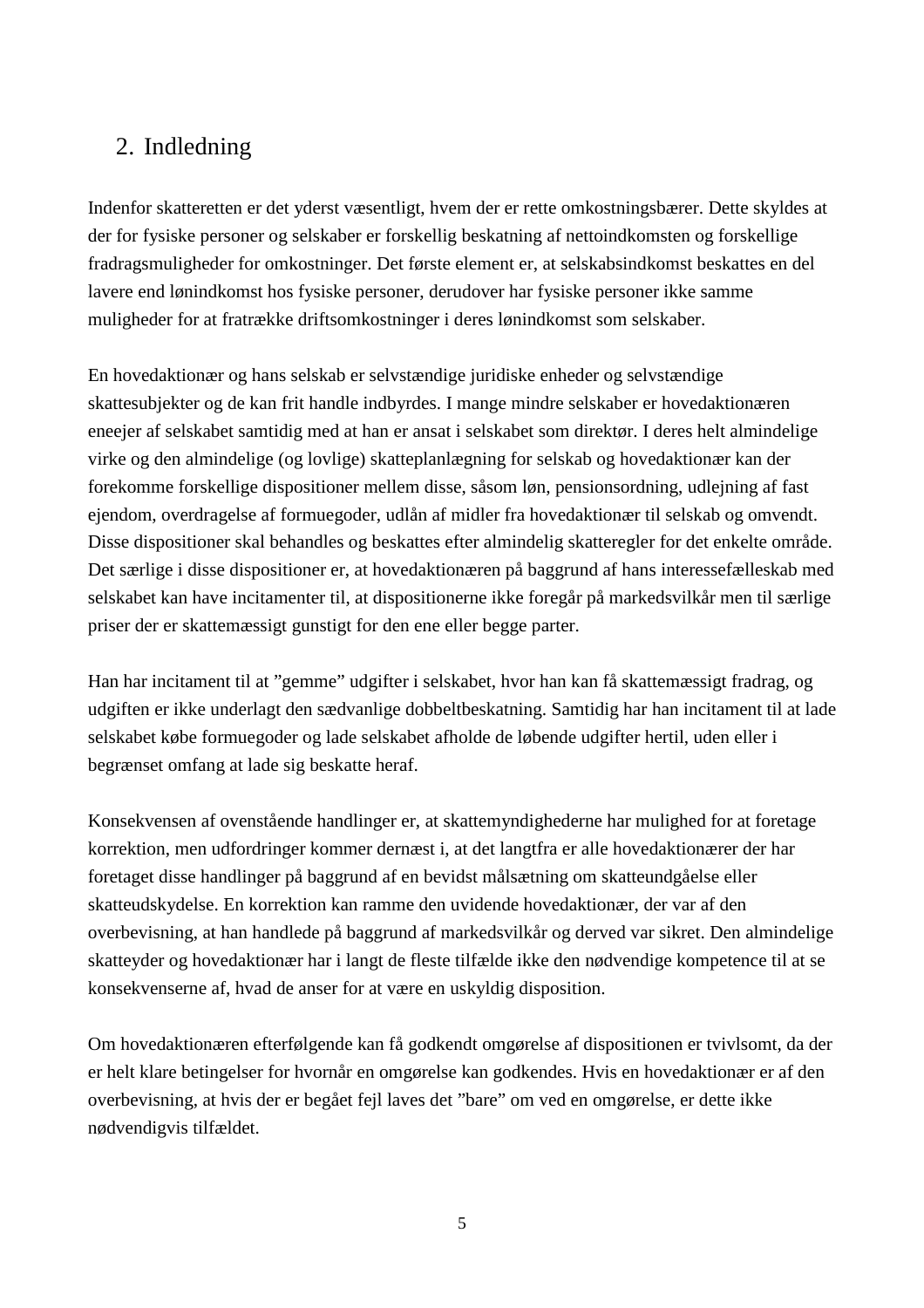Denne masterafhandling vil med udgangspunkt i lovgivningen og den omfattende praksis på området, tydeliggøre hvad konsekvensen for hovedaktionæren er, hvis skattemyndigheder har et andet synspunkt af, hvorvidt dispositionen er foretages i selskabets interesse eller om de anser dispositionen for at være foretaget udelukkende i hovedaktionærens private interesse.

## 2.1 Problemformulering

Det er uundgåeligt at en hovedaktionær på et eller andet tidspunkt har økonomiske dispositioner med hans selskab.

Jeg vil i denne masterafhandling tydeliggøre problemstillingen gennem lovgivningen og praksis, ved at besvare følgende spørgsmål:

- Hvad karakterisere en driftsomkostning der kan fradrages i selskabet og hvordan adskiller den sig fra hovedaktionærens privatøkonomi/privatforbrug?
- Hvilken skatteretlig konsekvens får begrebet rette omkostningsbære for hovedaktionæren og selskabet, hvis skattemyndighederne mener at udgiften eller formuegodet ikke vedrører selskabet men er en privat udgift for hovedaktionæren?
- Hvilke muligheder har hovedaktionæren hvis der sker en uhensigtsmæssig korrektion fra skattemyndighederne af en foretagen disposition mellem hovedaktionæren og hans selskab?

#### 2.2 Afgrænsning

Problemstillingerne mellem en hovedaktionær og hans selskab er mange, men der lægges vægt på de situationer hvor hovedaktionær og selskab har direkte økonomiske dispositioner med hinanden. Der afgrænses fra området om beskatning af øvrige personalegoder for almindelige lønmodtager og problematikkerne afledt heraf.

I denne masterafhandling vil der udelukkende blive inddraget danske skatteregler for danske selskaber og kapitalejere der er skattepligtige til Danmark. Der tages ligeledes udgangspunkt i at betegnelsen selskab omfatter både aktie- og anpartsselskaber, ligeså omfatter betegnelsen hovedaktionær både hovedanpartshaver og hovedaktionær. Hoved

Omkring problematikken i skattemyndighedernes korrektion af priser og/eller vilkår i en aftale mellem hovedaktionær og selskab afgrænses fra problemstillingen om at disse korrektioner kan medvirke til et ulovligt aktionærlån opstår og konsekvenserne herved.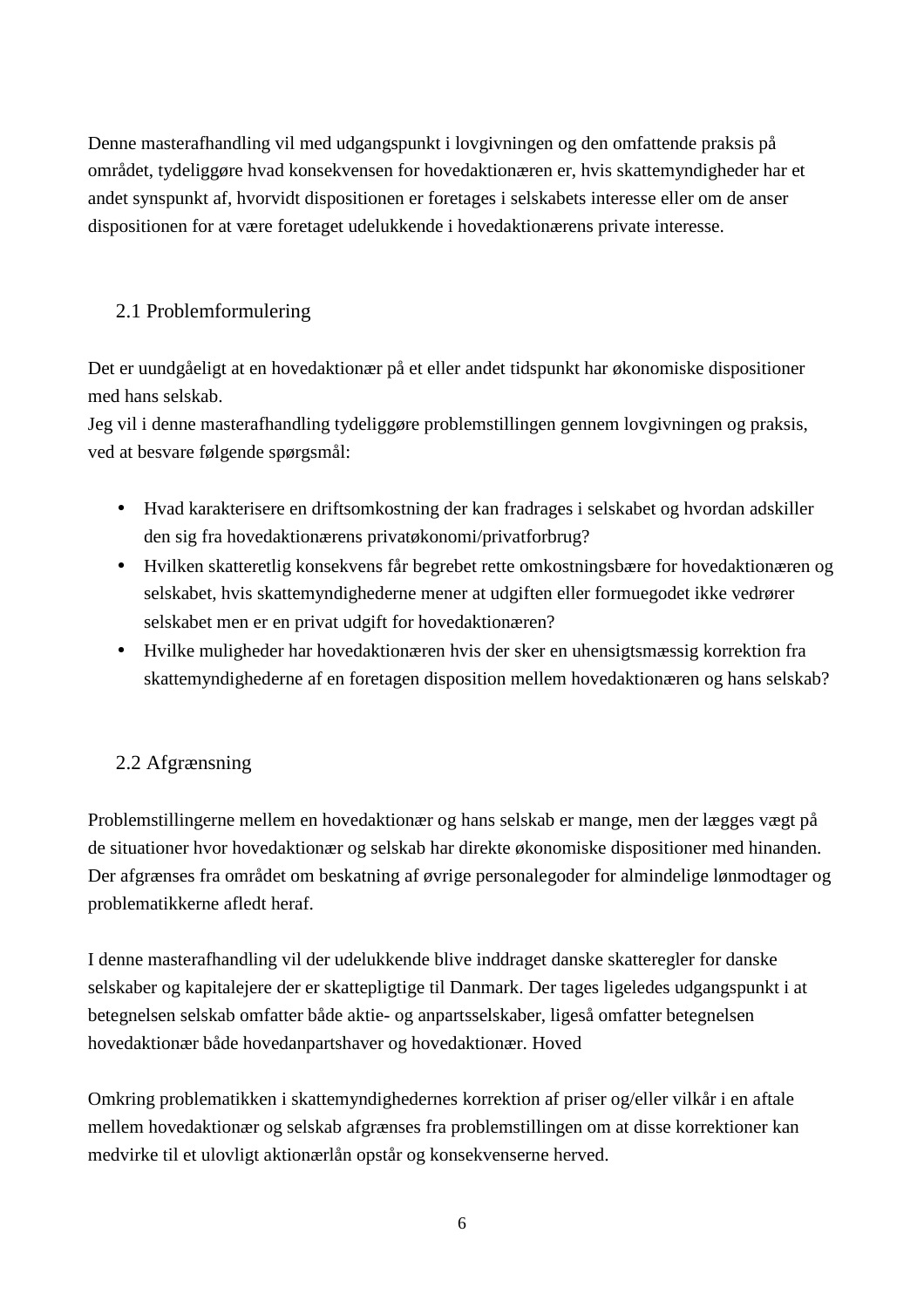I gennemgangen af retskilderne vurderes ikke om der er forskel på den skattemæssige behandling om hvorvidt det er en aktionær med bestemmende indflydelse eller en mindretals aktionær. I opgaven tages udelukkende udgangspunkt i aktionærer med bestemmende indflydelse, i opgaven betegnet som hovedaktionær.

En af problemstillingerne tidligere var at afdække om hovedaktionærens løn og udbytte fra selskabet var korrekt fordelt. Dette var begrundet i en betydelig forskel i beskatningen af de to elementer. Da beskatningen er ændret således, at der nu ikke er betydelig forskel mere vurderes problemstillingen omkring hvorvidt overførsler af enten penge eller værdier til hovedaktionæren uden at blive beskattet at være langt mere væsentlig.

#### 2.3 Metode

Denne masterafhandlingen vil beskrive, analysere og systematisere gældende ret, og følger derfor den retsdogmatiske metode.<sup>1</sup> Det er igennem fortolkningen af retskilderne at den korrekte løsning på et juridisk problem skal findes.

Først og fremmest tager masterafhandlingen udgangspunkt i lovgivningen. Analysen af gældende ret begynder således med en ordlydsfortolkning af lovteksten. Derudover inddrages formålsfortolkning ved at analysere lovforarbejderne. Lovforarbejderne tillægges normalvis en høj retskildeværdi<sup>2</sup>.

I det omfang loven og deres forarbejder ikke giver en fyldestgørende vejledning i anvendelsesområdet, vil der i analysedelen blive inddraget retspraksis, administrativ praksis, vejledninger og øvrig juridisk litteratur på området.

Ved anvendelse af praksis vil der primært blive inddraget domsstolspraksis, da denne har forrang i forhold til administrativ praksis, herunder afgørelser fra Landsskatteretten. Da der findes omfattende praksis indenfor rette omkostningsbærer- og maskeret udlodnings-problematikken, er det relevant at fremhæve, at selvom den administrative praksis ikke har præjudikatværdi over for domstolene, tillægges den betydning ved domsafsigelserne på området, og derfor udgør det en vigtig del af masterafhandlingens analysedel.

 $\overline{a}$ 1 Retskilder og Retsteorier s. 29

<sup>2</sup> Lærebog om indkomstskat s. 133.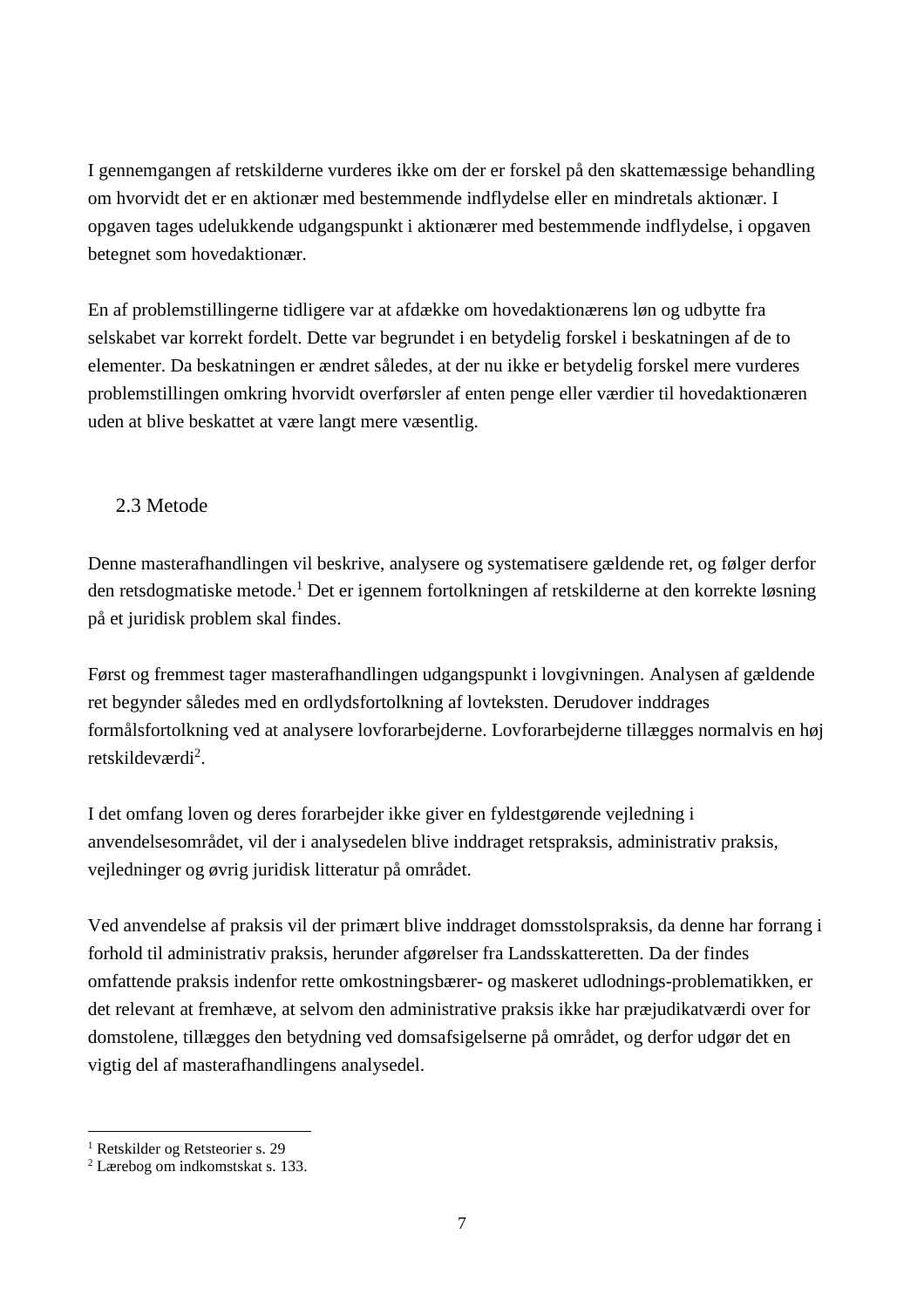Den juridiske litteratur har den laveste retskildeværdi og vil blive anvendt i begrænset omfang, men inddrages hvor det er relevant, blandt andet som et fortolkningsbidrag til gældende ret og praksis.

#### 2.4 Kildekritik

Til besvarelse af masterafhandlingens problemformulering, er der anvendt både gældende og tidligere lovgivning, og tilhørende forarbejder og bemærkninger. For at opnå en objektiv fortolkning af loven og dens forarbejder, er der derudover anvendt juridisk litteratur inden for det pågældende område. Der er anvendt litteratur af forskellige forfattere for at opnå den størst mulige objektivitet. Den juridiske litteratur vurderes at være pålidelige, da forfatterne er professorer inden for skatteretten samt anerkendte skatteadvokater. Derudover er skattemyndighedernes cirkulærer og den juridiske vejledning anvendt. Disse er et udtryk for skattemyndighedernes egen fortolkning af gældende ret og er således ikke bindende for domstolene, derfor kan domstolene have en anden fortolkning end skattemyndighederne. Jeg har derfor forholdt mig kritisk til indholdet, men for masterafhandlingens emne er det vigtigt at jeg forholder mig til skattemyndighedernes holdninger og fortolkninger.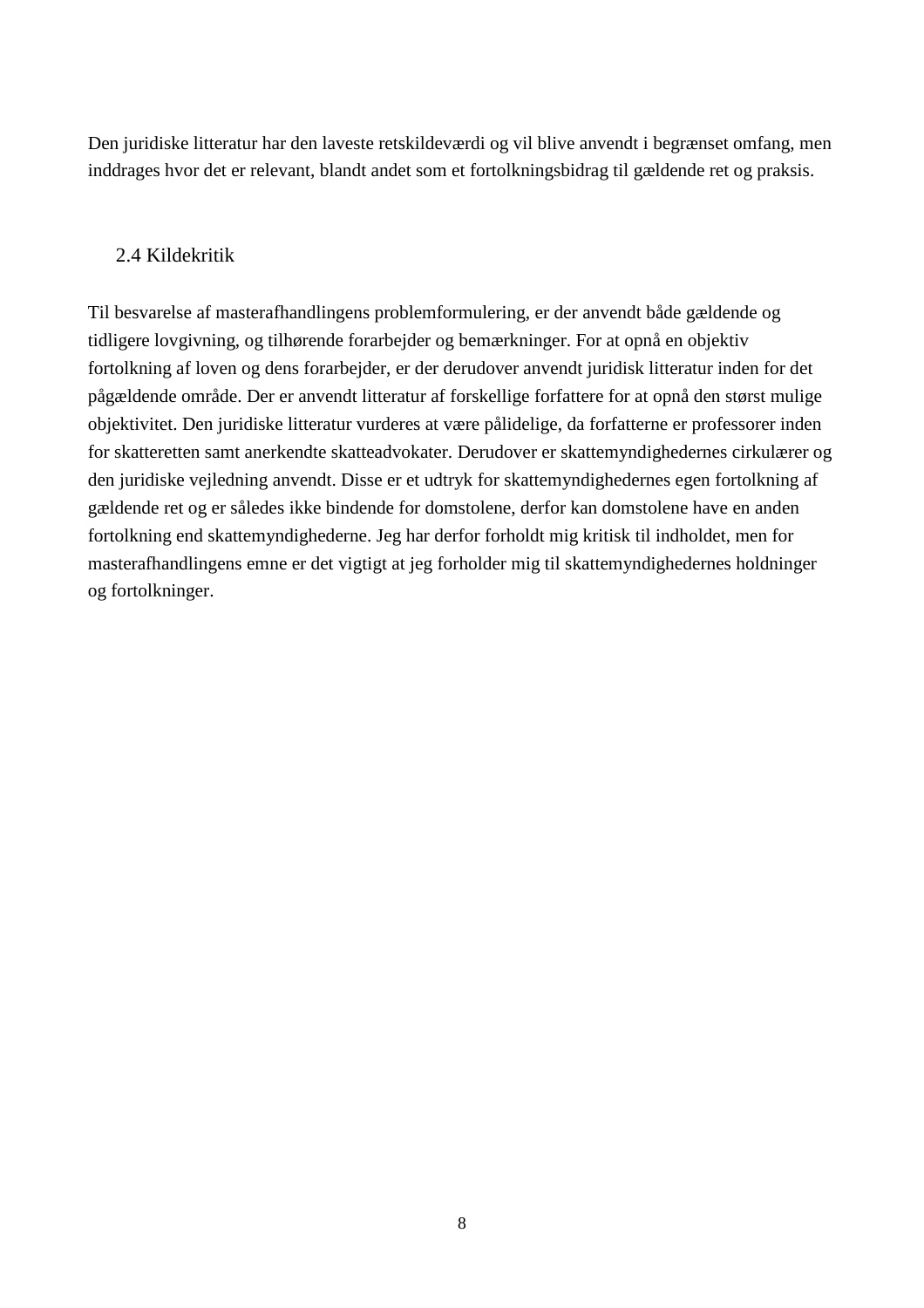## 3. Driftsomkostning

Indenfor skatteretten er der forskel på hvordan indtægter skal beskattes samt hvordan udgifter kan give fradrag hos henholdsvis personer og selskaber. Derfor er det vigtigt, at både indkomster og omkostninger placeres hos de rette indtægts- og omkostningsbærer. At indtægter og udgifter skattemæssigt behandles forskelligt hos personer og hos selskaber giver personer med bestemmende indflydelse over et selskab incitamenter til at placere indtægter og omkostninger hos de selskaber eller personer, hvor det er skattemæssigt mest rentabelt. Vurderingen af om en omkostning er placeret det rette sted (hos den rette juridiske enhed) foretages ud fra de almindelige skatteretlige principper i SL §§4-6. Bestemmelserne i SL §4-6 er generelle og de suppleres med en lang række specialbestemmelser i den øvrige skattelovning, der enten udvider eller begrænser skattepligten eller fradragsmuligheden.

Det fremgår af sammenhængen mellem SL §§4-6, at det er en nettoindkomst der skal beskattes. Den opgøres som forskellen mellem de skattepligtige indtægter jf. SL §§4-5 og de fradragsberettiget driftsomkostninger jf. SL §6 samt de øvrige bestemmelser i skattelovgivningen.

Dog ses der en forskel på bestemmelserne, da der i SL §4 fremgår at alle indtægter som udgangspunkt er skattepligtige men ifølge SL §6 er der kun fradragsret for udgifter, hvor der kan findes lovhjemmel hertil. Bestemmelserne i SL §§4-6 gælder for alle lønmodtagere, selvstændige erhvervsdrivende og selskaber.

#### 3.1 De grundlæggende fradragskriterier

I det følgende afsnit vil udelukkende blive behandlet de overordnede regler for fradragsberettiget driftsomkostninger. Begrebet består af 3 overordnede problemstillinger<sup>3</sup>:

- Hvilke udgifter kan fratrækkes i indkomsten?
- Hvornår kan en udgift fradrages?
- Hvem kan fradrage udgiften?

Det centrale i vurderingen af om en udgift er en fradragsberettiget driftsomkostning er SL §6. SL §6 udkom første gang i 1903 og er stort set ikke ændret siden hen. At en bestemmelse har kunne "overleve" i mere end 100 år, er sandsynligvis begrundet i dens generelle karakter. Den specificere ikke hvad en fradragsberettiget driftsomkostning er, og begrebet har således udviklet sig med tiden

 $\overline{a}$ 3 Det skatteretlige driftsomkostningsbegreb s. 17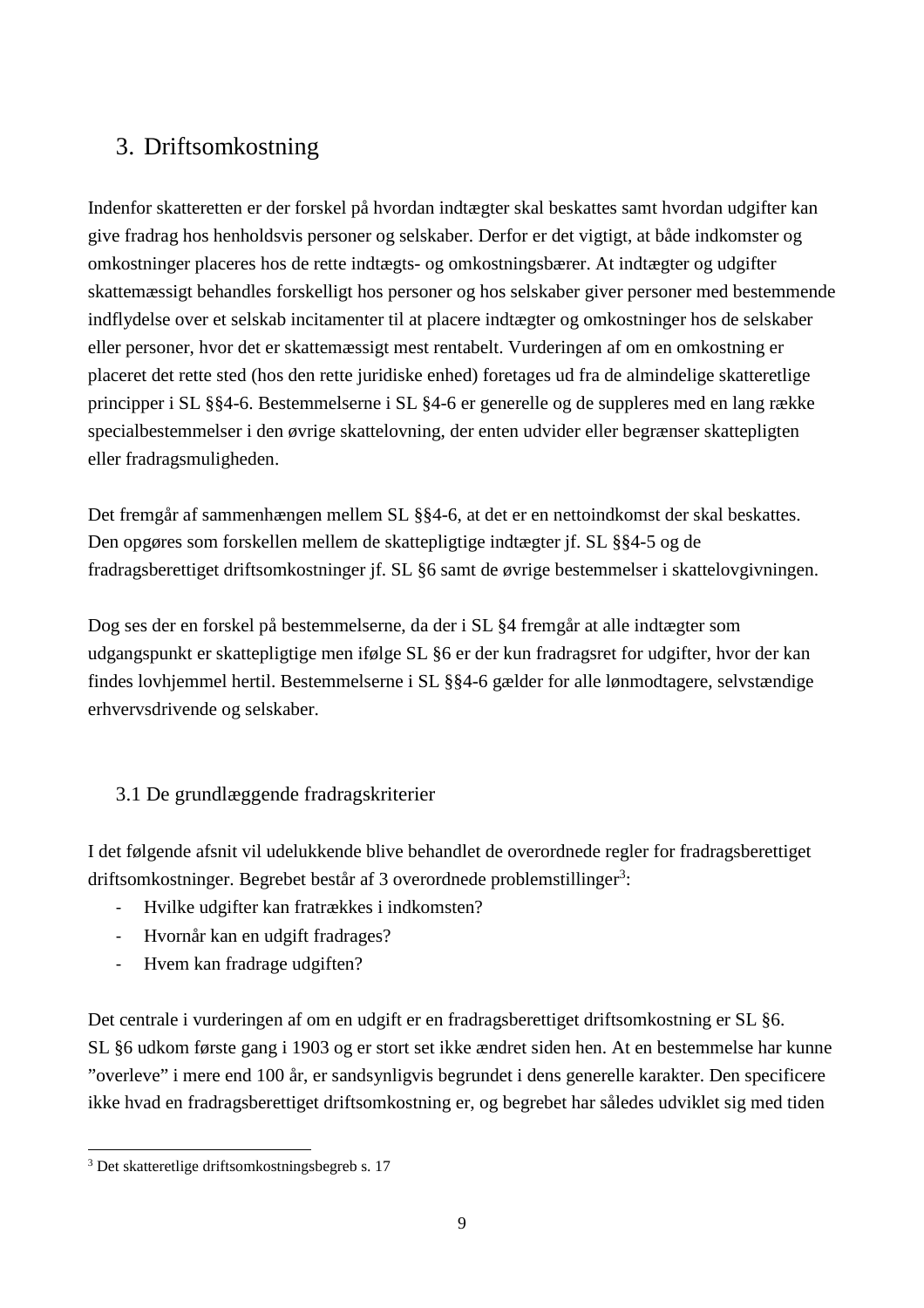efter specialbestemmelser og praksis. SL §6 er benyttet som overordnet bestemmelse og derfor ikke ændret men til gengæld udbygget med specialbestemmelser.

Som det læses direkte af bestemmelsen gives der fradrag for en udgift, såfremt den "…er anvendt til at erhverve, sikre eller vedligeholde indkomsten". Det kan læses af bestemmelsen at udgiften skal have en sammenhæng til indkomsten. Her skal indkomsten ses i sammenhæng med SL §§4-5, og derfor skal indkomsten være den skattepligtige indkomst efter SL §4 og ikke den skattefrie efter SL §5. Der er således ikke ud fra SL §6 mulighed for fradrag af udgifter afholdt for at "erhverve, sikre og vedligeholde" ikke-skattepligtig indkomst.<sup>4</sup>

I SL §6 henvises der også til, at udgiften skal have sammenhæng til indtægten, dog er det ikke nødvendigt at modsvare en præcis udgift til en præcis indtægt. Der er således fradrag for udgiften selvom den ikke direkte har en indtægt at sammenkædes med i samme periode. Udgiften skal således ikke have medført en indtægt før den kan fradrages, der er også fradrag for udgiften selvom den ikke direkte medfører en indtægt. Det vil sandsynligvis heller ikke være muligt i praksis at parre indtægter og udgifter direkte. Men udgifterne kan derfor stadig være en nødvendighed for at virksomheden har en indkomst. Og selvom udgiften ikke tilfører indkomst til virksomheden anses den dog stadig for at være en fradragsberettiget driftsomkostning. Det der altid skal vurderes er om udgiften har været afholdt for at "erhverve, sikre og vedligeholde" indkomsten eller om udgiften har andre motiver.

Det fremgår af SL §6 at "…udgifter som i årets løb er anvendt…" der henvises til at udgiften skal vedrører indkomståret. Der er således modsat ikke fradrag for udgifter før virksomhedens opstart. Bestemmelsen siger herved, at de udgifter der bruges til den løbende drift kan fratrækkes, og at udgifter til etablering og udvidelse ikke kan fratrækkes. Dette kan også ses senere af bestemmelsen, hvor der står at den skattepligtige indtægt "…er skattepligtig uden hensyn til hvordan den anvendes… til udvidelse af næring eller drift…" Dette betyder, at der jf. bestemmelsen ikke er fradrag for udgifter til udvidelse af indkomstgrundlaget. Et selskabs køb af anlægsaktiver til produktionen er derfor ikke fradragsberettiget jf. SL §6, men der er fradrag for "...ordinære afskrivninger..". Langt de fleste afskrivninger er dog i dag præciseret i afskrivningsloven og vil ikke blive inddraget yderligere i opgaven.

I SL §6 står yderligere "Den beregnede skatteindtægt er skattepligtig uden hensyn til, hvorledes den anvendes, altså hvad enten den benyttes til egen eller families underhold, betjening, nytte eller

 $\overline{a}$ 4 SKM 2012.13 HR – hvor højesteret direkte skriver "Ved indkomsten i SL §6, stk. 1, litra a, må efter ordlyden forstås den skattepligtige indkomst, således at udgifter kan fradrages i den skattepligtige indkomst som driftsomkostninger, hvis de er anvendt til at erhverve, sikre og vedligeholde den skattepligtige indkomst".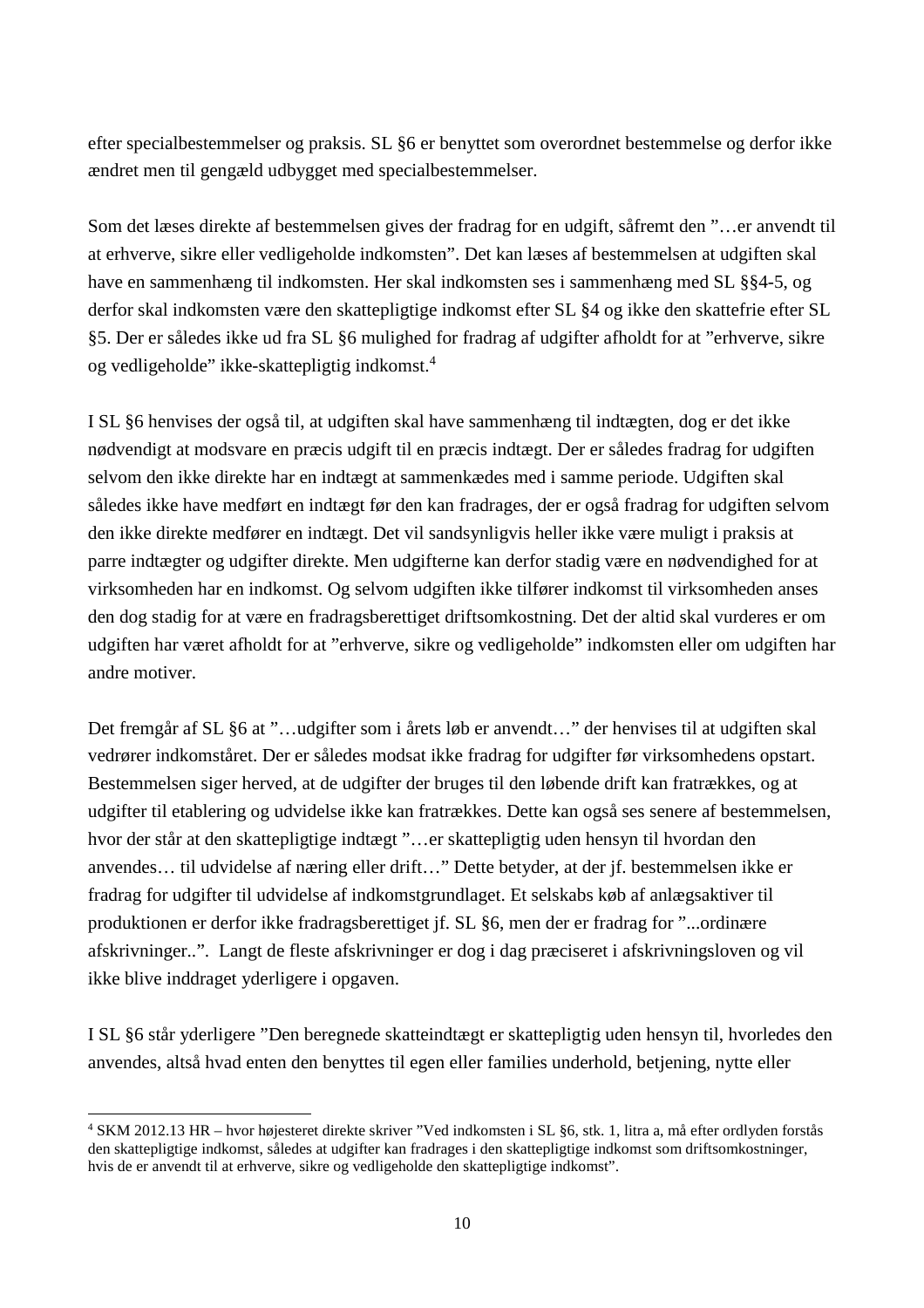behagelighed…". Dette betyder, at de fradragsberettigede udgifter skal afgrænses overfor privat forbrug, udgifter til gaver, udgifter til etablering, udvidelse eller ændring i det øvrige indkomstgrundlag. Bestemmelsen fastsætter, at der skal afgrænses overfor f.eks. privat forbrug men er ikke detaljeret omkring denne afgrænsning. Derved kan tiden i samfundet ændre opfattelsen af hvad driftsomkostninger, hvad der "erhverver, sikrer og vedligeholder indkomsten". Herunder opfattelsen af, hvad der må anses for at tilhører erhvervsindkomsten og hvad der anses for at tilhøre privatforbruget. Det er domstolene og "de retsanvendende myndigheder" der sætter retningslinjerne for driftsomkostningsbegrebet<sup>5</sup>. Der er ligeledes i årene kommet en række særbestemmelser, der enten indskrænker eller udvider, hvad der indgår under driftsomkostningsbegrebet.

I vurderingen af om en udgift er en fradragsberettiget driftsomkostning skal der lægges vægt på den konkrete hensigt med afholdelsen af udgiften.<sup>6</sup> Det kan være vanskeligt at dokumenter hvilken hensigt skatteyder har haft med udgiften, da der kan være forskellig opfattelse af hensigten. Foruden at en fradragsberettiget driftsomkostning skal opfylde SL §6 om at "erhverve, sikre og vedligeholde indkomsten" skal der også være opstået en retlig forpligtelse for selskabet eller hovedaktionæren til at betale udgiften. Dette kaldes pligtpådragelsesprincippet.<sup>7</sup>

Det er skatteyderen der vælger hvilke omkostninger han finder nødvendige og hensigtsmæssige i driften af virksomheden. Det er også skatteyderen der har bevisbyrden for, at udgiften er afholdt for at "erhverve, sikre og vedligeholde indkomsten". Som udgangspunkt er det ikke udgiftens karakter der er afgørende for om den er fradragsberettiget eller ej men det er sammenhængen med indkomsten, således om udgiften er med til at "erhverve, sikre og vedligeholde indkomsten". Derfor kan der være forskel på, hvilke udgifter forskellige virksomheder og/eller brancher kan fradrage i den skattepligtige indkomst.

Da SL §6 er meget generel og ikke indeholder en klar afgrænsning af fradragsberettiget driftsomkostninger har det medført utallige domme og kendelser siden den blev indført i 1903<sup>8</sup>. Afgørelser på området viser, at ved tvivlsspørgsmål om hvorvidt en udgift er en fradragsberettigede driftsomkostning søges tilbage til en fortolkning af SL § 6 "erhverve, vedligeholde og sikre indkomst".

Der har op igennem tiden været flere tiltag for at ændre SL §6, således at denne omfattede mere specifikke fradragsregler, enten indskrænkende eller udvidende. Men det har aldrig resulteret i et

 $\overline{a}$ 5 Det skatteretlige driftsomkostningsbegreb s. 18

<sup>6</sup> Skatteretten 2, s. 60

<sup>7</sup> Skatteretten 2, s. 40

<sup>8</sup> Lærebog om indkomstskat s. 247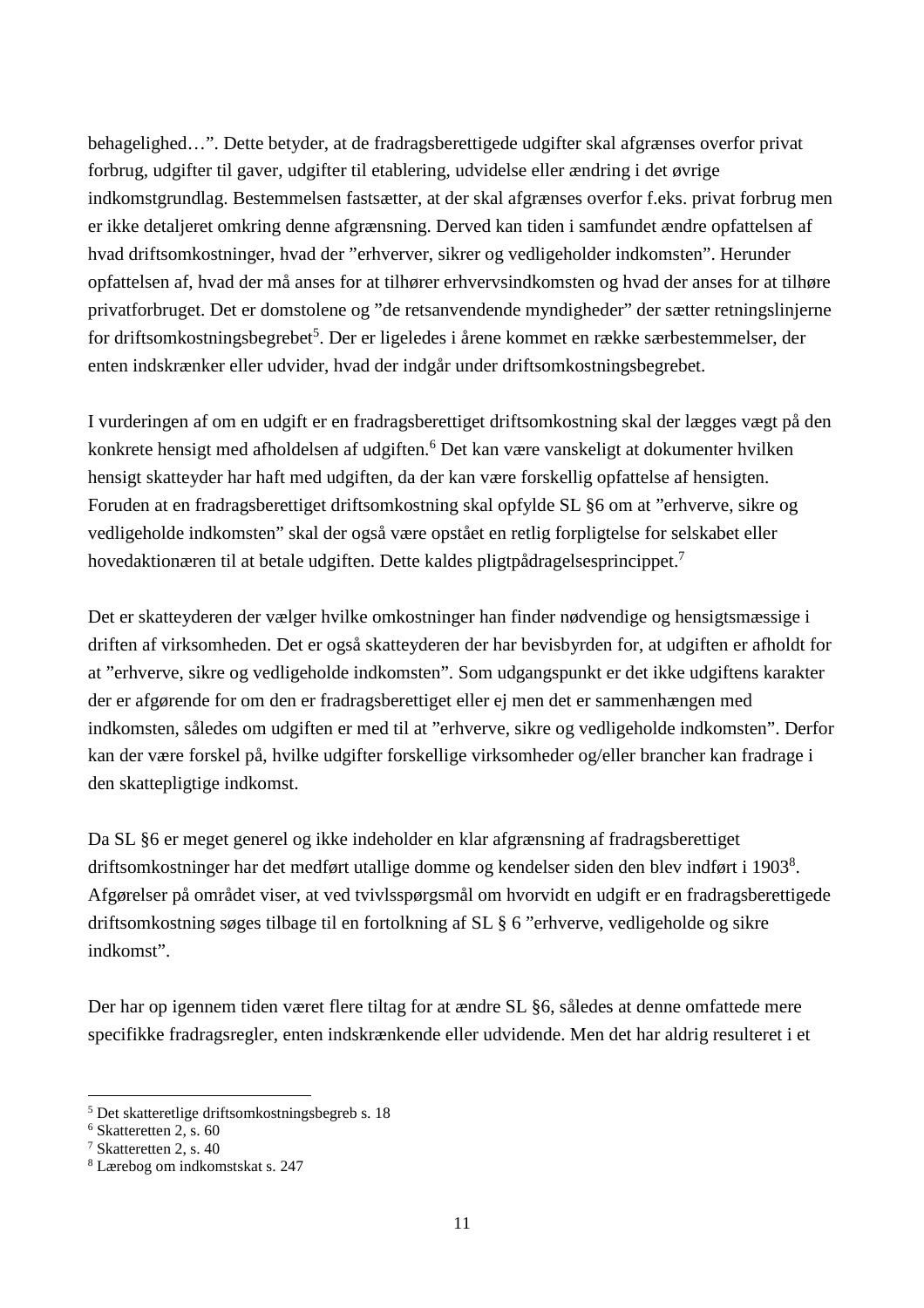godkendt lovforslag.<sup>9</sup> Dette er også begrundelsen for at der igennem tiden er udarbejdet en lang række specialbestemmelser i andre skatteretlige love. Disse specialbestemmelser enten udvider, begrænser eller præciserer adgangen til fradrag. Her kan blandt andre nævnes afskrivningsloven og ligningsloven.

 9 Det skatteretlige driftsomkostningsbegreb s. 31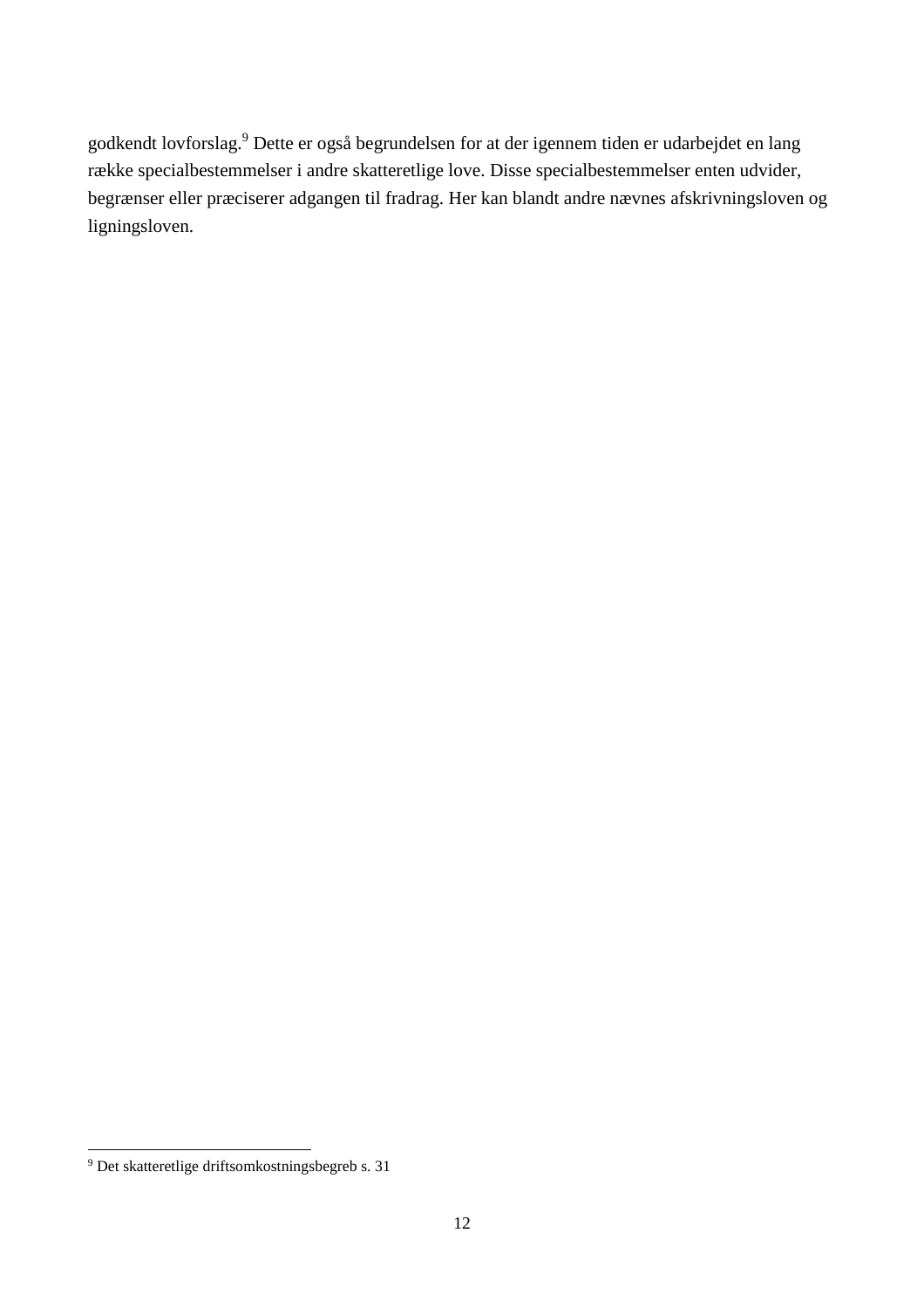## 4. Dispositioner mellem aktionær og selskab

I bund og grund burde det være lige til at placere udgifter (og indtægter) hos den rette omkostningsbærer. Men når der er tale om at to enheder er interesseforbundne og én person eksempelvis har bestemmende indflydelse over for et selskab, fremkommer automatisk et incitament til at placere udgiften det sted, der er mest fordelagtigt af skattemæssige grunde. Dertil kommer, at såfremt de to enheder skal handle med hinanden kan der tillige være incitamenter til at der købes/sælges til over-/underpris, hvilket kan bunde i hovedaktionærens ønsker om at spare skat.

Selskabsindkomsten er udsat for dobbeltbeskatning inden den når hovedaktionæren. Først betaler selskabet indkomstskat af overskuddet, hvorefter der ved udlodning af udbytte til hovedaktionæren også sker beskatning. Dette er der til dels taget hensyn til i skattebelastningen i hvert led.<sup>10</sup> Men det er en eller begge af disse beskatningsled som hovedaktionær og selskab med deres interessefællesskab de har incitament til at forsøge at undgå.

#### 4.1 Interesseforbundne parter

Før LL §2 blev indført fremgik det af en højesteretsdom, TfS1998,199H, at der ikke var hjemmel til, at et rentefrit udlån mellem en hovedaktionær og selskab kunne ændres og udlånet pålægges renter. Handelsprisen for den ejendom, hvoraf mellemværendet var opstået var ikke anfægtet og derfor blev der ikke vurderet omgåelse af reglerne. Højesteret fastslog, at der ikke var hjemmel i SL §4, eller andre steder i skattelovgivningen til at ændre på det rentefrie lån. Før LL §2 var der ikke direkte hjemmel i lovgivningen til at ændre vilkår og priser, hvis interesseforbundne parter havde indgået aftaler der var særlig gunstige for den ene part. Dette blev anset for et problem og umiddelbart herefter blev LL  $\S2$  udarbejdet.<sup>11</sup>

I LL §2, stk. 1 står, at interesseforbundne parter "…ved opgørelsen af skattepligtige indkomst skal anvende priser og vilkår for handelsmæssige og økonomiske transaktioner med ovennævnte parter i overensstemmelse med, hvad der kunne være opnået, hvis transaktionerne var afsluttet mellem uafhængige parter.". Dette vil sige, at såfremt hovedaktionæren og selskabet har økonomiske transaktioner med hinanden skal dette ske til markedspriser. Problematikken kan være, hvordan disse markedspriser skal fastsættes. Er det handel med varer som er en del af selskabets almindelige handelsvarer, er det ikke vanskeligt at fastsætte hvad markedsprisen er. Men der kan være tilfælde, hvor der er tale om en individuel vare eller transaktion, hvor det kan være vanskeligt at fastsætte

 $\overline{a}$ <sup>10</sup> Lærebog og indkomstskat s. 907

<sup>11</sup> Lovforarbejderne til LL §2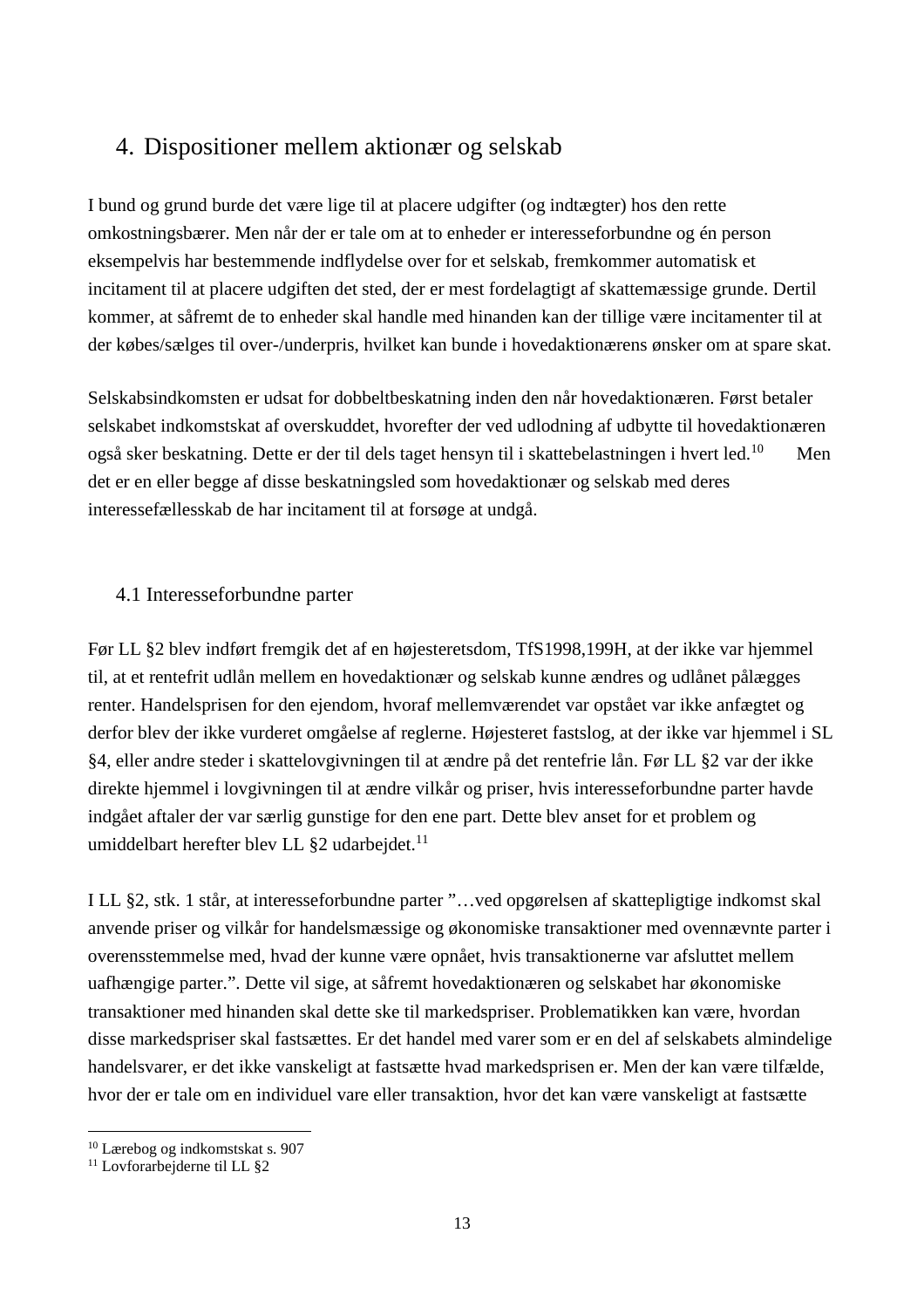hvad prisen mellem uafhængige parter er. Det kan f.eks. være tilfældet ved salg af ejendomme, hvor det er en vurderingssag ud fra mange faktorer og hvor der typisk er brug for en fagperson.

I LL §2, stk. 1 bruges betegnelsen "handelsmæssig eller økonomiske transaktioner". Dette omfatter alle former for aftaler der kan indgås mellem interesseforbundne parter, varesalg, omsætning af tjenesteydelser, immaterielle værdier, långivning mv., og både hvad angår overdragelse til brug eller eje. Ved brug menes leje, leasing og lignende. Egentlig er hovedaktionærens løn ligeledes omfattet af bestemmelsen om armslængdeprincippet, hvilket betyder, at hovedaktionærens løn skal være på niveau med hvad en tredjemand ville forlange i løn i samme stilling. Dog er det en skattepolitisk vurdering at der ikke skal være en streng kontrol af dette, ud fra den betragtning, at såfremt hovedaktionæren får mindre end en tredjemand ville forlange, er det til gavn for selskabets øvrige kreditorer.<sup>12</sup> Derudover er forskellen mellem lønbeskatningen og udbyttebeskatningen ikke nær så stor mere som den var tidligere.

Bestemmende indflydelse er fastsat i LL § 2, stk. 2 og det fremgår, at "Ved bestemmende indflydelse forstås ejerskab eller rådighed over stemmerettigheder, således at der direkte eller indirekte ejes mere end 50% af aktiekapitalen eller rådes over mere end 50% af stemmerne." Til aktionærens ejer- og stemmeandel skal tillægges aktionærens nærtståendes eventuelle ejer- og stemmeandele. Der står direkte i lovteksten, at aktionærens nærtstående er fastlagt efter LL §16H, stk. 6, og omfatter aktionærens "ægtefælle, forældre og bedsteforældre samt børn og børnebørn og disses ægtefæller eller dødsboer efter de nævnte personer.". Det vil sige, at hvis aktionæren alene ejer 30% af ejer- og stemmeandelen af et selskab, anses han ikke isoleret set som havende bestemmende indflydelse. Men hvis pågældendes ægtefælle og/eller børn tilsammen ejer yderligere 30% af ejer- og stemmeandelene af et selskab, anses han (og ægtefællen og børnene) for at have bestemmende indflydelse i forhold til denne bestemmelse. De vil derfor alle være underlagt LL §2 i forhold til at anvende priser og vilkår på markedsniveau i deres handel eller øvrige økonomiske dispositioner med selskabet. Og giver derved også skattemyndighederne mulighed for at foretage korrektion, såfremt markedsvilkår ikke er anvendt.

Armslængdeprincippet gennemgået ovenfor skal således sikre, at der ikke sker skattefrie overførsler mellem selskab og hovedaktionær, men også at avancer og tab bliver korrekte efter markedsværdien og derved bliver beskattet efter de korrekte skatteregler på det enkelte område.

I LL §2 er der således direkte hjemmel til, at skattemyndighederne kan foretage korrektion af priser og/eller vilkår ved en disposition, hvis den er indgået af interesseforbundne parter og ikke anses for at være indgået på markedsvilkår. Er der basis for en korrektion skal skattemyndighederne jf. stk. 6

 $\overline{a}$ 12 Skatteretten 2, s. 314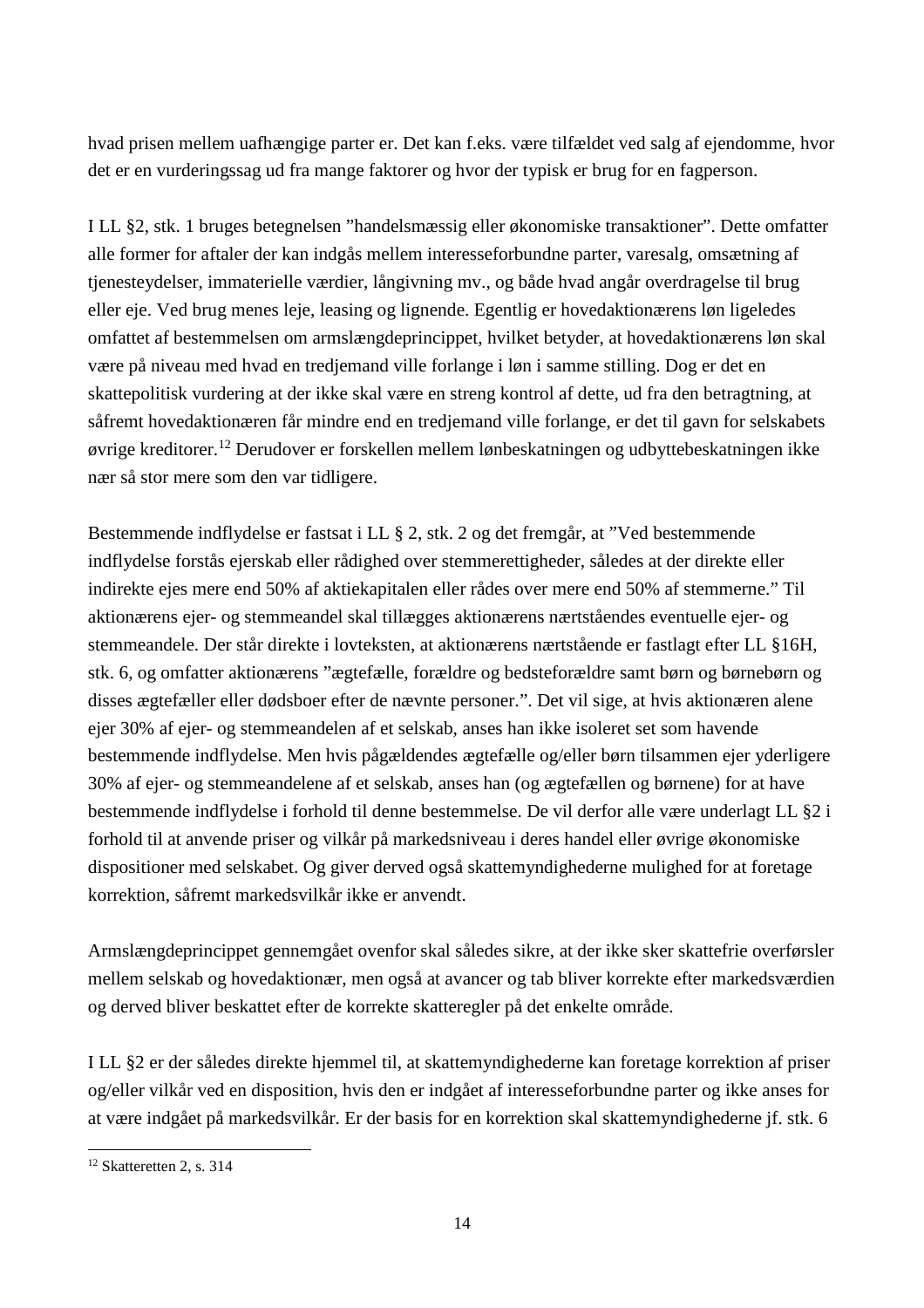korrigere begge parter. Såfremt indkomsten nedsættes for den ene part skal den hæves for den anden part, dette bevirker, at i hver korrektion skattemyndighederne foretager skal der således være en primær og en korresponderende handling for modparten. Hvis skattemyndighederne foretager en korrektion af dispositionen indebære det, at man skattemæssigt anser dispositionen for at være indgået på armslængdevilkår.

Der er i visse tilfælde mulighed for at reparere på en transaktion som skattemyndighederne har ændret ansættelsen på. Dog gælder dette jf. LL §2, stk. 5 kun vedrørende den sekundærer korrektion. Der kan også anmodes om omgørelse efter SFL §29. Disse muligheder vil blive gennemgået senere i opgaven.

Bestemmelsen i LL §2 gælder både for disposition imellem to nationale selskaber, mellem selskab og hovedaktionær og mellem nationale selskaber og internationale selskaber. Men bestemmelsen gælder udelukkende, hvor der mellem de involverede parter er bestemmende indflydelse.

De typiske sager vedrørende LL §2 vedrører fiksering<sup>13</sup> – typisk af rente på udlån mellem interesseforbundne parter, men det kan også være fiksering af en leje, f.eks. husleje eller leje af materiel og maskiner. Men det kan være alle tilfælde af økonomiske overførsler. En for lav rente på et udlån befører, at der "usynligt" overføres midler, eller fordele, fra den ene part til den anden uden beskatning. Der findes også afgørelser, hvor aftalerne var indgået på forretningsmæssige vilkår men hvor det stadig har en anden skatteretlig virkning på baggrund af interessefællesskabet mellem selskab og hovedaktionær. Forklaringen herpå er, at der på baggrund af interessefælleskabet er en forhåndsformodning for, at der i sådanne situationer ikke vil kunne blive indgået aftaler på normale forretningsmæssige vilkår, eller at aftaler på normale forretningsmæssige vilkår ikke vil blive overholdt eller at der ligger andet til grund for aftalen end en forretningsmæssig begrundelse.<sup>14</sup> Eksempler herpå vil fremgå senere i opgaven.

#### 4.2 Afgrænsningen mellem driftsomkostning og privat udgift

Som det kan afledes af afsnit 3.1 er afgrænsningen mellem de fradragsberettigede driftsudgifter og privat udgifterne ikke klar og tydelig formuleret i SL §6, hvilket har ført til at afgrænsningen skulle afgøres i praksis gennem retssager.

 $\overline{a}$ <sup>13</sup> Skatteretten 2, s. 388

<sup>14</sup> Lærebog om indkomstskat s. 907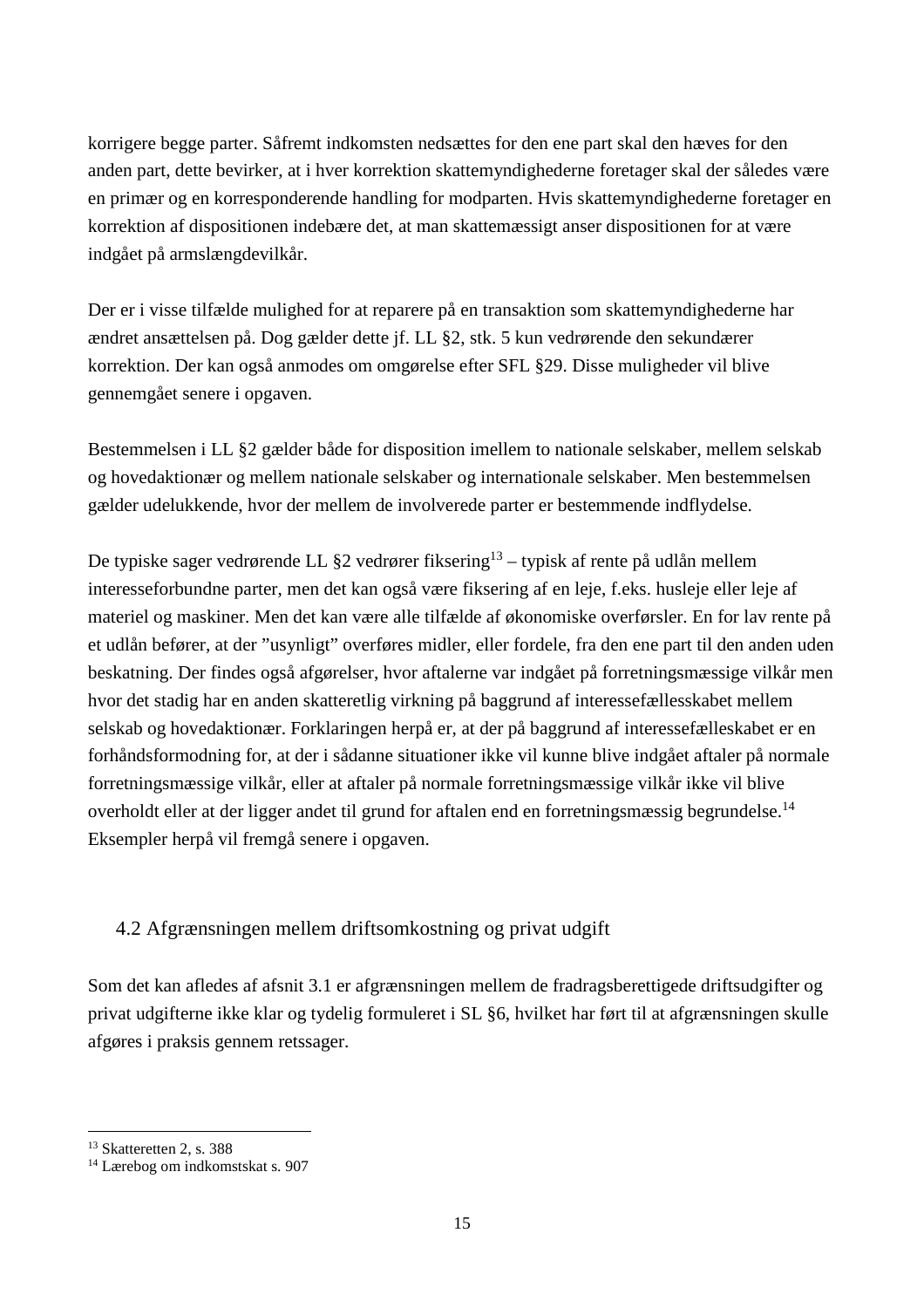Der kan nævnes 4 grunde til hvorfor afgrænsningen besværliggøres:<sup>15</sup>

1) Der sker hele tiden en udvikling i samfundet, der ændrer synet på afgrænsningen mellem fradragsberettigede driftsomkostninger og private udgifter.

2) Udgifter der normalt vil anses som private er i nogle tilfælde nært tilknyttet til erhvervelsen af indkomsten.

3) Det kan også være modsat, at en udgift, der normalt anses for at være en fradragsberettiget driftsomkostning anses for at være så stærkt forbundet til private interesser, at den må anses for at være en del af privatforbruget.

4) Nogle privatudgifter er i løbet af årene gjort fradragsberettiget ved indførelse af specialbestemmelser. (Her kan som eksempel nævnes befordring)

I forhold til problematikken af, hvor en udgift hører til, rette omkostningsbærer, må der helt generelt ses på om udgiften tilhører selskabet og i så fald skal udgiften være afholdt for at "erhverve, sikre og vedligeholde indkomsten", derfor skal udgiften have en forbindelse til indkomsten i selskabet. Det kan både forekomme direkte og indirekte, direkte ved at købet af en vare er en nødvendighed for at kunne sælge den videre. Indirekte i form af for eksempel husleje. Udfordringerne opstår når driftsomkostningen falder sammen med hovedaktionærens interesser. Der kan være tale om, at hovedaktionæren deltager i netværksmøder eller afholder udgifter eller abonnementer til begivenheder eller klubber, hvor der kan inviteres gæster med. Her kan hovedaktionærens interesser falde sammen med markedsføring/repræsentation for virksomheden. Det er i mange tilfælde vanskeligt præcist at sige, hvor grænserne går for, hvornår det primært er i hovedaktionærens private interesser og hvornår udgiften tilhører selskabet. Her må der ses overordnet på formålet samt på praksis for de enkelte områder.

I praksis findes der mange eksempler på, at selskaber afholder udgifter der udelukkende er i hovedaktionærens eller dennes nærtståendes interesse.<sup>16</sup> Skattemyndighederne nægtet fradrag for denne type udgifter og samtidig beskattes hovedaktionæren af udgifterne som maskeret udlodning.

I vurderingen af om udgiften er placeret hos den korrekte enhed, er de almindelige juridiske bestemmelser om hvem der aftaleretligt har forpligtet sig til afholdelse af udgiften stadig gældende. Men blot fordi den oprindelige aftale er indgået for eksempel mellem tredjemand og et selskab, er det ikke ensbetydende med, at selskabet er rette omkostningsbærer. Her kommer det an på om udgiften er foretaget i selskabets interesse og for at "erhverve, sikre og vedligeholde indkomsten" som SL § 6 påskriver. Herefter skal der foretages en vurdering af om udgiften er foretaget i selskabets interesse eller i hovedaktionærens interesse. Problematikken om rette omkostningsbærer

<sup>15</sup> Det skatteretlige driftsomkostningsbegreb s. 238

<sup>16</sup> Lærebog om indkomstskat s. 936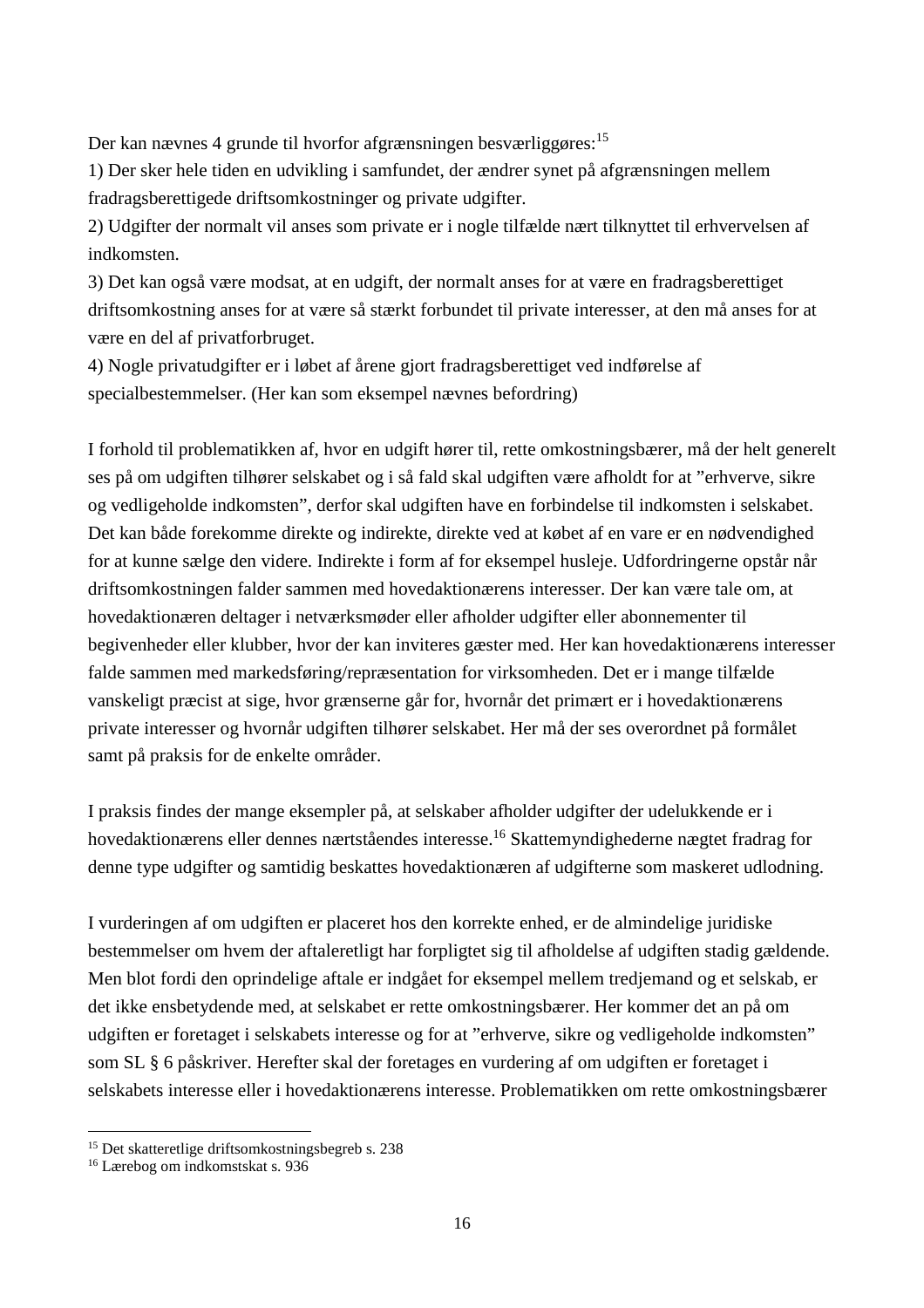hænger sammen med armslængde problematikken i LL §2, hvor alle økonomiske transaktioner mellem interesseforbundne parter skal ske på markedsmæssige vilkår, hvilket vil sige, at der skal være brugt samme priser og vilkår som hvis handlen var indgået mellem ikke-interesseforbundne parter.

Som udgangspunkt er det skatteyderen der vurderer om en udgift er en fradragsberettiget driftsomkostning, så ved kontrol fra skattemyndighederne er det skatteyderen der har bevisbyrden for at udgiften er fradragsberettiget og derfor om den har en sammenhæng til den skattepligtige indkomst. Det er ikke typen af udgift men sammenhængen til den skattepligtige indkomst der er afgørende for fradragsretten.

Udgifter til mad til personalet er nødvendigt for at personalet kan levere en ydelse der kan generere indkomst, dog anses mad for at være nødvendigt for selve livet og derfor en del af de private udgifter. Udgiften er nødvendig for personen om han er på arbejde eller ej.

Udgifter der normalt ville betragtes som privatforbrug kan i det konkrete tilfælde blive vurderet til at være en fradragsberettiget driftsomkostning, men kravene til dokumentation for at påvise sammenhængende til den skattepligtige indkomst vil i disse tilfælde være skærpede. Eksempler herpå kan være arbejdstøj, arbejdsværelse, repræsentation, bespisning og gaver. I princippet er det underordnet om udgiften er nødvendig eller "fornuftig" i forhold til selskabets indkomst, men der har været situationer hvor denne vurdering har været det afgørende i afgørelsen, i forhold til vurderingen af om udgiften opfyldte kriterierne for at være en driftsomkostning<sup>17</sup>. I andre tilfælde har det været nødvendigt at fremlægge hovedaktionærens privat forbrug for at se om dette ligger inden for normalområdet, trods den pågældende udgift i selskabet.

#### 4.2.1 Særlige fokusområder

De områder, hvor afgrænsningen mellem fradragsberettiget driftsomkostning og privat udgift er vanskeligere end andre, kan for eksempel være arbejdstøj, arbejdsværelse i den private beboelse, repræsentation, bespisning o.lign. og vil blive uddybet nedenfor.

#### **Arbejdsværelse i privat bolig**

En af problematikkerne i adskillelsen af private og erhvervsmæssige udgifter er arbejdsværelser i private boliger. Her er det en vurdering i den enkelte situation, men de elementer der har indflydelse er, hvor meget arbejdsværelset bliver brugt erhvervsmæssigt, om det udelukkende bliver brugt

 $\overline{a}$ 17 Lærebog om indkomstskat s. 256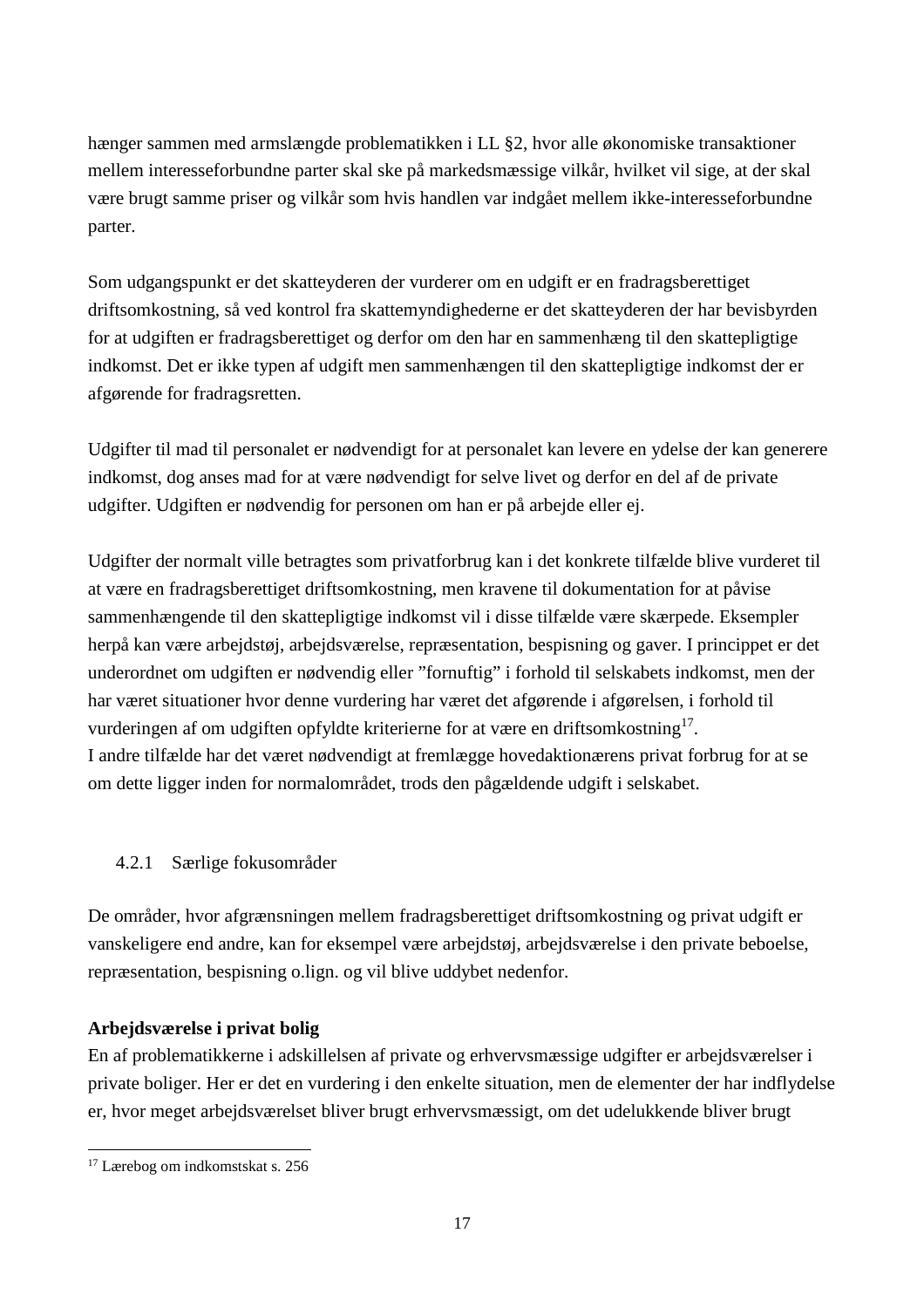erhvervsmæssigt og om det er indrettet til udelukkende at blive brugt erhvervsmæssigt eller om det kan benyttes privat<sup>18</sup>.

I TfS 1996,553Ø havde en musiklærer indrettet 2 musikværelser i den private bolig. Det ene værelse var indrettet med musikudstyr og var uden tvivl et øvelokale og Landsretten vurderede ikke at værelset var anvendeligt til privat brug. Det andet værelse var derimod indrettet som et opbevaringsværelse med opbevaring af både musikudstyr og privat udstyr, derfor blev fradraget udelukkende godkendt for det første værelse.

I TfS 1996,210H havde Landsretten fundet, at arbejdsværelset var et særskilt rum indrettet til kontor, der med hensyn til arten og omfanget af arbejdet medførte at værelset var at betragte som særligt arbejdsværelse, der ikke hørte med til boligens almindelig opholdsrum. Ved højesteret stadfæstede 3 dommere afgørelsen fra landsretten, men 2 dommere mente, at arbejdsværelset ikke i sin indretning eller beliggenhed var klart adskilt fra boligens almindelige opholdsrum.

Denne dom viser, at der i nogle afgørelser er slækket på kravene til den særlige indretning, der i denne dom begrundes med, at der ikke er tvivl om, at fagkonsulenten havde brug for et arbejdsværelse hjemme og omfanget af den tid han benyttede det samt at der ikke var kontorfaciliteter til rådighed et andet sted.

I SKM2015.276.LSR blev der vurderet om skatteyderen kunne få fradrag for arbejdsværelse i den private bolig. Landsskatteretten skriver, at der skal foretages en samlet konkret vurdering af det pågældende arbejdsværelse, da der ikke direkte jf. SL §6 er fradrag herfor. Et fradragsberettiget arbejdsværelse skal "gennem møblering, udstyr og adgangsforhold være indrettet til værksted, tegnestue el.lign". LSR lagde vægt på, at et arbejdsværelse skal være særlig indrettet på en måde så det tydeligt har skiftet karakter, fra privat anvendelse til erhvervsmæssig benyttelse. Derudover skal "intensiteten af erhvervsmæssig brug være så stor, at funktionen som opholdsrum træder i baggrunden." Denne dom henviser til SKM2002.29HR vedrørende forholdet om, at det indrettede arbejdsværelse skal benyttes væsentligt inden for normal arbejdstid. LSR godkendte ikke fradrag for arbejdsværelse på baggrund af, at ovenstående forudsætninger ikke var opfyldt.

LSR2019.19-0031472 vedrørte en revisionsvirksomhed der blev drevet fra separate værelser i privatboligen. Der blev godkendt fradrag vedrørende udgifterne på de 2 kontorlokaler men ikke for det tilstødende mødelokale og toilet, selvom disse lå i nær tilknytning til kontorlokalerne og det hele var i en særskilt afdeling i forhold til den resterende privatbolig.

 $\overline{a}$ <sup>18</sup> Fremgår af de omtalte afgørelser.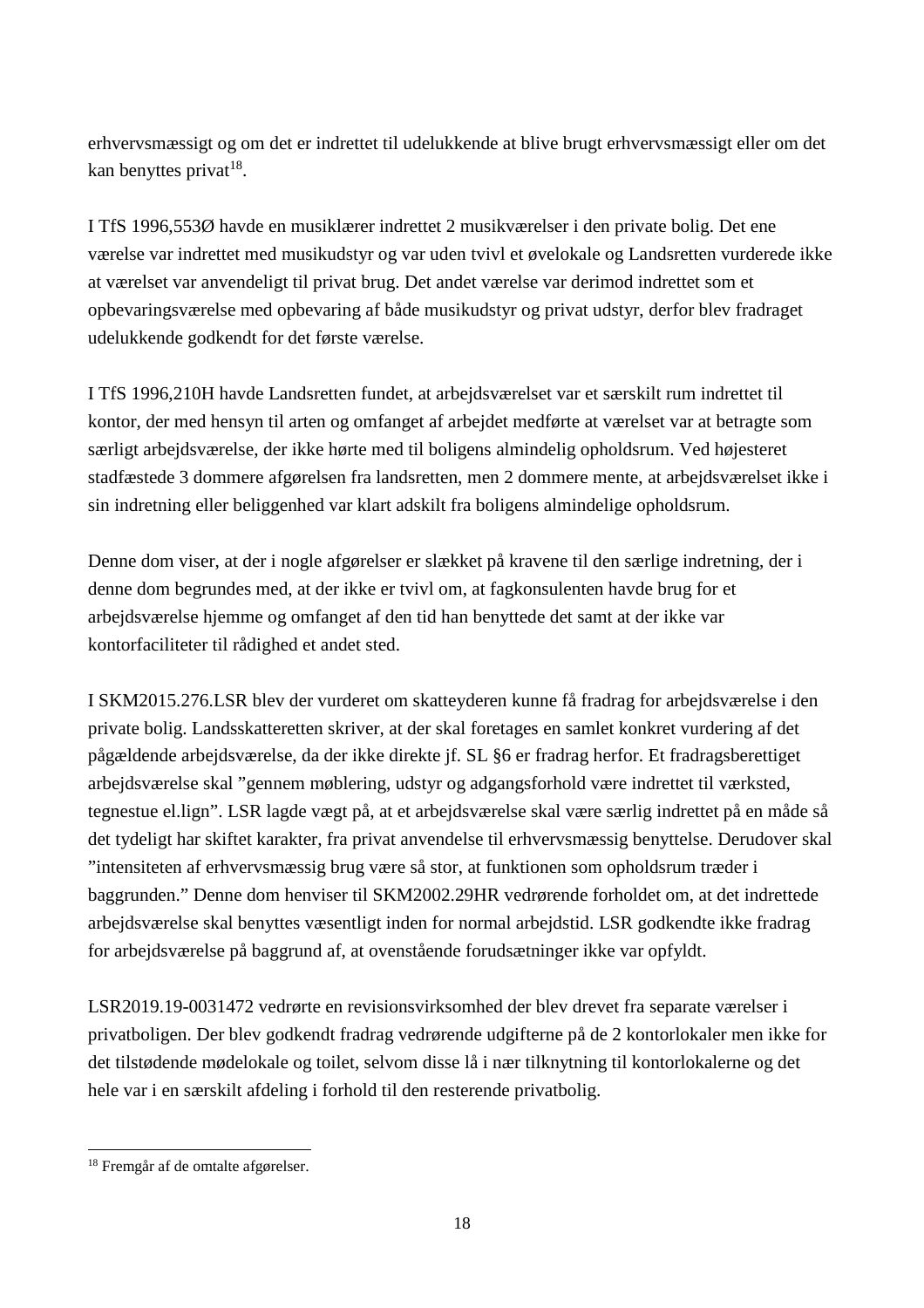Der er mange afgørelse vedrørende kontorværelser, da fradrag fuldt ud afhænger af de konkrete forhold. Men det som praksis når frem til er, at arbejdsværelset skal tydeligt være indrettet til det erhvervsmæssige formål og tydeligt have skiftet karakter fra privat til erhvervsmæssig anvendelse. Derudover skal det benyttes til det erhvervsmæssige formål i ikke begrænset omfang inden for normal arbejdstid, og må eller kunne ikke benyttes til private formål.

#### **Beklædning / Arbejdstøj**

Udgifter til beklædning er sædvanligvis en privat udgift og derfor ikke en fradragsberettiget driftsomkostning for selskabet. Dette er grundlæggende også gældende for arbejdstøj. Praksis viser, at der udelukkende godkendes fradrag, hvis der er tale om en helt speciel form for beklædning, der udelukkende er erhvervsmæssig begrundet og med direkte tilknytning til indkomsterhvervelsen.<sup>19</sup> Ofte vil arbejdstøj i form af kedeldragter, kitler og kostumer anses for erhvervsmæssigt og i nogle tilfælde vil udgifter til beklædning, der kan anvendes privat også være fradragsberettiget, såfremt det har tæt tilknytning til indkomsterhvervelsen i den pågældende branche.

I 2010 kom en højesteretsdom der omhandlede problematikken omkring arbejdsbeklædning. SKM2010.549HR, hvor en kunstner, Lina Rafn, i 2001, havde fratrukket udgifter til scenetøj og makeup og frisør for i alt TDKK 22. Skattemyndighederne accepterede et fradrag på TDKK 5 vedrørende scenetøj, men efter behandling i landsretten og højesteret blev fradraget nedsat til TDKK 0, da de anså udgifterne for at være private udgifter og Lina Rafn ikke havde godtgjort en klar sammenhæng mellem indkomsterhvervelsen og udgifterne til scenetøj, makeup og frisør. Denne afgørelse bruges som reference i nyere afgørelser om, at "udgifter til tøj anses som udgangspunkt som private udgifter"<sup>20</sup>.

I en ældre afgørelse TfS1995,746 ØLR, hvor en korsanger fik fradrag for anskaffelse af kjole og hvidt og laksko, da landsretten vurderede at anskaffelsen af denne beklædning var udover det sædvanlige og ikke var en del af den almindelige garderobe.

Efter afgørelsen SKM2010.549HR anses praksis for at være ændret, således at der efter denne afgørelse er skrappere krav til at beklædningen skal være udover det sædvanlige. Dette vurderes ud fra den betragtning af man umiddelbart kan sammenligne de 2 former for arbejdstøj.

<sup>19</sup> Lærebog om indkomstskat s. 258

<sup>20</sup> LSR2019.14-4453266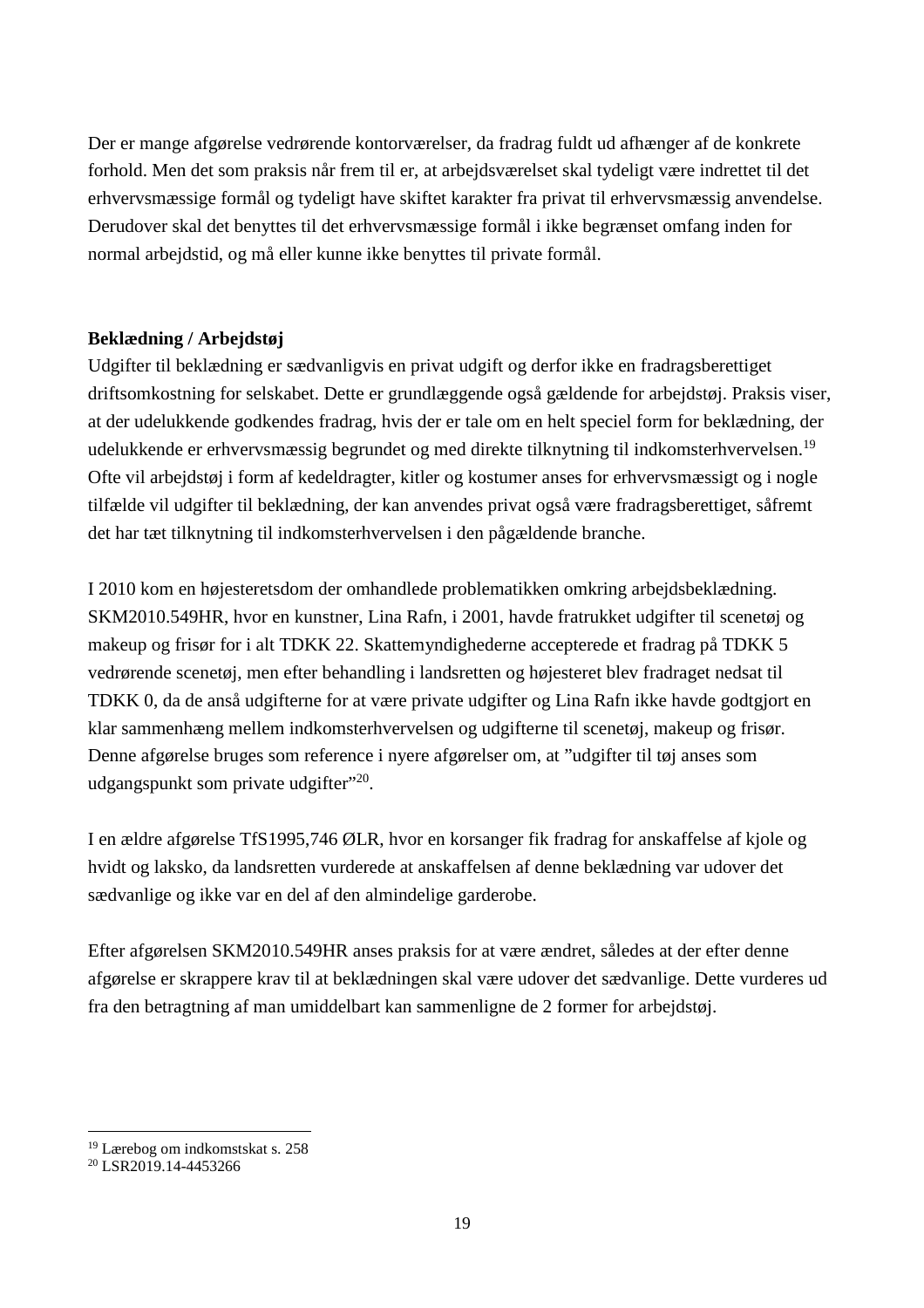#### **Reklame-, rejse-, og repræsentationsomkostninger**

Det element, at udgifter til etablering og nye markeder ikke kan fradrages i den skattepligtige indkomst jf. SL §6, bevirker at udgifter til reklame, salgsrejser og repræsentation i mange tilfælde ikke vil være fradragsberettiget ifølge SL §6.

LL §8, stk. 1 og 2 blev indført i 1959<sup>21</sup>, hvorefter driftsomkostningsbegrebet blev udvidet således at de omtalte udgifter i dag kan fradrages i den skattepligtige indkomst. Men fradragsretten gælder dog kun udgifter, hvis de har sammenhæng med salg og ikke hvis den udelukkende har sammenhæng til køb. I så fald skal udgiften vurderes efter SL § 6, litra a. Der skal dog stadig i alle tilfælde vurderes om udgiften er erhvervsmæssig eller privat.

Det er vigtigt at skelne mellem repræsentationsudgifter, der er begrænset fradragsberettiget og en række andre udgifter der er fuldt fradragsberettiget, som reklame- og personaleudgifter. Derudover er det selvfølgelig også vigtigt at afgrænse overfor hovedaktionærens private udgifter.

Reklame og repræsentationsudgifter har det til fælles at de forsøger at påvirke omverdenen til virksomhedens bedste. Reklameudgifter er typisk rettet mod en ubestemt bred kreds af potentielle kunder, hvor repræsentationsudgifter karakteriseres ved at være udgifter til at skabe eller bevare forretningsforbindelser eller netværk, det kunne være kunder, leverandører rådgivere m.fl. inden for virksomhedens interesseområde.

Betingelserne for at en udgift anses for at være fuldt fradragsberettiget reklameudgifter er;

1, modtagerkredsen er ubestemt,

2, gaven har et reklamepræg – logo, firmanavn og

3, gaven er af mindre værdi.<sup>22</sup>

LL § 8, stk. 4 er et eksempel på en bestemmelse der begrænser fradragsretten. Denne bestemmelse fastsætter, at repræsentationsudgifter kun kan fradrages med 25%. Denne begrænsning blev indført i 1985.

Efter vurdering af om udgiften er reklame eller repræsentation kommer vurderingen af om det er repræsentation eller privat udgift. Det er vigtigt, at skelne mellem repræsentation og privatudgifter, da disse kan anses for at være meget svære at skelne fra hinanden, hvorfor der er som krav ved fradrag for repræsentationsudgifter, at der for hver udgift foreligger beskrivelse af deltagere og anledningen for afholdelse af repræsentationsudgiften. Det er deltagere og anledning, der skal være

<sup>21</sup> Det skatteretlige driftsomkostningsbegreb s. 31

<sup>22</sup> Lærebog om indkomstskat s. 281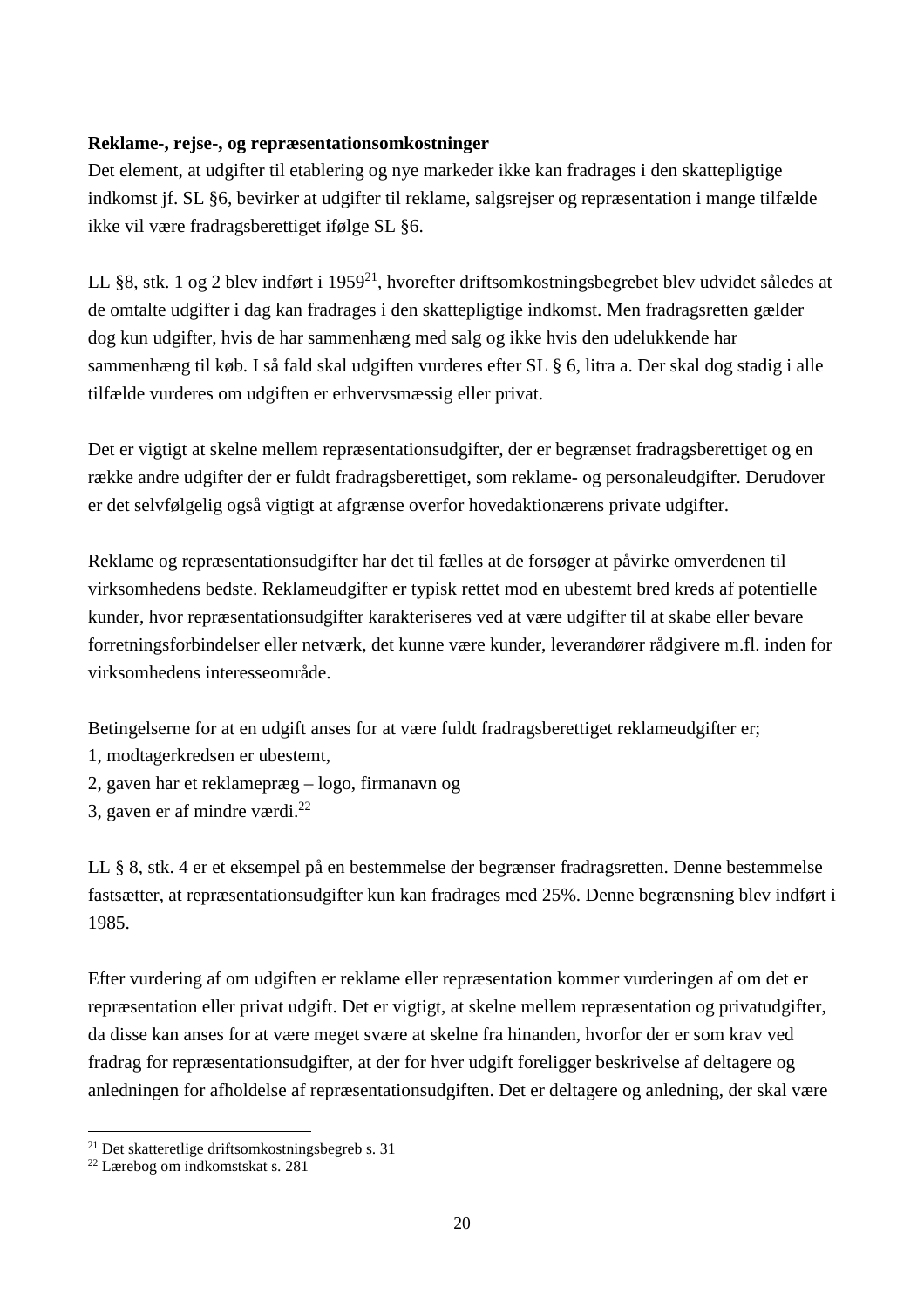essensen i afgørelsen af om udgiften kan anses for at være af privatkarakter eller erhvervsmæssig karakter.<sup>23</sup>

Der er udarbejdet et cirkulære vedr. kravene til repræsentationsudgifter, her beskrives de som opmærksomhed og kommerciel gæstfrihed overfor forretningsforbindelser. Det beskriver yderligere repræsentationsudgifter som udgifter til måltider, restaurantbesøg, tobaks- og drikkevarer, gaver o.lign. og præcisere at udgifter til medarbejdere, bestyrelsesmedlemmer og aktionærer ikke anses for at være repræsentationsomkostninger, men for at være personaleomkostninger og derved er der 100% fradrag for disse udgifter. Men hvis aktionærer og/eller bestyrelsesmedlemmer har dobbeltroller som f.eks. at være både kunde/leverandør og bestyrelsesmedlem tæller repræsentationen højest og der er begrænset fradrag for udgiften $^{24}$ .

I forhold til arrangementer med bespisning er det anledningen der hovedsageligt er afgørende for fradragsretten. Såfremt medarbejdere er med til et forretningsmøde med bespisning med leverandører er der stadig begrænset fradrag for hele udgiften til bespisningen, selvom det måske hovedsageligt var medarbejdere der deltog, men anledningen var mødet med leverandøren og det er afgørende. Omvendt såfremt en eller flere leverandører deltager i et internt arrangement for medarbejderne skal udgiften deles op, således at der er begrænset fradrag for den del der vedrører leverandørerne<sup>25</sup>.

I en højesteretsdom SKM2013.378HR ses tydeligt de ovenstående præciseringer i forhold til repræsentation. Et selskab der solgte luksusbiler deltog i to arrangementer med henblik på salg af biler og ville fradrage udgifter som reklameudgifter. Efter at højesteret havde kigget på definitioner og forarbejder til LL §8 mv., nåede de frem til at resultat hvor udgifterne blev anset for at være repræsentationsomkostninger med begrænset fradragsret. De lagde vægt på at begge arrangementer var udbredt til en bestemt kreds af personer, begrundet i at der var udsendt invitationer, hvorefter gæsterne skulle tilmelde sig. De anså det for at være afgrænset til en bestemt kreds af personer, trods der var 98 deltagere ved det første arrangement og 300 ved det andet arrangement. Derudover lagde de vægt på at der blev serveret måltider og drikkevarer og der var underholdning, hvilket de anså for at være kommerciel gæstfrihed. Praksis indenfor repræsentationsomkostninger anses for at være skrap både i forhold til afgrænsningen mellem reklame og repræsentation men også i forhold til afgrænsningen mellem repræsentation om privatforbrug.

<sup>23</sup> Cirkulære 1996-72, pkt. 14.3

<sup>24</sup> Cirkulære 1996-72, pkt. 14.3

<sup>25</sup> Cirkulære 1996-72, pkt. 14.3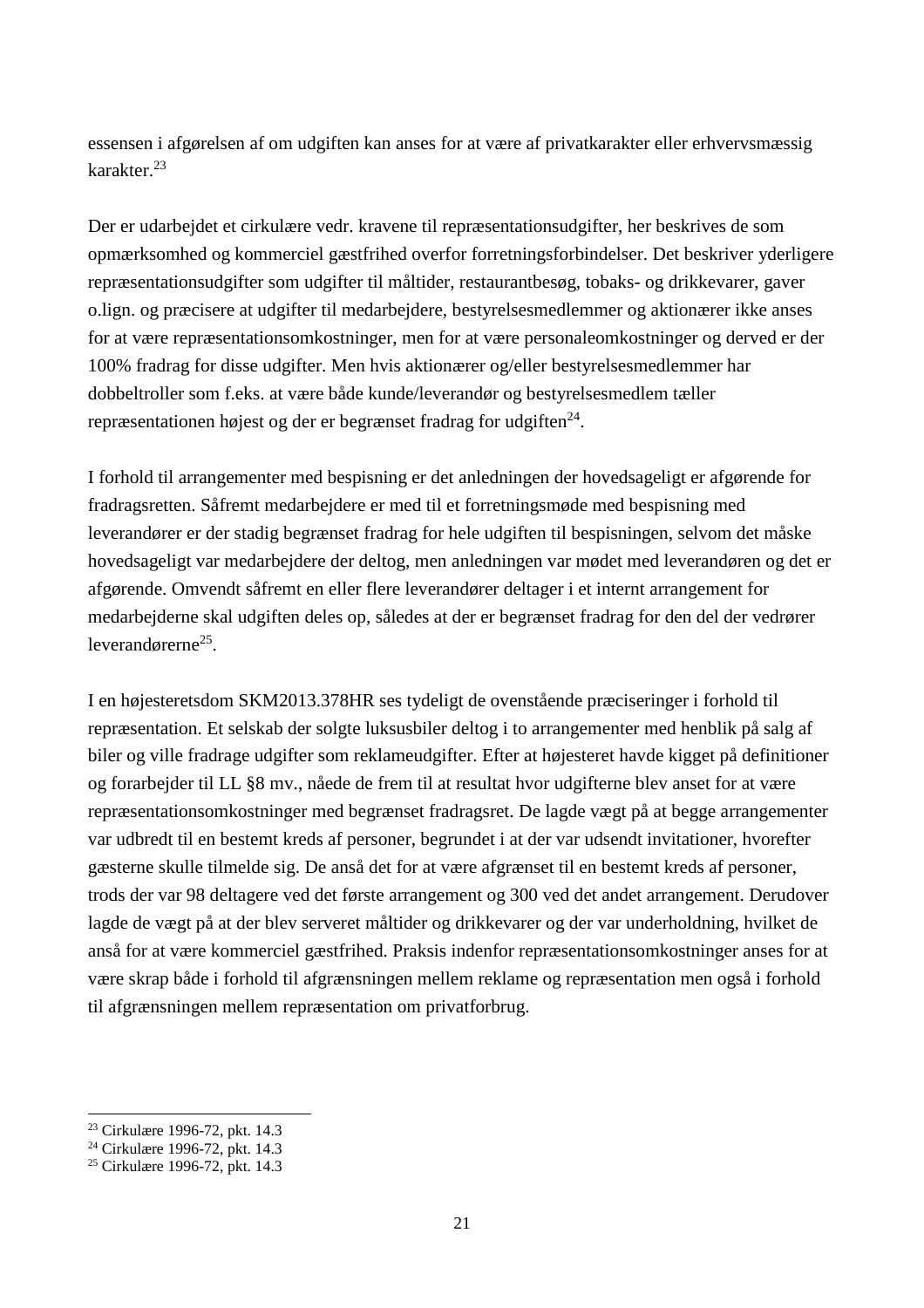Omfattet af reklameudgift kan også være gaver eller sponsorbidrag men det er et krav at der skal være direkte sammenhæng mellem sponsorformålet og virksomheden der reklameres for. Ved gaver til hjælpeorganisationer lægges der vægt på, at udgiften på en eller anden måde skal indgå i markedsføringen af virksomhedens produkter.

TfS1998,484, Hovedaktionær havde lavet en sponsoraftale mellem hans datter på 14 år, der var ridepige, og selskabet. Højesteret vurderede ikke, at denne sponsoraftale kunne anses for at være reklameomkostning for selskabet og skulle derfor i stedet anses som yderligere løn til hovedaktionæren.

I afgørelsen SKM2018.154ØLR godkender landsretten fradrag for sponsorater i betydeligt omfang. Dog var der ikke fradragsret for én af sponsoraterne, da den blev vurderet at der var klar misforhold mellem reklameværdien og prisen på sponsoratet. I Landsrettens begrundelse se det tydeligt at de går i detaljerne omkring hvorvidt den store sponsoraftale reelt har haft en reklameværdi for selskabet og vurderingen af om reklameværdien hænger sammen med prisen på sponsoratet.

Det ses af afgørelserne at fradragsretten afhænger af, om sponsorudgifter har den krævede reklameog imagemæssige værdi i forhold til sponsoratets størrelse. Hovedaktionærens personlige interesse eller engagement i den sponsorerede aktivitet vil derfor kun indgå som et element i den samlede vurdering af sponsorudgiftens reklamemæssige værdi.

Et andet element af LL § 8, stk. 1 er rejseudgift. Her viser praksis også, at der er udfordringer i hvilke rejseomkostninger der er erhvervsmæssig rejseomkostninger og hvad der anses for at være private rejseomkostninger. Det er især omkring studierejser, hvor der stilles krav om, at rejsen skal være relevant for den erhvervsmæssige virksomhed samt at det faglige i rejsen skal være overvejende i forhold til det private indhold.

I TfS 1989, 599 havde en landmand og hans hustru deltaget i en uges studierejse til Belgien. Højesteret vurderes at der ikke, hverken efter SL §6 eller efter LL §8 var fradrag for udgifterne til studieturen til Belgien. De lagde vægt på at rejsen ikke var nødvendig for indkomsten samt at rejsen var af generel karakter i et omfang så der ikke var direkte sammenhæng til indkomsten. De lagde vægt på at der i ordlyden til bestemmelsen og i forarbejderne direkte er lagt vægt på salgsrejser. Og praksis ser ud til at være ret streng på dette område.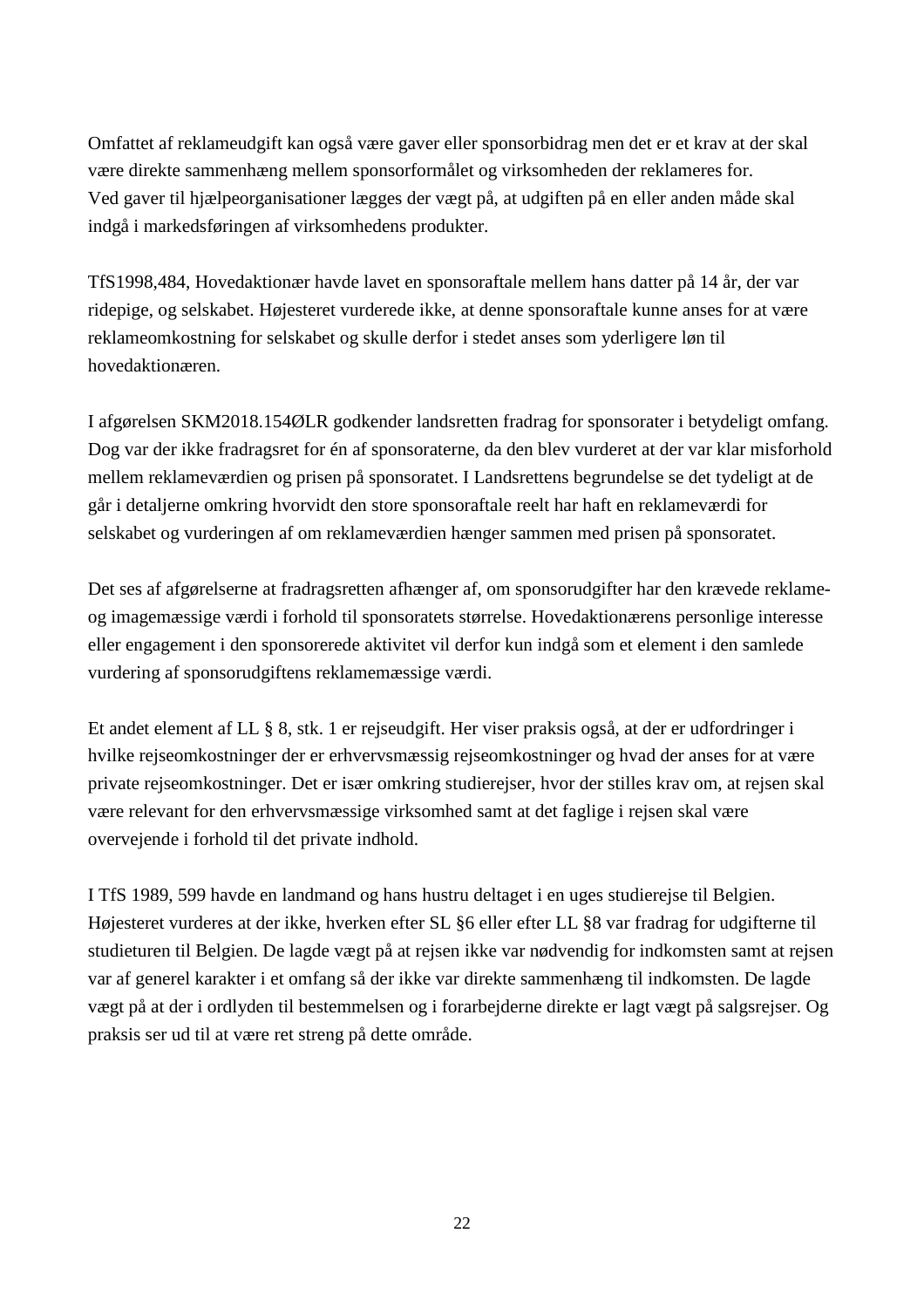#### 4.3 Afgrænsning mellem driftsaktiv og privat formuegode

I lighed med driftsomkostninger kan der også være aktiver, hvor brugen eller anskaffelsen heraf anses for at være privat og ikke i erhvervsmæssig. Modsat gives der også for visse aktiver mulighed for at hovedaktionæren og øvrige ansatte kan benytte disse i fuldt privat regi mod beskatning af brugen.

Det fremgår af SL §4, at det ikke har betydning for beskatningen om en ansat aflønnes "bestående i penge eller formuegoder af pengeværdi". Dette betyder, at det ikke har betydning for beskatningen om den ansatte bliver aflønnet på den ene eller anden måde. Dog kan der selvfølgelig være lidt udfordringer i værdiansættelsen når der anvendes naturalier som aflønning.

#### 4.3.1 Rådighedsbeskatning

LL §16 blev indført i 1993 og skriver at "vederlag i form af formuegoder af pengeværdi, sparet privatforbrug og værdien af helt eller delvis vederlagsfri benyttelse af andres formuegoder, når tilskuddet eller godet modtages som led i et ansættelsesforhold" skal medregnes til den skattepligtige indkomst. Dette hænger sammen med bestemmelsen i SL §4 men er mere konkret og detaljeret. LL §16 indeholder beregningsmetoder (opgørelsesmetoder) for benyttelsen af forskellige formuegoder. Med indførelsen af LL §16 blev værdiansættelsen af goderne gjort objektiv og som hovedregel baseres markedsværdi<sup>26</sup>.

Det skal dog anføres, at beskatningen af et formuegode efter LL §16 ikke sker på baggrund af brugen af godet men på baggrund af muligheden for brugen af aktivet. Dette betyder, at har en ansat for eksempelvis en bil til rådighed og bliver beskattet heraf i forbindelse med den månedlige lønudbetaling, sker beskatning på baggrund af hans rådighed over bilen og ikke hvor meget han reelt har benyttet bilen i perioden. Dette fremgår klart af LL §16, stk. 4 "der er stillet til rådighed". Når det gælder beskatning af fri sommerbolig og fri lystbåd kan beskatningen ske på ugebasis når det gælder ansatte i selskabet.<sup>27</sup> Men som det også tydeligt står i bestemmelsen gælder der andre regler for "ansatte med væsentlig indflydelse på egen aflønningsform". For disse personer gælder der en formodningsregel om, at de har adgang til formuegoderne hele året, hvorfor de skal beskattes af formuegodet hele året, hvor godet er i selskabets besiddelse. Der er dog den undtagelse, at hvis sommerboligen eller lystbåden er udlånt til en anden ansat (mod beskatning af denne person) eller hvis formuegodet er udlejet til tredjemand kan der undlades beskatning i den eller de pågældende

 $\overline{a}$ <sup>26</sup> Lovforarbejderne til LL §16

 $27$  LL §16, stk. 5+6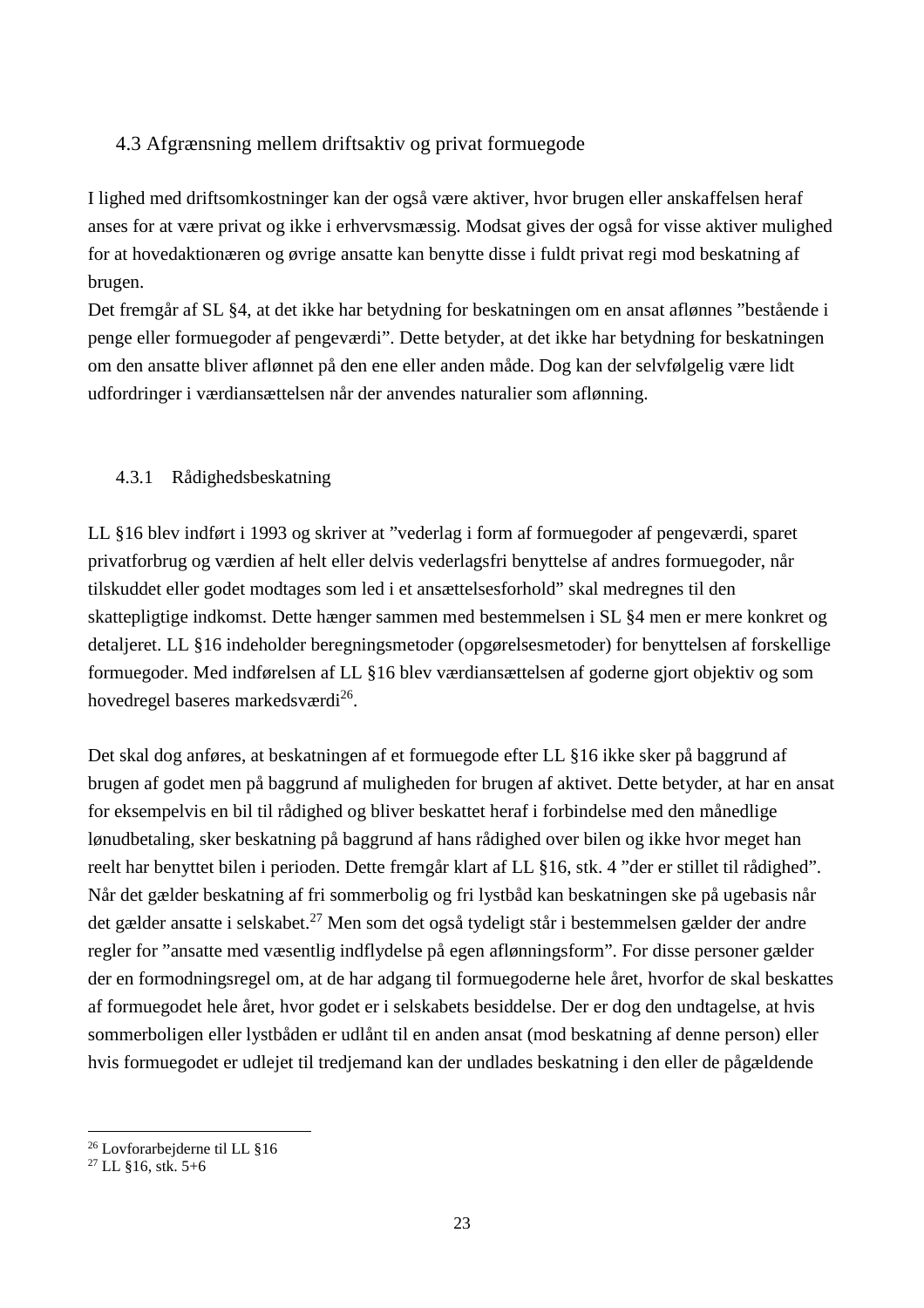perioder.<sup>28</sup> Det er en betingelse, at udlejningen ikke sker til hovedaktionærens<sup>29</sup> nærtstående. Her er det igen kun rådigheden der er afgørende og der tages ikke hensyn til om hovedaktionæren reelt har benyttet formuegodet i den pågældende periode. Er der flere i selskabet "med indflydelse på egen aflønning" fordeles rådighedsbeskatningen mellem disse personer. I daglig tale kaldes denne skærpede formodningsregel vedrørende rådigheden for "direktørreglen". På dette område er praksis meget striks, hvilket vil fremgå af afgørelserne senere i opgaven.

Rådighedsbeskatningen for hovedaktionærer kan være lidt forskellig, da den tager udgangspunkt i forskellige lovbestemmelser afhængig af om hovedaktionæren samtidig er ansat i selskabet eller om han ikke er ansat i selskabet.

En ansat hovedaktionær vil blive rådighedsbeskattet vedrørende fri helårsbolig, sommerbolig, bil eller båd jf. LL §16, hvor en ikke ansat hovedaktionær rådighedsbeskattes efter LL §16A. Denne henviser dog til LL §16, således at opgørelsesmetoderne er ens. Derudover er udbytte til en hovedaktionær i form af fri bil, fri bolig, sommerbolig eller båd beskattes som personlig indkomst PSL §4a, stk. 2 + LL§16A, stk. 5, der skal også betales arbejdsmarkedsbidrag heraf. Værdiansættelsen skal tage hensyn til hvad rådigheden dækker over. En ejendom kan f.eks. være til rådighed med eller uden el, varme mv.

LL §16A henviser direkte til hovedaktionærer, men i denne bestemmelse er en hovedaktionær defineret efter ABL §4 som en "der ejer eller på noget tidspunkt inden for de seneste 5 år har ejet 25% eller mere af aktiekapitalen, eller som råder eller i den ovennævnte periode har rådet over mere end 50% af stemmeværdien." Derfor er denne definition ikke den samme som benyttes for en person der har bestemmende indflydelse overfor et selskab efter LL §2.

#### 4.3.2 Særligt vedrørende ejendomme

Et særligt område omkring rådighedsbeskatning er ejendomme. Ovenfor blev der konstateret en skærpet formodningsregel vedrørende hovedaktionærer og andre med væsentlig indflydelse på egen aflønning vedrørende rådighedsbeskatningen af formuegoder. Men beregningsformen for ansatte og hovedaktionæren var den samme.

For helårsboliger er beregningen af beskatningsbeløbet forskelligt når det gælder ansatte og hovedaktionærer. For hovedaktionærer skal der tages udgangspunkt i den højeste værdi af ejendomsvurderingen eller anskaffelsessummen tillagt forbedringer.

<sup>28</sup> LL §16, stk. 5+6

 $29$  Her forstået som enhver "med væsentlig indflydelse på egen aflønningsform"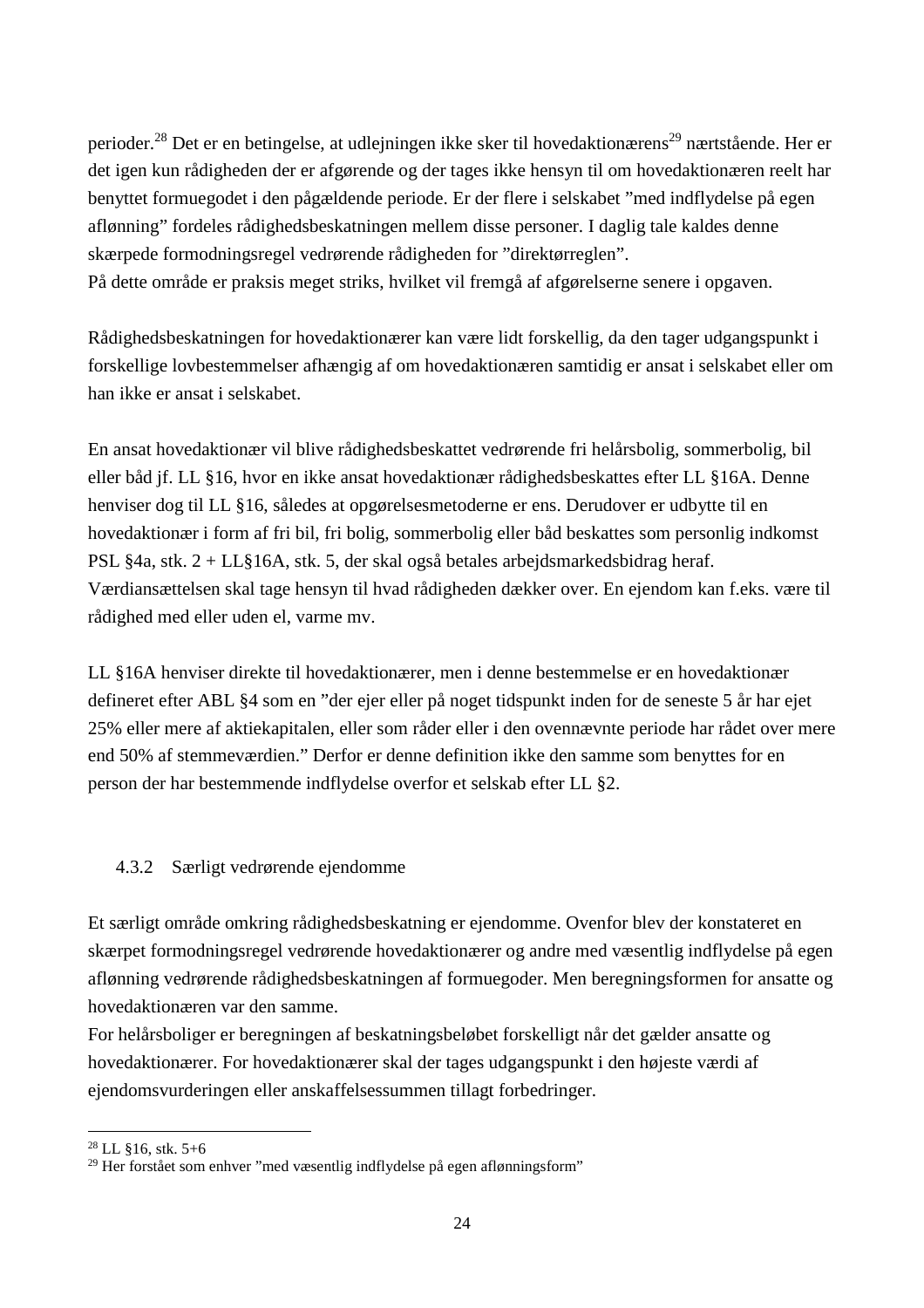En anden særlig problemstilling vedrørende ejendomme er handel med og udlejning af ejendomme mellem selskab og hovedaktionær og eventuelt dennes nærtstående. Denne problematik hænger meget sammen med LL §2 om at dispositioner mellem interesseforbundne parter skal foregå på markedsvilkår.

Der er ingen problemer i, at selskabet foretager udlejning af en ejendom til hovedaktionærens nærtstående, såfremt udlejningen sker på markedsvilkår. Hvis der sker udlejning til hovedaktionæren selv skal dette ske efter LL §16, stk. 9 og en eventuel betalt leje modregnes i det beregnede beskatningsgrundlag.

I forhold til handel med fast ejendom mellem selskab og hovedaktionæren ses det af LL §2, at afståelsessummen skal fastsættes til markedsværdien. I den juridiske vejledninger sættes der følgende retningslinjer for overdragelse af en ejendom mellem en hovedaktionær og dennes selskab. Overdragelsen skal ske til handelsværdi, hvor pris og øvrige vilkår i aftalen svarer til, hvad der kunne være indgået mellem uafhængige parter. Der kan tages udgangspunkt i den senest gældende ejendomsvurdering men kun hvis den giver et retvisende billede af ejendommens handelsværdi. Der må heller ikke tages udgangspunkt i ejendomsvurderingen, hvis der har været væsentlige ombygninger eller modernisering af ejendommen.

En anden undtagelse til handelsværdien er, at såfremt selskabet opfører en ejendom, der skal privat benyttes af hovedaktionæren og ejendommen sælges til hovedaktionæren, skal han for at undgå maskeret udlodning betale for selskabets bogførte værdi af ejendommen, hvis denne er højere end handelsværdien<sup>30</sup>.

Det er en forudsætning for at benytte den offentlige vurdering, at ejendommens egentlige handelsværdi ikke er kendt, samt at den offentlige vurdering kan betragtes som retvisende. Vedrørende ejendommens egentlige handelsværdi er denne ukendt såfremt ejendommen ikke har været handlet mellem tredjemænd umiddelbart før eller efter handlen mellem de interesseforbundne parter. Et eksempel på at den offentlige vurdering af en ejendom ikke er retvisende er, at ejendommen er væsentlig ombygget eller beskadiget hvorved den offentlige vurdering ikke er påvirket heraf.

 $\overline{a}$ 30 Juridisk vejledning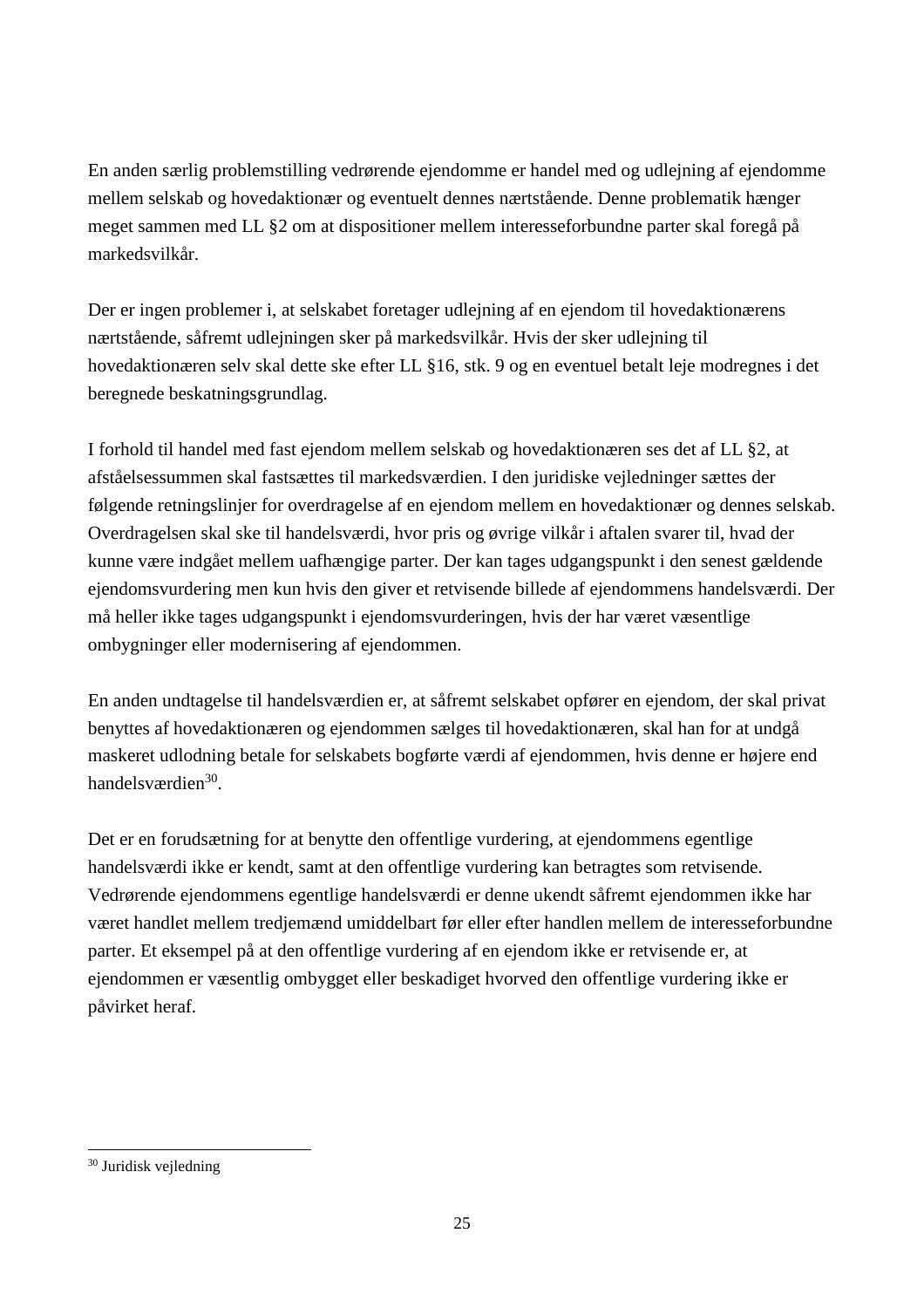#### 4.3.3 Praksis

I SKM2008.534.HR var en direktør og hovedaktionær blevet beskattet af fri bil i 3 måneder. De øvrige måneder i året ophørte hovedaktionæren med fri bil og brugte i større omfang hans private bil, han fremlagde kørselsregnskab herfor. Den omtalte bil købte selskabet året før brugt for 1,3 mio. kr. Landsretten fastslog at selskabets anskaffelse af bilen ikke kunne begrundes i et erhvervsmæssigt formål men nærmere i hovedaktionærens personlige passion for biler. Derfor fandt de i lighed med skattemyndighederne, at han skulle beskattes af fri bil i hele året, ligeledes begrundet i at bilen havde været til hans rådighed hele året. Højesteret stadfæstede denne afgørelse.

I SKM2013.539.ØLR var hovedaktionæren ikke beskattet af fri bil i vintermånederne. Han havde lavet en skriftlig aftale med sit eget selskab om at han pga. salt og grus ikke måtte benytte bilen i vintermånederne. I en del af perioden var bilen opbevaret hos forhandleren, hvilket der forelå en aftale på. I den øvrige periode var bilen opbevaret i hans egen garage. Byretten anførte at på et hvilket som helst tidspunkt have mulighed for at hente bilen hos forhandleren og at bilen derfor havde været til hans rådighed hele året, hvorved der også skulle ske beskatning hele året. Landsretten stadfæstede byrettens dom.

I SKM2009.558.HR havde selskabet købt en ferielejlighed der blev udlejet gennem et udlejningsbureau. Skattemyndighederne mente hovedaktionæren var skattepligtig af værdien af fri sommerbolig i de uger ferielejligheden ikke var udlejet, da han havde haft adgang hertil. Landsretten lagde til yderligere til grund at selskabet ikke drev udlejningsvirksomhed men alligevel havde anskaffet en ferielejlighed til udlejning samt at anskaffelsen "anses for udformet med henblik på at sikre adgang til et vist privat brug for ejeren." Højesteret stadfæstede dommen, som blev afgjort ud fra stemmeflertallet. Én ud af tre højesterets dommere mente ikke at der skulle ske beskatning, da hun ikke mente at blot fordi lejligheden ikke var udlejet var det ikke ensbetydende med at den var til rådighed for hovedaktionæren. Derudover mente hun at anskaffelsen af ferielejligheden var forretningsmæssig begrundet.

I SKM2009.93.ØLR skulle hovedaktionæren beskattes af fri helårsbolig selvom han i perioden havde en anden helårsbolig til rådighed. Hovedaktionærens påstand var at lejligheden udelukkende var benyttet til erhvervsmæssige formål. Landsretten lagde vægt på flere elementer, der var holdt ganske få møder i lejligheden, el- og fastnet telefonforbruget var højt hvis man gik ud fra de få møder der var holdt på årsbasis, der var ikke taget initiativ fra selskabets side til udlejning til tredjemand for inddækning af væsentlige omkostninger forbundet med lejligheden. På baggrund af dette fandt landsretten at hovedaktionæren skulle beskattes af fri helårsbolig.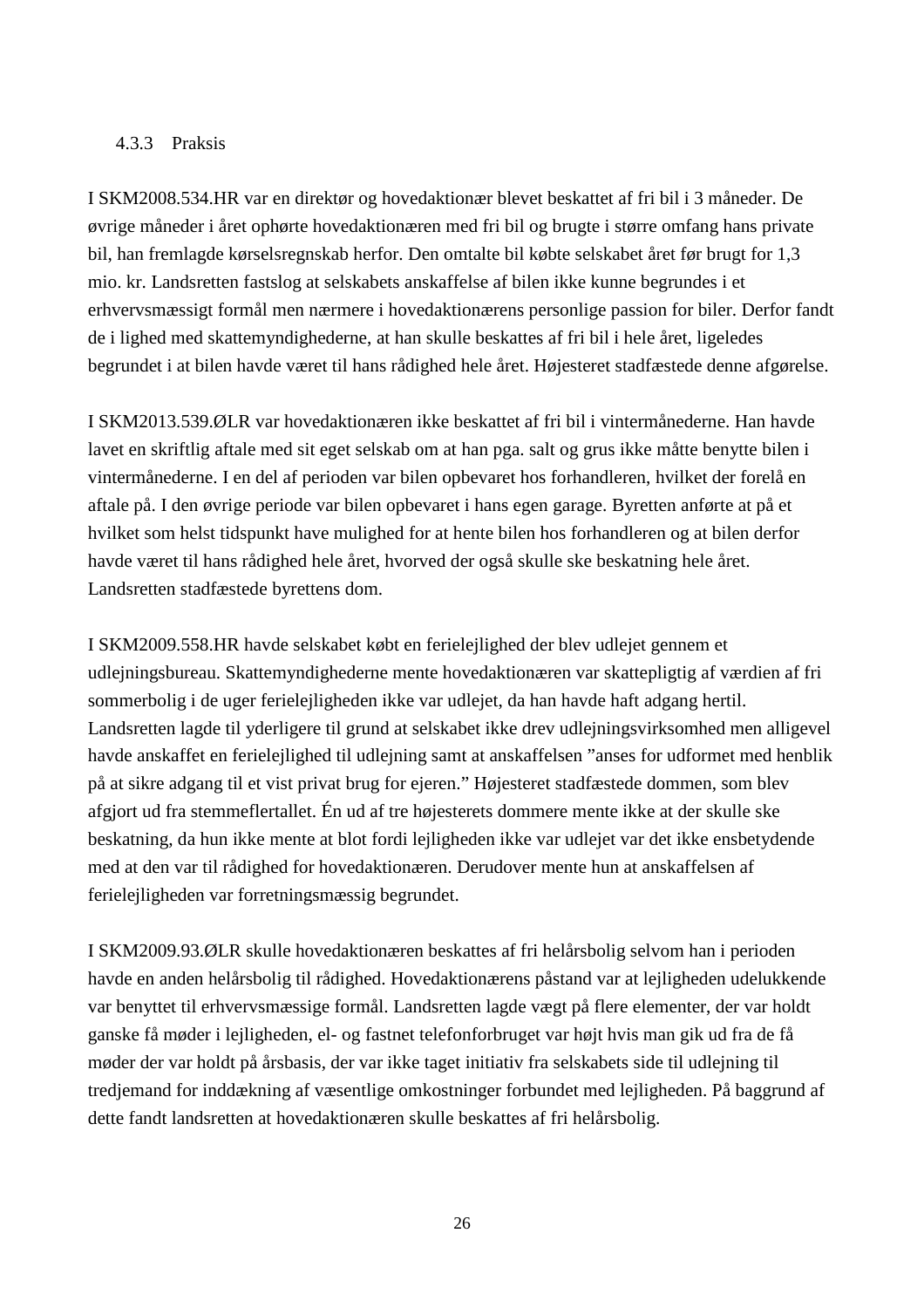Det ses tydeligt af afgørelserne at der er en formodning om at blot aktivet er i selskabets besiddelse er der rådighed for hovedaktionæren. Derudover er der meget skrappe krav til, hvorledes aktivet skal være ubrugbart for at der ikke sker beskatning af hovedaktionæren. Der har været mange afgørelser vedrørende "sommerbilerne", det vil sige de biler, som holder stille om vinteren. Problematikken har været hvor meget der skal gøres for at hovedaktionæren bliver frigjort fra beskatning i vinterperioden. Som det tydelig ses af afgørelsen ovenfor er det ikke tilstrækkeligt at bilen er opbevaret hos forhandleren, ej heller er det tilstrækkeligt at der er indgået en aftale om at bilen ikke må benyttes.

#### 4.4 Sammenfatning

Denne direktørregel kan skabe udfordringer for selskaberne og især for hovedaktionærerne, ved formodningsreglen om at blot formuegodet er i selskabets besiddelse, skal hovedaktionæren beskattes heraf. Det der gør det vanskeligt er at selskabet og hovedaktionæren skal overveje hvilke aktiver som selskabet anskaffe, muligvis blot i en god mening om personalepleje for alle i virksomheden, begrundet i en mulig rådighedsbeskatning for hovedaktionæren. I en større virksomhed er det ikke umuligt at selskabet ville anskaffe et sommerhus der kunne lejes af personalet til ferie og weekender, dog er dette ikke hensigtsmæssigt, da hovedaktionæren ville blive beskattet af rådigheden i de perioder det ikke var udlejet.

Derfor skal selskabet og hovedaktionæren være helt skarp i alle skattereglerne på området før de overvejer at anskaffe formuegoder, der er lidt ud over selskabets aktivitet og ikke direkte er en produktionsmaskine.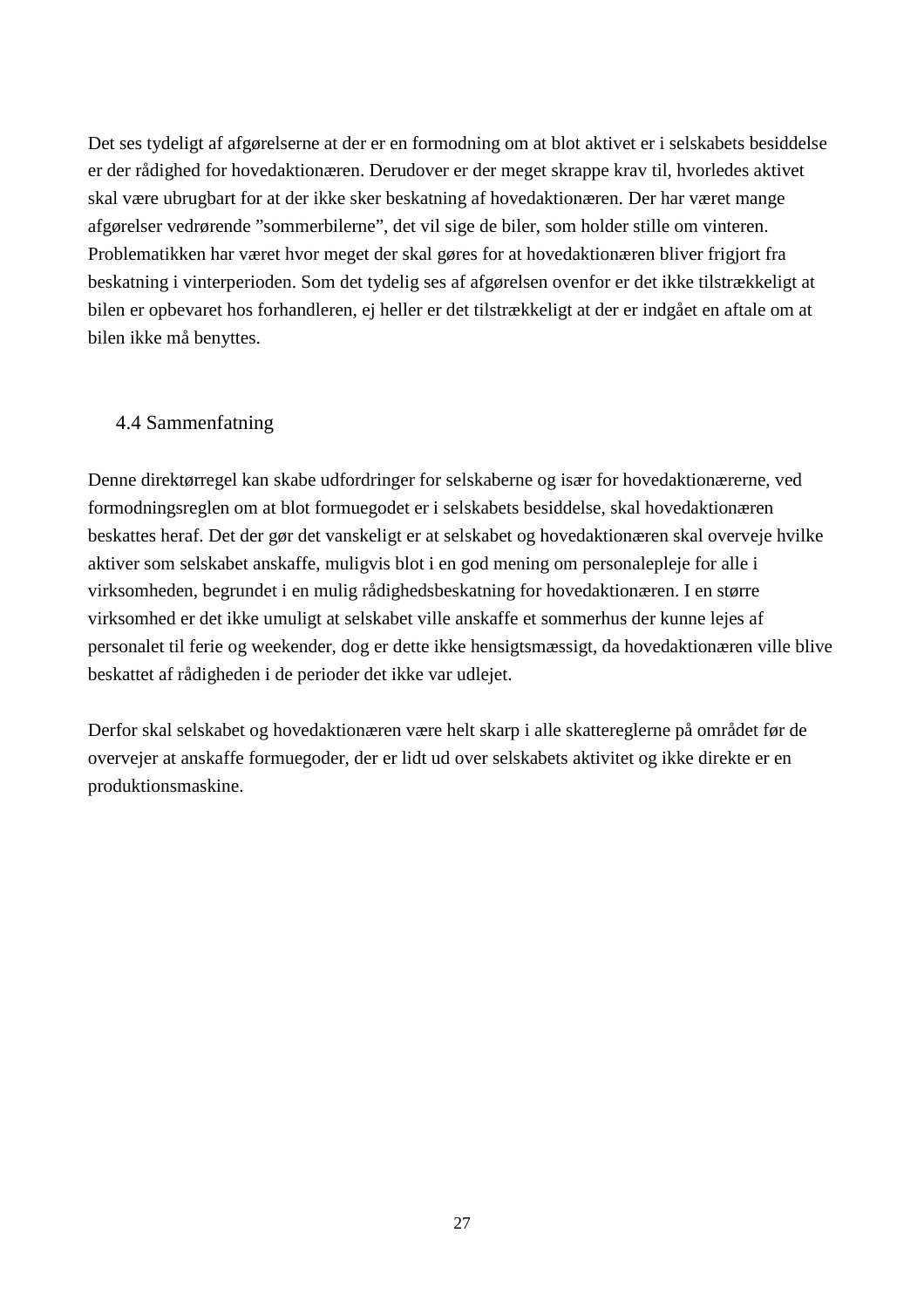## 5. Skattemyndighedernes korrektion

Som omtalt ovenfor i afsnit 4.1 har skattemyndighederne mulighed for at ændre skatteansættelsen såfremt interesseforbundne parter ikke har handlet på armslængdevilkår, dette følger af LL §2.

LL §2 omfatter alle økonomiske og handelsmæssige transaktioner. Det skattemyndighederne typisk ændrer på i sagerne er prisen på det aktiv der er blevet handlet, eller renten på udlånet. Det kan også ske, at de ændre vilkårene som f.eks. afdragsprofilen på et udlån, hvis låneforholdet ikke kunne være opnået hos tredjepart.

## 5.1 Udbyttebegrebet

Udbytte er når et selskab vedtager og herefter udlodder en del af årets eller tidligere års overskud til aktionærerne. Jf. SL §4, stk. 1, litra e er udbytte skattepligtigt. I skatteretten er begrebet udbytte bredt formuleret således, at aktionærerne ikke kun er skattepligtige af det deklarerede udbytte men som udgangspunkt er skattepligtige af enhver udlodning der kommer fra selskabet, uanset i hvilken form den er. I LL §16A er det formuleret således "Til udbytte henregnes: Alt, hvad der af selskabet udloddes til aktuelle aktionærer…". Dertil kommer også, at der jf. SL §4, står at "Som skattepligtig indkomst betragtes … den skattepligtiges samlede årsindtægter, …, bestående i penge eller formuegoder af pengeværdi…". Disse to bestemmelser hænger sammen og skal derved medvirke til, at hovedaktionæren i kraft af sin bestemmende indflydelse ikke kan finde en snedig måde at opnå økonomiske fordele uden beskatning.

Selvom der nævnes, at alt der udloddes fra selskabet er skattepligtigt som udbytte, så omfatter dette ikke alle ydelser. Det omfatter ikke vederlag ved en gensidig bebyrdende aftale mellem aktionæren og selskabet, det kunne være løn, renter og leje mv. Disse aftaler beskattes efter de almindelige regler i SL §§ 4-6. Det er naturligvis en betingelse, at aftalerne overholder bestemmelserne omkring markedsvilkår jf. LL §2.

Udbytte fra aktier er underlagt en lavere beskatning end lønindkomst. Hvor udbytte beskattes som aktieindkomst, beskattes løn som personlig indkomst. Dette begrundes i, at udbytter er omfattet af dobbeltbeskatning, da selskabet ikke har fradrag for udbytteudlodning. Der søges herved at nå et neutralitetsprincip i beskatningen af de forskellige overførsler<sup>31</sup>.

 $\overline{a}$  $31$  Skatteretten 2, s. 435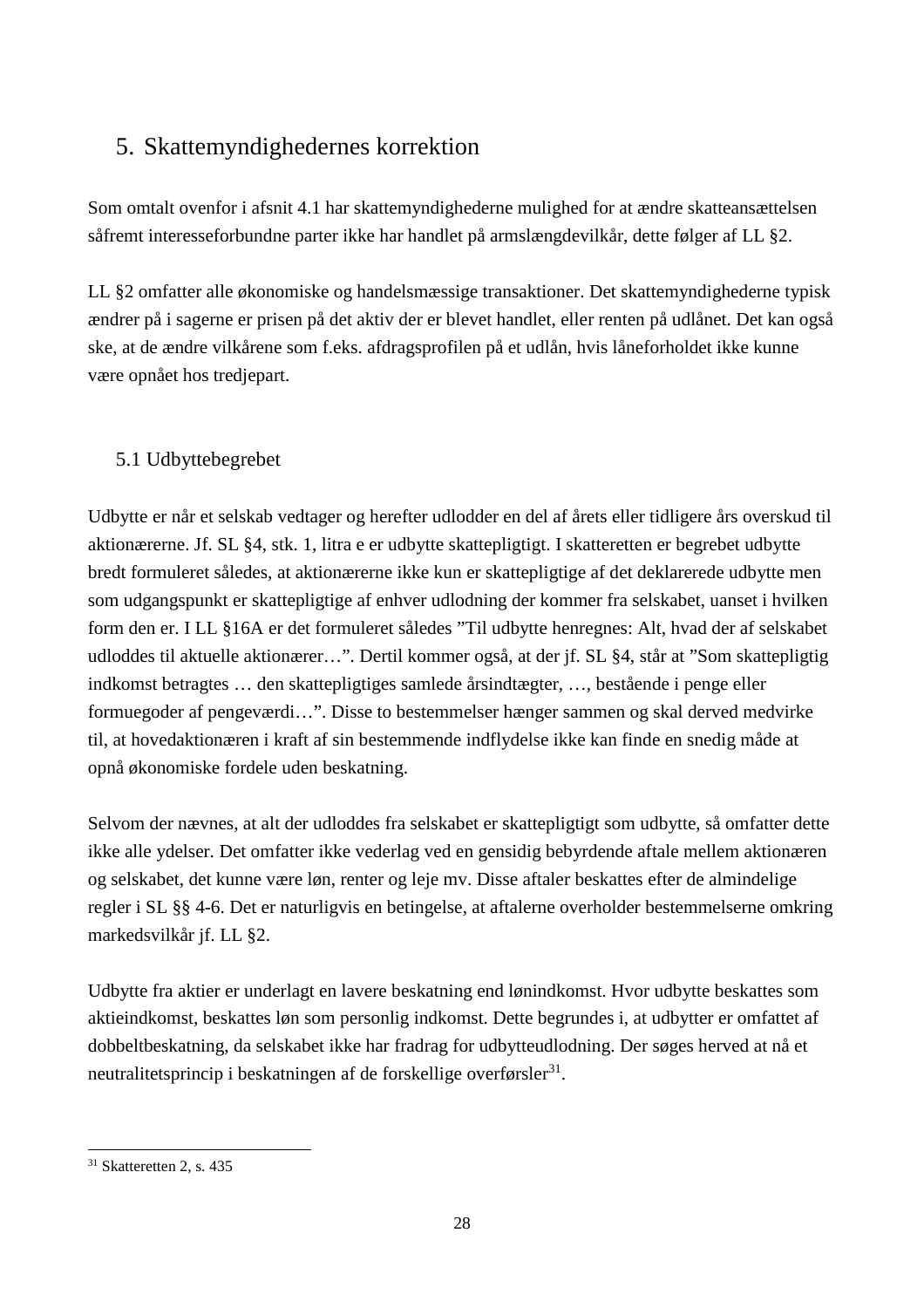I LL §16A, stk. 5 er en særregel for hovedaktionærer. Her nævnes, at hvis hovedaktionæren som udbytte "stilles en bil, sommerbolig, en lystbåd eller en helårsbolig til rådighed, skal ved opgørelsen af den skattepligtige indkomst medregne værdien af godet tillagt eventuelt sparet privat forbrug i relation til godet".

Såfremt hovedaktionæren er ansat i selskabet sker rådighedsbeskatningen som en del af hans løn og er i den situation omfattet af LL §16. Men med beregningsmetoderne følger i begge tilfælde LL §16. En nærmere gennemgang af rådighedsbeskatning kan ses tidligere i opgaven.

Generelt er beskatningstidspunktet for udbytte efter retserhvervelsesprincippet, det vil sige når der er erhvervet endelig ret til det, derfor er det uden betydning, hvornår udbyttet bliver udbetalt. Udbytte beskattes hos hovedaktionæren som aktieindkomst jf. PSL § 4A, stk. 1, nr. 1. I tilfælde hvor udbyttebeskatningen sker efter LL § 16 A, stk. 5, beskattes udbyttet som personlig indkomst. Dette bevirker at der betales arbejdsmarkedsbidrag af værdien af goder stillet til rådighed overfor hovedaktionær i lighed med LL §16.

#### 5.2 Maskeret udbytte

Maskeret udbytte og hele situationen omkring at skattemyndighedernes mulighed for at foretage korrektion forekommer både når det gælder driftsomkostninger, rådighedsbeskatning og handel mellem selskab og hovedaktionær. Problemstillingen om maskeret udbytte er derfor en del af problemstillingen om dispositioner mellem interesseforbundne parter.

Det er interessefællesskabet mellem selskab og hovedaktionæren der bevirker, at hovedaktionæren forsøger at maskere udbytte. Det er samtidig hovedessensen i problemstillingerne "rette indkomstmodtager" og "rette omkostningsbærer". Udgangspunktet er, at selskaber og hovedaktionærer på lige vilkår med andre kan indgå gyldige og bindende aftaler med hinanden der også er gyldige i skatteretlig henseende. Men interessefællesskabet bevirker, at aftaler, der er bindende i civilretten, ikke nødvendigvis tillægges samme betydning i den skattemæssige behandling, som hvis aftalerne var indgået mellem uafhængige parter.

En af problemstillingerne ved maskeret udbytte er, at dispositioner mellem interesseforbundne parter indgås på ikke-markedsbestemte vilkår, hvorved hovedaktionæren forsøger at opnå økonomiske fordele uden eller med begrænset beskatning. I disse tilfælde bruger hovedaktionæren sin bestemmende indflydelse over selskabets værdier, til at opnå disse fordele som aldrig ville være tilfældet mellem uafhængige parter. Udfordringen for myndighederne er at fastslå og afdække disse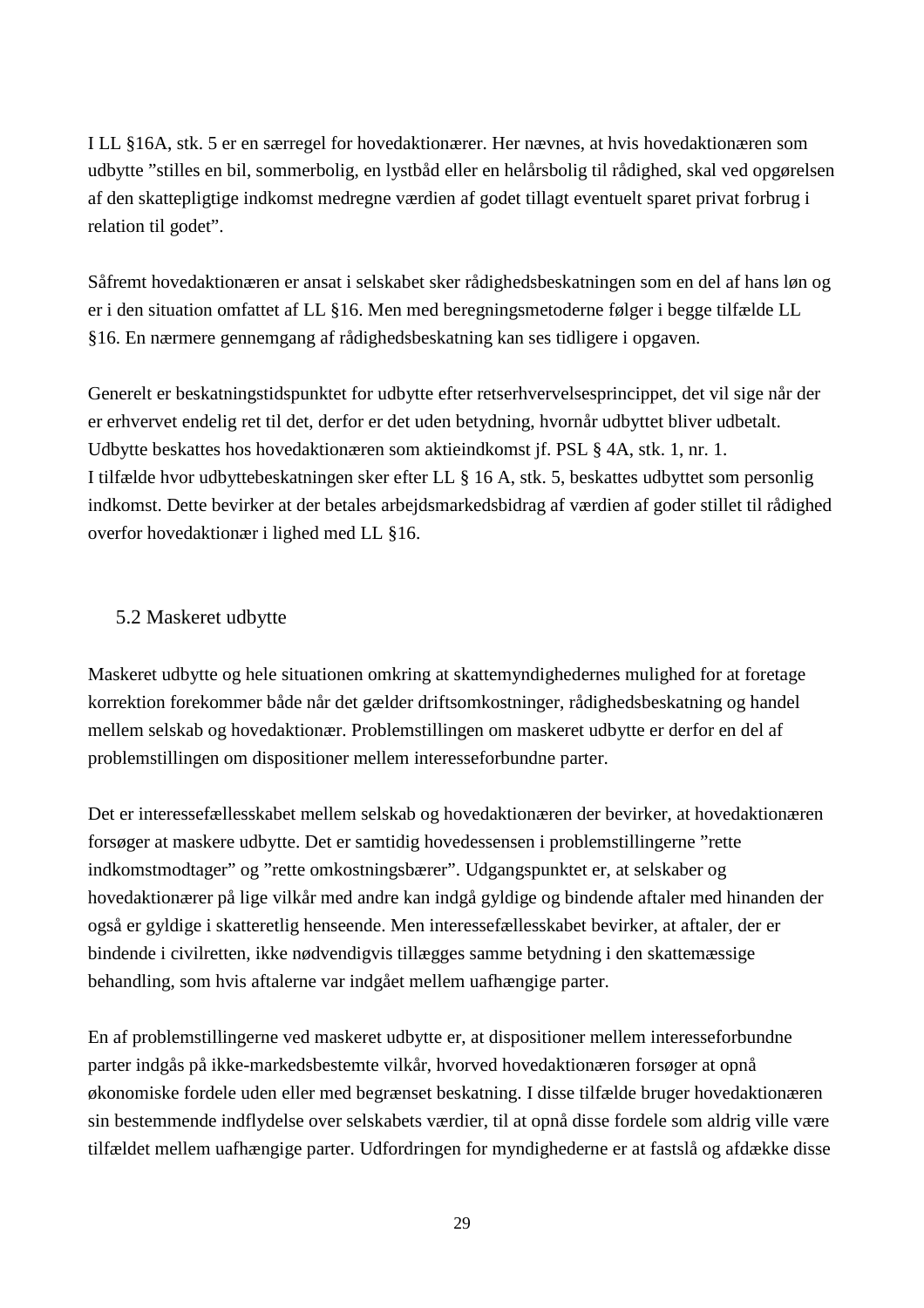overførsler og derefter foretage de modsvarende korrektioner, således at de økonomiske fordele omkvalificeres til udbytte og derved beskattes.

Skattemyndighedernes mulighed for at foretage korrektioner findes med hjemmel i LL §2 og muligheden for at beskatte en økonomisk fordel findes i LL §16A, stk. 2 "Til udbytte henregnes: Alt, hvad der af selskabet udloddes til aktuelle aktionærer". Herved skal forstås at alle økonomiske fordel som hovedaktionæren opnår skal beskattes som udbytte.

I den juridiske vejledning skelnes der mellem 2 varianter, maskeret udbytte og maskeret udlodning. Maskeret udbytte omfatter de tilfælde, hvor der i selskabets løbende drift fratrækkes en driftsudgift, som ikke vedrører selskabet, og som således uretmæssigt er fratrukket i selskabets indkomst, eller hvor selskabet mangler en indtægt, der tilhører selskabet, men som er tilfaldet hovedaktionæren. I de tilfælde hvor skattemyndighederne vurderer, at en hovedaktionær har haft rådighed over et formuegode og derfor skal beskattes af denne formuegode, er dette ligeledes maskeret udbytte.

Maskeret udlodning omhandler enkeltstående dispositioner, hvor der mellem selskabet og hovedaktionæren sker overdragelse af aktiver, og hvor overdragelsen ikke sker til markedspriser.

Maskeret udbytte/udlodning kan opstå på 3 forskellige måder:

- Selskabet afholder udgifter, der er selskabet uvedkommende, sandsynligvis i hovedaktionærens interesse.
- Selskabet har indtægter, der ikke er oplyst, f.eks. ved at stille aktiver til rådighed for hovedaktionær.
- Dispositioner mellem selskabet og hovedaktionær, hvor der handles til over-/underpriser.

Hvis en udgift i et selskab ikke kan anses for at være en fradragsberettiget driftsomkostning, men i stedet vurderes at være afholdt i hovedaktionærens interesse, er der grundlag for at beskatte hovedaktionæren af maskeret udbytte jf. LL §16 A.

Maskeret udbytte vedrører typisk følgende udgifter<sup>32</sup>:

- Repræsentationsudgifter
- Rejseudgifter
- Lejeudgifter og forbedringsudgifter
- Sponsorudgifter
- Gaver og løbende ydelser jf. LL § 12.

 $\overline{a}$ 32 Juridisk vejledning c.b.3.5.2.1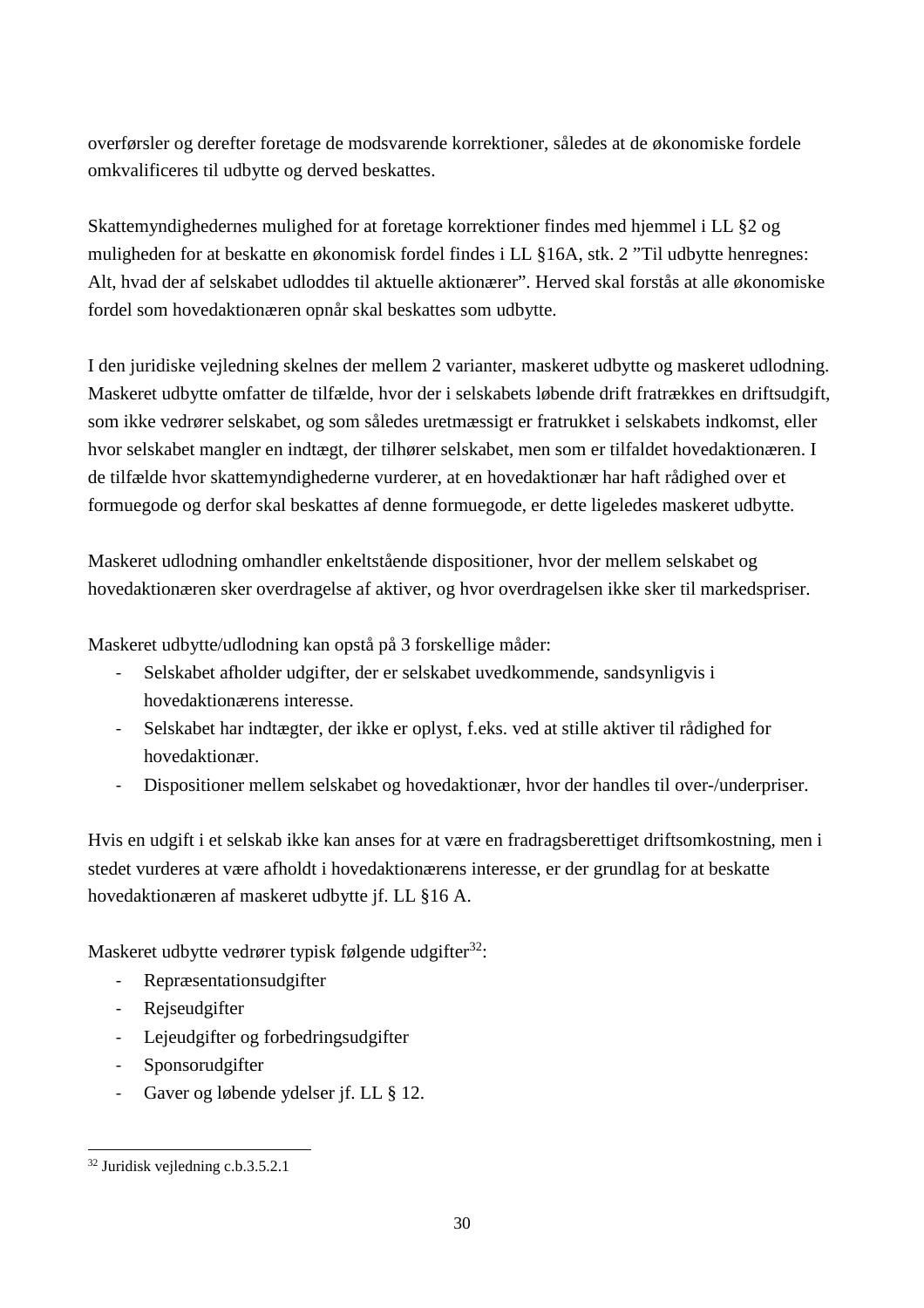- Løn og bestyrelseshonorar, pension og efterløn

Maskeret udbytte fastsættes til den faktiske udgift og tidspunktet for beskatning er når hovedaktionæren har erhvervet sig ret til godet<sup>33</sup>.

I et tidligere afsnit blev rådighedsbeskatningen gennemgået, og det blev påvist at hovedaktionærens rådighed over et formuegode skal beskattes. Det er yderligere angivet i §16A, stk. 5 at en hovedaktionær skal beskattes som udbytte, hvis han har rådighed over formuegoder som bil, sommerbolig, lystbåd eller helårsbolig, samt at opgørelses metoderne fra LL §16 stk. 4, 5, 6, 9 skal anvendes. I lighed med ovenfor vedrørende rådighedsbeskatningen efter LL §16, tages der ikke hensyn til omfanget af benyttelsen af godet men udelukkende om godet har været til rådighed for hovedaktionæren.

Forskellen på LL §16 og LL §16A er, at ved LL §16 er hovedaktionæren i et ansættelsesforhold i selskabet, og LL §16A tager højde for at en del hovedaktionærer ikke nødvendigvis er i et ansættelsesforhold med selskabet og at økonomiske fordele der overgår til ham alligevel skal beskattes, selvom dette ikke kan blive en del af lønbehandlingen.

Sælges et formuegode fra en hovedaktionær til et selskab til en pris, der er højere en markedsprisen, er der en forhåndsformodning om, at forhøjelsen stammer fra hovedaktionærens bestemmende indflydelse over selskabet, og derfor indeholder et element af maskeret udlodning.

Maskeret udlodning er typisk følgende formuegoder<sup>34</sup>:

- Fast ejendom
- Aktier
- Goodwill

Afståelse af løsøre for hovedaktionæren er skattefri jf. SL §5, derfor kan nogle af disse dispositioner blive skattefrie, og hvis det derudover er sket til overpris er der fordele heri for hovedaktionæren. Det er denne fordel, der skal beskattes som maskeret udlodning. Konsekvensen ved, at skattemyndighederne opdager denne "maskering" er, at de økonomiske fordele beskattes efter deres reelle form.

 $\overline{a}$ <sup>33</sup> LL §16A, stk. 5

<sup>34</sup> Juridisk vejledning c.b.3.5.4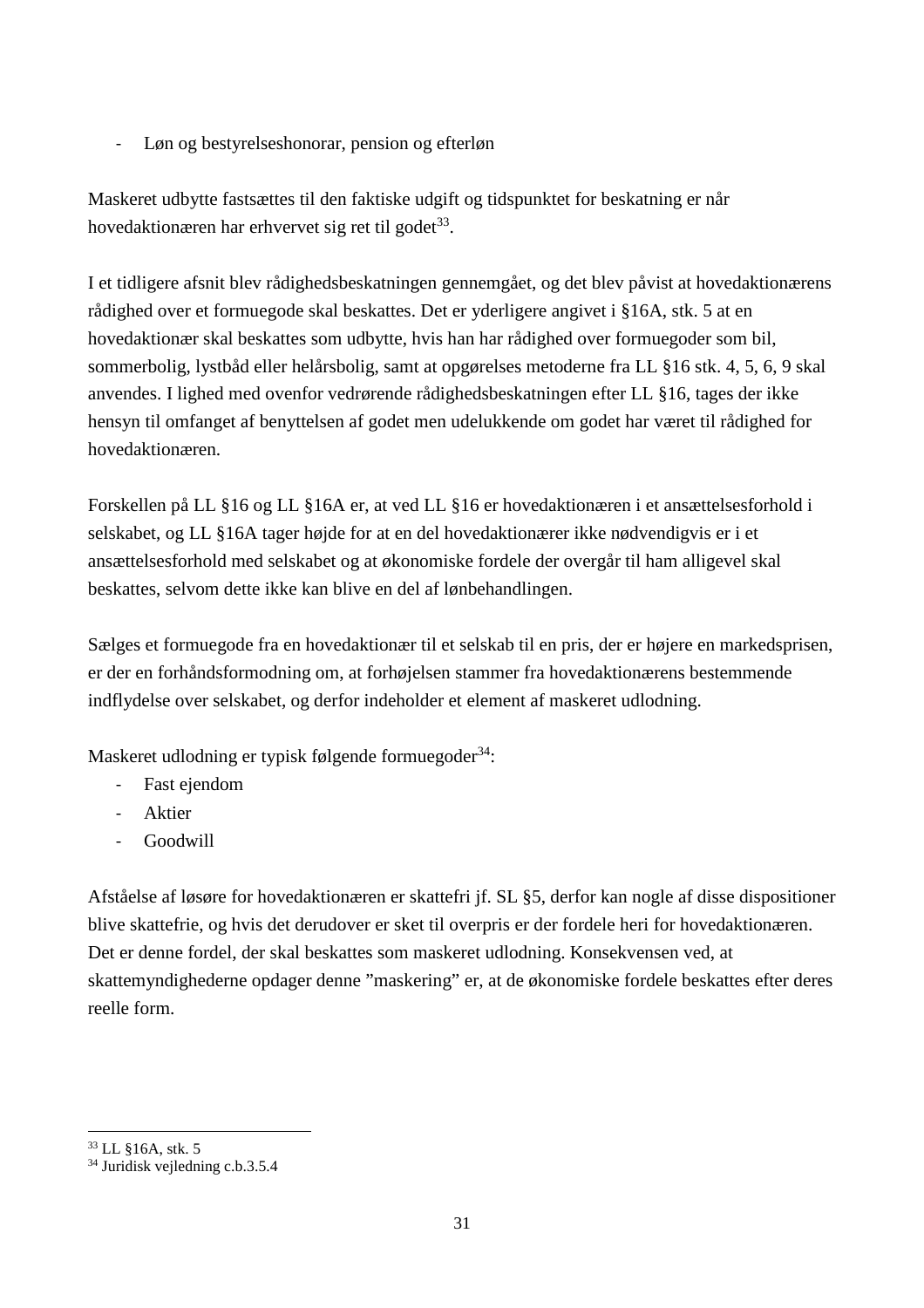Et af de mest typiske tilfælde af maskeret udlodning er salg af fast ejendom fra en hovedaktionær til hans selskab til overpris<sup>35</sup>. Det er især interessant, hvis den faste ejendom er en ejerbolig, eller et andet formuegode der kan sælges skattefrit af hovedaktionæren. Der er incitament for hovedaktionæren i at sælge ejendommen til overpris, da han på den måde kan få penge ud af selskabet skattefrit.

Der er i praksis opstået særlige forhold vedrørende ejendomme. Der er flere sager, hvor ejendomme er blevet overdraget fra selskab til hovedaktionær til det der umiddelbart kunne vurderes til markedsprisen. Men begrundet i, at selskabet enten havde opført ejendommen eller afholdt væsentlige udgifter til renovering, var markedsprisen ikke tilstrækkelig og hovedaktionæren skulle beskattes af maskeret udlodning for forskellen mellem selskabets anskaffelsespris tillagt renoveringsomkostninger og handelsprisen. Problemstillingen vedrører således ikke, om den anvendte handelspris svarer til markedsværdien. Men der stilles en formodning om, at selskabet enten aldrig ville have anskaffet ejendommen, eller aldrig have opført/ombygget i samme grad hvis ikke det havde været for hovedaktionærens bestemmende indflydelse. Og derfor tillægges det hovedaktionærens private interesse mere end selskabets erhvervsmæssige interesse<sup>36</sup>. Se nærmere herom i næste afsnit.

Beskatning af maskerede udlodninger er den samme for øvrige formuegoder der overdrages mellem hovedaktionær og selskab for over- eller underpriser.

Det er ikke en betingelse for skattemyndighedernes korrektion, at den økonomiske fordel skal være overført direkte til hovedaktionæren. Fordelene kan også være gået til en af hovedaktionærens nærtstående, for eksempel hans hustru eller børn. I disse tilfælde anses fordelen for have passeret aktionærens økonomi, og herfra gives den så i gave til modtageren. I dette tilfælde sker der trippelbeskatning. Først betaler selskabet skat af overskuddet, dernæst betaler hovedaktionæren skat af den maskerede udlodning og efterfølgende betaler den nærtstående skat af gaven, der modtages fra hovedaktionæren. Sidstnævnte element kan dog være skattefrit, hvis det er under den skattemæssige beløbsgrænse ved gaver mellem nærtstående. Gavebeskatning findes i SL § 4, litra c. Denne situation kan også være gældende for andre vilkårlige overførsler til udenforstående der ikke nødvendigvis er nærtstående, hvis det er sket som en del af hovedaktionærens bestemmende indflydelse i selskabet og ikke er vedrørende driften af selskabet.

Der er 2 måder hvorpå der kan ske manipulation med udgifterne. Det første er dispositionskorrektion, den retlige disposition i aftalen er ikke korrekt, og skattemyndighederne

 $\overline{a}$ <sup>35</sup> Lærebog om indkomstskat s. 928

<sup>36</sup> SKM2007.153H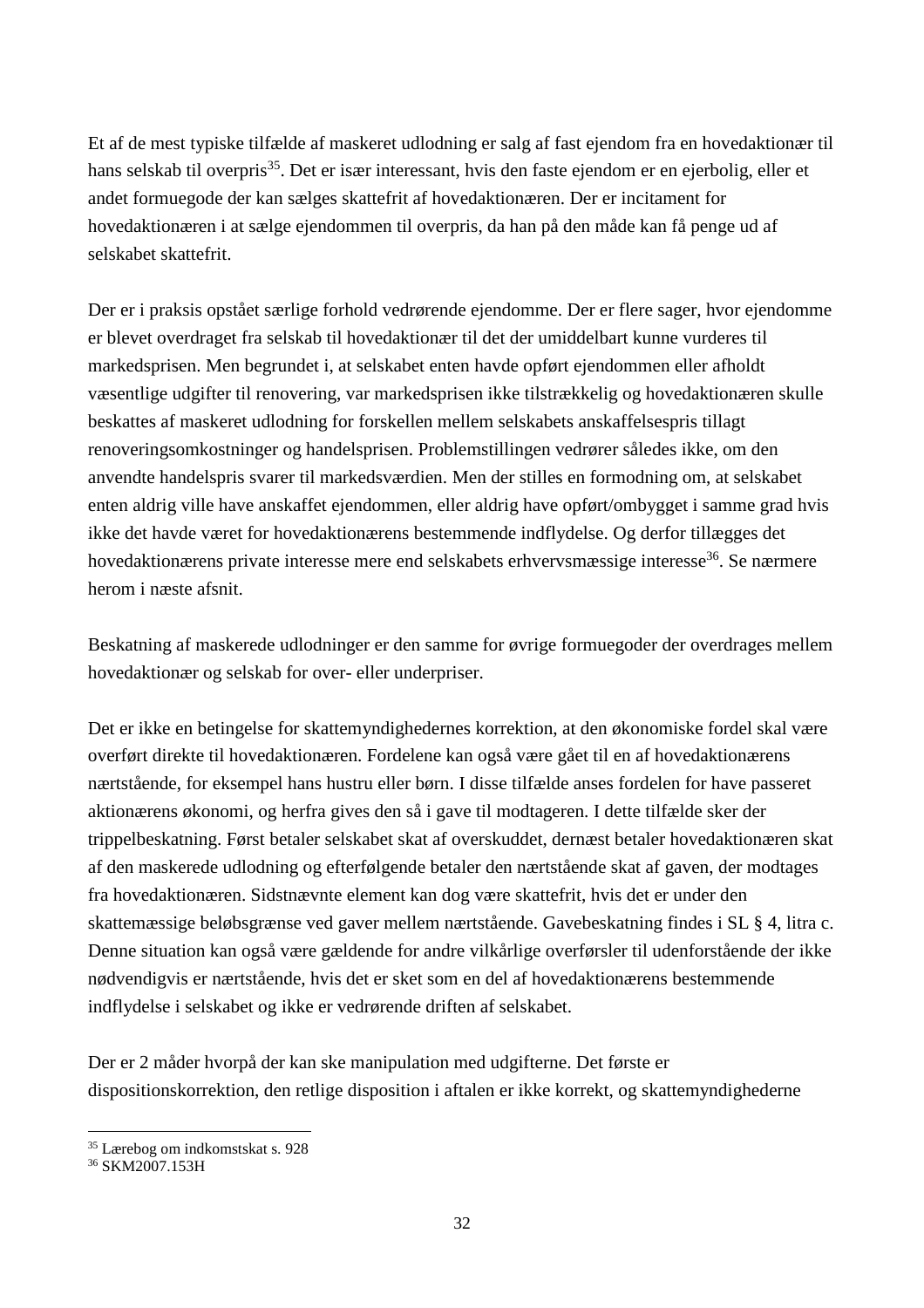foretager en korrektion af dispositionen. Det andet er vilkårskorrektion, hvor skattemyndighederne laver en korrektion af den økonomiske del af aftalen<sup>37</sup>.

Dispositionskorrektion er når det vurderes hvem der er den rette omkostningsbærer i den givne situation. Der er ingen lovhjemmel til denne type korrektion men skal findes i skatterettens realitetsgrundsætning. Ved realitetsgrundsætning er det underordnet hvad de nedskrevne betingelser i aftalen er, men det er realiteten af aftalen der vurderes. Det vil sige, at skattemyndighederne kan gennemgå aftalen ud fra dens reelle hensigt og derigennem tilsidesætte aftalen, hvis den ikke har et "realøkonomisk" indhold, men blot er lavet for at spare skat<sup>38</sup>.

Vilkårskorrektion er en korrektion når overdragelse af en vare eller et aktiv mellem 2 parter til overeller underpriser vil medfører en økonomisk fordel mellem de involverede parter. Det er her, at vilkårskorrektioner kan forekomme, hvor skattemyndighederne bliver opmærksom på forholdet og derved korrigere de aftalte priser i aftalen. Skattemyndighederne foretager således beskatning af parterne som om aftalen var indgået til de fikserede priser eller vilkår, hvilket svarer til markedsmæssige vilkår for tilsvarende dispositioner<sup>39</sup>.

LL §2 anvendes når korrektionen vedrører en vilkårskorrektion, det vil sige når der skal foretages regulering af priser og øvrige vilkår, men hvor dispositionens retlige status er godkendt. Om korrektionen har en skattemæssig indvirkning afhænger af om dispositionen omhandler et skatterelevant aktiv.

Som udgangspunkt er der følgende betingelser for at skattemyndighederne kan foretage en korrektion efter LL §2:

- 1, Der skal være atypiske forretningsmæssige dispositioner mellem et selskab og hovedaktionær
- 2, Der skal være et interessefællesskab mellem selskab og hovedaktionær og

3, Det skal være interessefællesskabet, der har forårsaget anvendelse af de atypiske forretningsmæssige dispositioner.

Først fortages en primær og en korresponderende korrektion, hvor prisen forhøjes for den ene part og nedsættes for den anden part. Hvis der foretages en primær korrektion, skal der altid foretages en modsvarende korresponderende korrektion.

<sup>37</sup> Skatteretten 2

<sup>38</sup> Skatteretten 2 s. 383

<sup>39</sup> Skatteretten 2 s. 310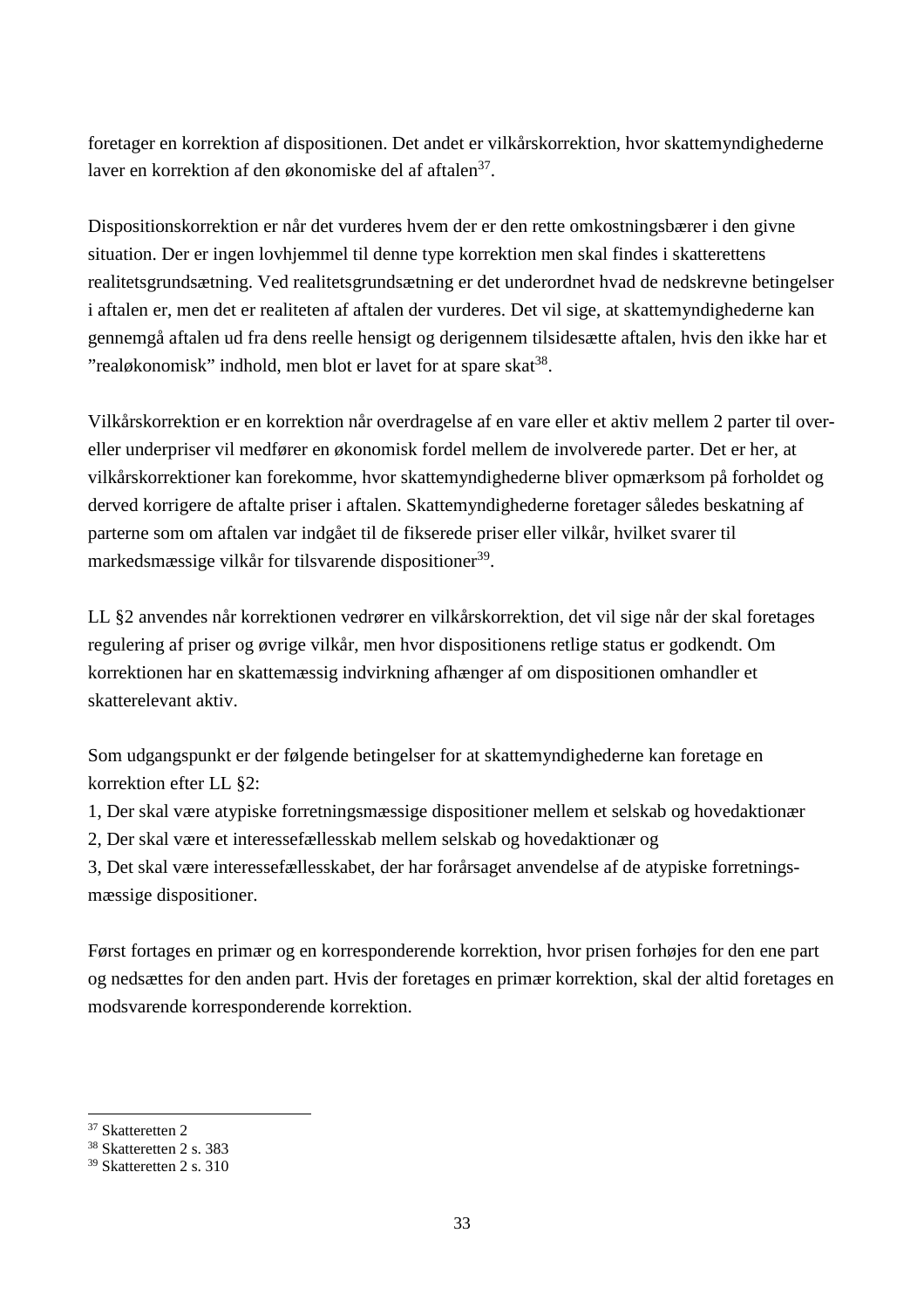Efter disse korrektioner anses dispositionen skatteretligt for at være indgået på armslængdevilkår. Men der er stadig overført en økonomisk fordel fra den ene part til den anden. Denne økonomiske fordel skal også beskattes, dette kaldes en sekundær korrektion. I LL §2, stk. 5, gives mulighed for at denne beskatning af fordelen, den sekundære korrektion, bliver annulleret, hvis der i stedet opstår en forpligtigelse til betaling af den økonomiske fordel.

I selskabet kan korrektionerne ske ved ændring af hovedaktionærens løn, pension, bestyrelseshonorar eller som maskeret udbytte, alle undtagen sidstnævnte vil være fradragsberettiget i selskabet. Der kan også ske ændring i afståelses- eller anskaffelsessummer, såfremt der har været handel med hovedaktionæren. Tidligere blev udbytte beskattet hårde end løn og derved var der større incitament til at omfordele udbytte til løn. I dag er forskellen i beskatningen minimeret, hvilket har begrænset incimenterne for at maskere udbytte som løn.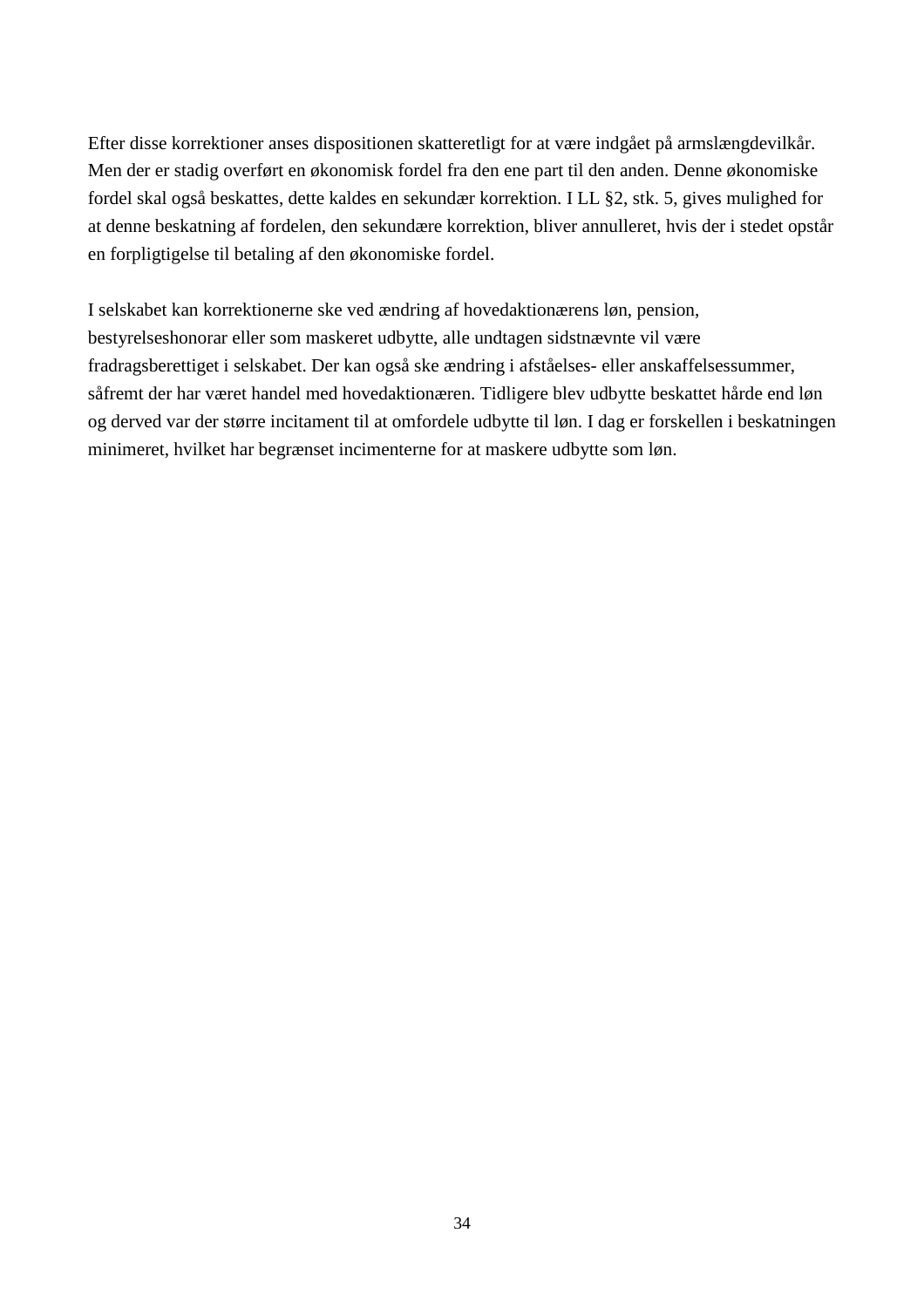#### 5.3 Praksis

I dette afsnit vil blive gennemgået og sammenlignet domme indenfor maskeret udlodning.

I SKM2004.107.ØLR blev en motorbåd solgt fra hovedaktionær til selskabet. Betalingen blev modregnet i hovedaktionærens gæld til selskabet. Båden blev ikke benyttet af selskabet men selskabet afholdte udgifter til båden. Den blev efter nogle måneder solgt til 3. mand med tab. Øster Landsret sagde, at værditabet og de løbende afholdte udgifter var maskeret udbytte hos hovedaktionæren. Begrundelsen var, at selskabets anskaffelse af båden ikke blev vurderet til at være forretningsmæssigt (erhvervsmæssigt) begrundet, men udelukkende begrundet i hovedaktionærens interesser. "…selskabets erhvervelse af båden ikke havde nogen tilknytning til selskabets drift". I denne afgørelse var det ikke spørgsmålet om, hvorvidt der var anvendt markedspriser i handlen men om selve handlen var forretningsmæssig begrundet for selskabet. Her blev det også vurderet at hovedaktionæren havde sparet privatforbrug i, at han lod selskabet betale de løbende udgifter.

Inden for området hovedaktionær, selskab og ejendomme findes en lang række afgørelser.

I SKM2007.153.HR opfører selskabet et udstillingshus, der efter færdiggørelsen udgjorde bolig for hovedaktionæren og familie. Efter et par år købte hovedaktionæren ejendommen af selskabet for TDKK 1.550, hvilket medførte et tab for selskabet på TDKK 1.500. Højesteret fandt, at hovedaktionæren skulle beskattes af tabet på TDKK 1.500 som maskeret udlodning. Begrundelse var, at selskabets udgifter til opførelse af ejendommen var afholdt i hovedaktionærens interesse og dennes private behov og at det ikke var godtgjort at udgifterne var sket i selskabets interesse.

I SKM2010.124.ØLR solgte et selskab en ejendom til hovedaktionæren, med et tab på TDKK 1.472. Den oprindelige ejendom blev købt af tredje mand og i selskabets ejertid revet ned og der blev i stedet bygget en ny helårsbolig. Landsretten hævede salgsprisen mellem selskab og hovedaktionær til selskabets kostpris, med begrundelse i, at selskabets tab skyldtes hovedaktionærens privatinteresser, herunder især nedrivningen og opførelsen af en ny helårsbolig. Landsretten lagde vægt på, at selskabets formål med købet af ejendommen fra starten var, at denne skulle danne bolig for hovedaktionæren. Derudover blev der lagt vægt på at ejendommen ikke blev brugt erhvervsmæssig, udover at det indeholdte et hjemmekontor og landsretten vurderes ikke at selskabet havde godtgjort at udgifterne var afholdt i selskabets interesse.

I SKM2016.633.LSR var selskabets formål at eje kapitalandele i andre selskaber og koncernens hovedaktivitet er produktion og salg af læskedrik. Den omhandlede ejendom var et sommerhus. Selskabet købte oprindeligt sommerhuset af tredjemand. Der var skrevet i købsaftalen af formålet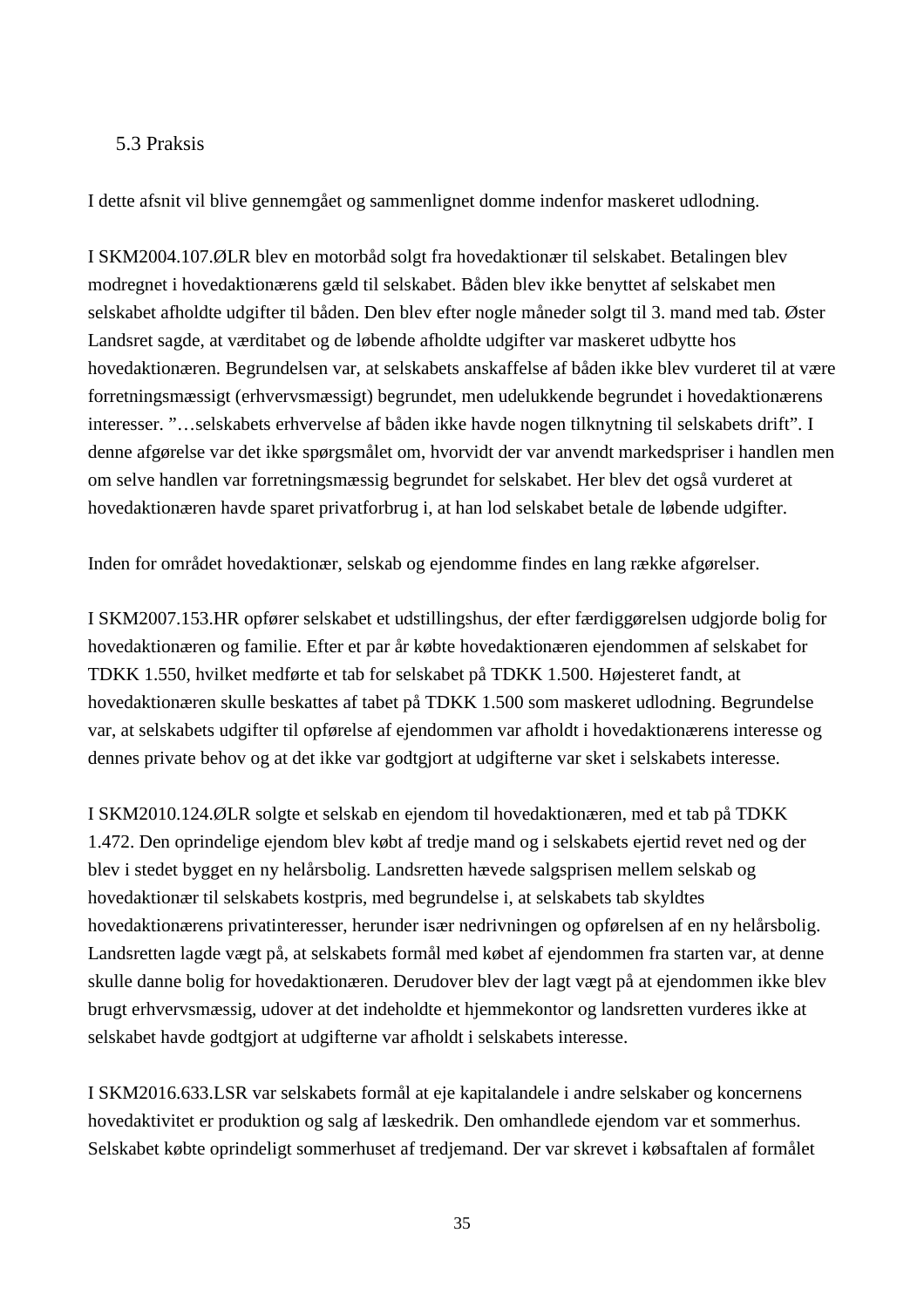var at sommerhuset skulle udlejes til bolig for selskabets medarbejder. 2 år og 3 måneder efter solgte selskabet ejendommen til hovedaktionæren med et tab på TDKK 500. Salgsprisen var fastsat på baggrund af vurderinger fra 2 uafhængige sagkyndige personer. Sommerhuset havde ikke været benyttet i den periode selskabet ejede det, da det var i meget dårlig stand. Efter hovedaktionærens køb, blev sommerhuset revet ned og der blev opført et helårshus, hvor hovedaktionæren og familie efterfølgende fik privat adresse.

Landsskatteretten vurderer, at selskabets køb af sommerhuset er sket i hovedaktionærens private interesse og ikke er forretningsmæssigt begrundet, hvorfor selskabets tab på TDKK 500 skal anses for at være maskeret udbytte for hovedaktionæren jf. LL § 16A, stk. 1 og LL §2. Landsskatteretten lagde vægt på, at det fra starten var planlagt at sommerhuset skulle danne bolig for hovedaktionæren, samt at selskabet ikke tidligere eller samtidig havde handlet med andre ejendomme. Selskabet havde heller ikke foretaget undersøgelser før købet af sommerhuset om investeringen ville være rentabel. Sommerhuset blev ved salget ikke forsøgt solgt til tredjemand og blev ikke annonceret til salg. Der var ikke umiddelbart tvivl om hvorvidt handelsprisen var på markedsvilkår.

Det ses tydeligt, at det væsentlige i disse afgørelser ikke er om hvorvidt markedsprisen er benyttet i handlerne mellem hovedaktionær og selskab. I afgørelserne fra 2007 og 2010 lægges vægt på at opførelsen af husene er foretaget i hovedaktionærens interesse og derfor skal handelsprisen i det husene sælges videre til hovedaktionæren udgøre den bogførte værdi. Og med begrundelse heri tages der i afgørelsen fra 2010 ikke stilling til om handlen er foregået på markedsvilkår, men nævner at handel på markedsvilkår mellem interesseforbundne parter jf. LL §2 ikke er gældende hvis anskaffelsessummen overstiger markedsværdien.

I 2016-dommen er begrundelsen en anden. I denne sag er der ikke opført et nyt hus i hovedaktionærens interesse. Selskabet har foretaget en investering i et gammelt sommerhus, haft det liggende og efterfølgende solgt til hovedaktionæren. Skattemyndighederne stiller ikke tvivl om at handelsprisen er markedsprisen, dog siger landsskatteretten at tabet tilhører selskabet, da ejendomme aldrig har været i selskabets interesse. I dette tilfælde ændres handelsprisen mellem parterne ikke men tabet bliver alligevel overført til hovedaktionæren som maskeret udlodning.

I afgørelsen fra 2016 har der ikke været tale om ombygning eller betydelige forbedringer i perioden, hvor selskabet har ejet ejendommen. Faldet i ejendommens værdi må anses for at være ren konjunkturnedgang i markedet, da ejendommen er købt af tredjemand og der er modtaget 2 uafhængige vurderinger på markedsprisen på ejendommen ved salg til hovedaktionæren. Denne nedgang i markedsværdien havde ligeledes været gældende hvis salget havde været til tredjemand.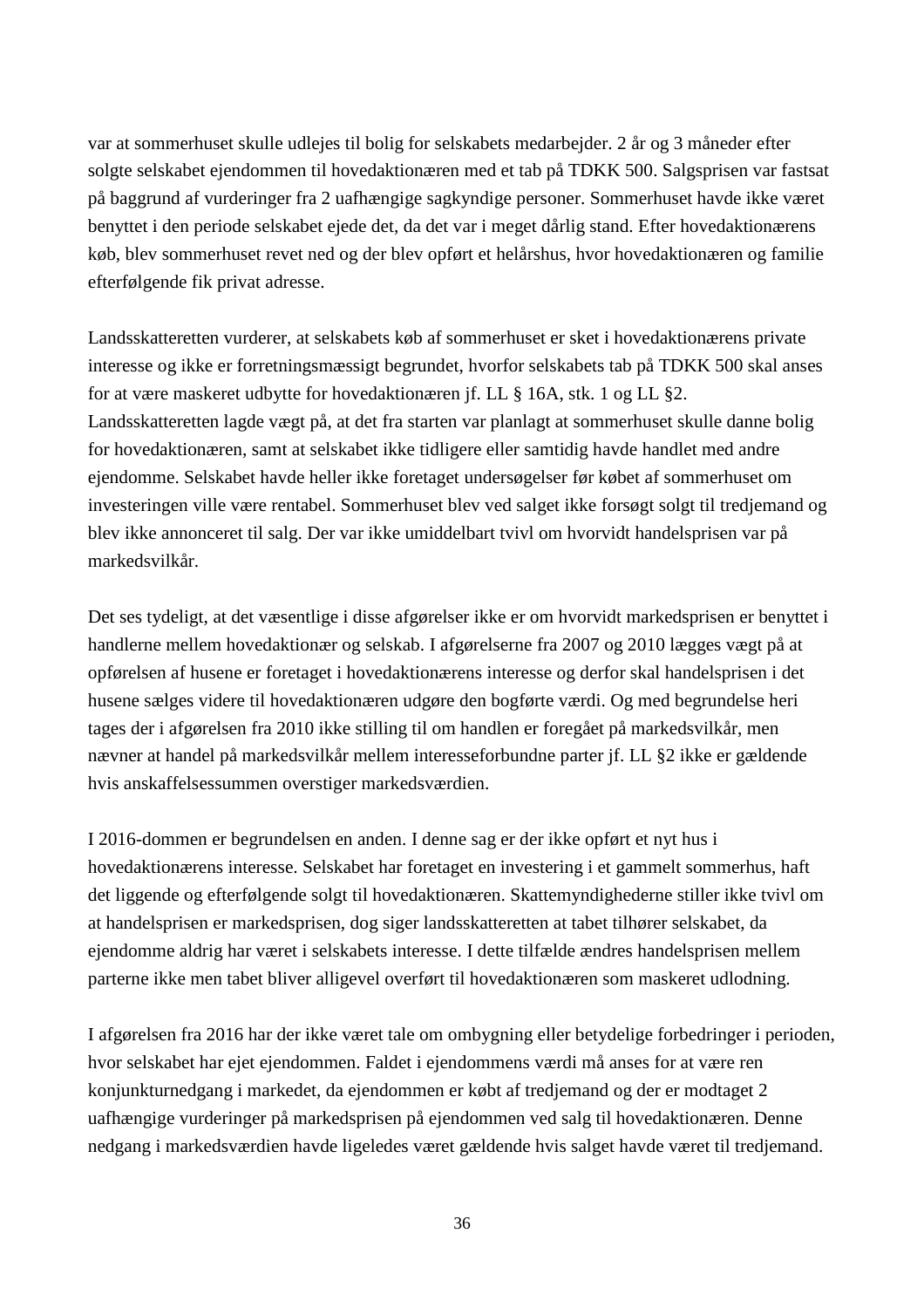I 2016-dommen vurderes udelukkende på om købet har været i erhvervsmæssig interesse, da der ikke er foretaget ombygninger i årene der kan argumenterer for, at hovedaktionæren skal købe sommerhuset til selskabets bogførte værdi.

SKM2019.74.HR, I denne dom var handelsprisen fastsat til den offentlige ejendomsvurdering. Men denne var ifølge skattemyndighederne tydeligt forkert, og markedsværdien lå noget højere, sammenlignet med andre der også lå i 1. række til vandet. Højesteret vurderede at selskabet ikke var fremkommet med et grundlag der gjorde at skattemyndighedernes skøn over handelsværdien skulle tilsidesættes.

Når der læses i den juridiske vejledning omkring maskeret udbytte og ejendomme, skrives der intet om at ejendomme også skal være anskaffet i selskabets interesse. De gør ikke noget nummer ud af at informere om den betydelige retspraksis der former sig vedrørende selskabets anskaffelse af formuegoder, hvor der sættes tvivl om hvorvidt formuegodet fra udgangspunktet er anskaffet i selskabets interesse, eller om det udelukkende er anskaffet i hovedaktionærens private interesser. Her lægges der udelukkende vægt på fastsættelse af handelsværdien. Udfaldet af flere af dommene er at selskabets tab ved salget blev overført til hovedaktionæren som maskeret udbytte, dette væsentlige element tager den juridiske vejledning ikke med.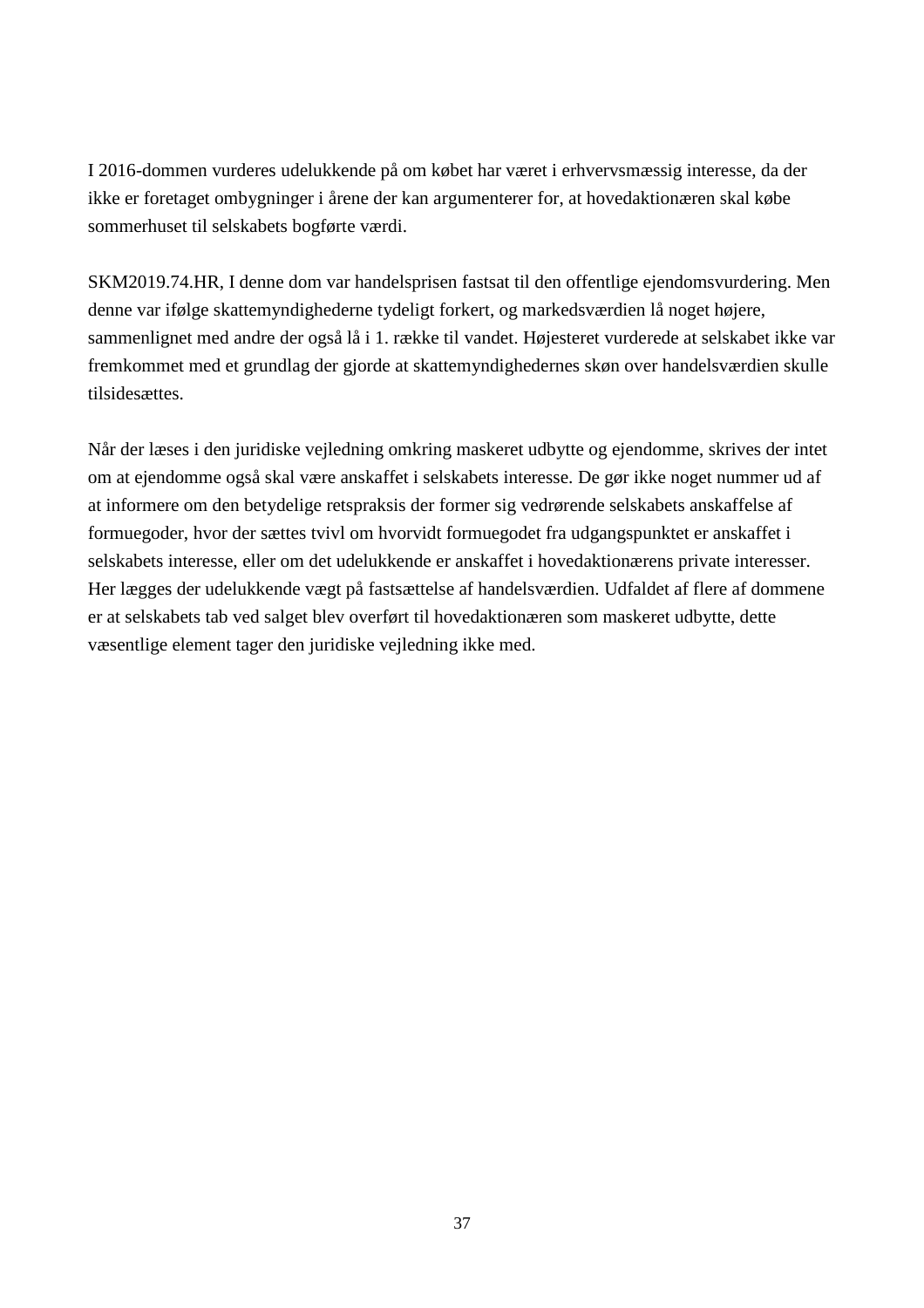#### 5.4 Sammenfatning

I dette afsnit er reglerne for maskeret udbytte gennemgået og der er foretaget sammenligning med væsentlige afgørelser hvor der er vurderet maskeret udbytte for hovedaktionæren.

Som det er set indtil nu kan hovedaktionæren blive beskattet af maskeret udbytte/udlodning af flere årsager. Det kan være at skattemyndighederne vurdere at en udgift betalt i selskabet i stedet er en del af hovedaktionærens privat forbrug. Det kan også forekomme hvis skattemyndighederne vurdere at et formueaktiv i selskabet er til hovedaktionærens rådighed i fritiden, hvorfor han skal rådighedsbeskattes heraf. Til sidst kan det være at skattemyndighederne anser en handel mellem hovedaktionæren og selskabet for at være indgået på baggrund af forkerte priser. I alle disse scenarier har skattemyndighederne mulighed for at korrigere hovedaktionærens indkomst, således at han bliver beskattet af den økonomiske fordel han har opnået.

I nærværende afsnit har handel med ejendomme mellem selskab og hovedaktionær været et væsentlig problemstilling og det må konstateres at være en ren jungle. Det er ikke mere nok at parterne sørger for at handlen foregår til markedspriser, men de skal sørge for at justere markedspriserne efter om der kan ligge en privat interesse bagved handlen eller om handlen anses for at være udelukkende erhvervsmæssig. På baggrund af den ovenstående gennemgang af afgørelserne vedrørende ejendomme kan selskab og hovedaktionær nå frem til den konklusion at de skal handle til den højeste pris markedsprisen eller selskabets bogførte værdi. Men dette kan også "ende galt". Hvis skattemyndighederne anser handelsprisen for at være for høj har hovedaktionæren ydet et tilskud til selskabet der således også skal beskattes heraf.

Læses der i den juridiske vejledning omkring maskeret udbytte og ejendomme, berører de ikke denne problemstilling. Der skrives intet om at ejendomme også skal være anskaffet i selskabets interesse. De gør ikke noget nummer ud af at informere om den betydelige retspraksis der former sig vedrørende selskabets anskaffelse af formuegoder, hvor der sættes tvivl om hvorvidt formuegodet fra udgangspunktet er anskaffet i selskabets interesse, eller om det udelukkende er anskaffet i hovedaktionærens private interesser. Her lægges der udelukkende vægt på fastsættelse af handelsværdien. Udfaldet af flere af dommene er, at selskabets tab ved salget blev overført til hovedaktionæren som maskeret udbytte, dette væsentlige element tager den juridiske vejledning ikke med.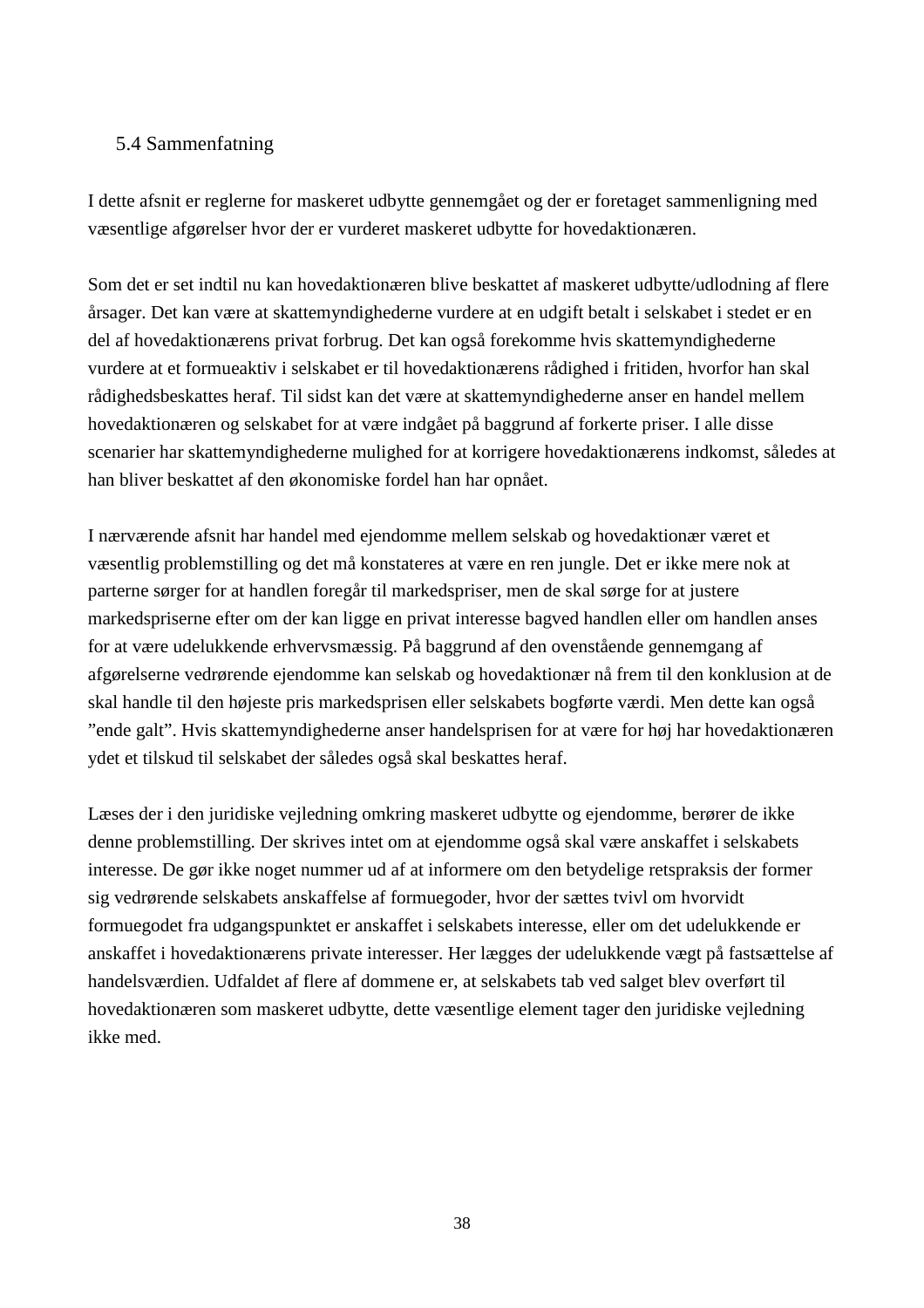## 6. Reparationsmuligheder

I skatteretten findes nogle reparationsmuligheder såfremt skattemyndighederne har foretaget en korrektion af skatteansættelsen. I de kommende afsnit vil blive gennemgået hvilke muligheder en hovedaktionær og et selskab har for at undgå at blive beskattet yderligere.

Såfremt et selskab og en hovedaktionær i en transaktion har indarbejdet et skatteforbehold i aftalen kan dette ofte benyttes såfremt det opfylder kravene i SFL §28. Det vil ikke blive gennemgået nærmere, hvad der kræves for at et skatteforbehold kan gøres gældende, dog er det fordelagtigt at benytte, da et skatteforbehold kan ændre vilkår og priser således, at handlen anses for at være indgået på de ændrede vilkår, og der således ikke sker sekundær og korresponderende korrektioner. Hvis det indgår som en del af skatteforbeholdet kan aftalen også helt annulleres. Dog skal det nævnes, at sker ændringen i prisen, skal betalingen også overføres og mellemfinansiering, i den perioder der er gået fra den oprindelig aftale til den dag, hvor korrektionen træder i kraft, skal den resterende betaling forrentes.

For at der overhovedet kan blive tale om reparationsmuligheder efter skatteretten, skal der være indgået en aftale mellem 2 parter, aftalen skal være indgået efter de almindelige civilretlige regler på området. Det forhold, at aftalens indgåelse følger civilretten medfører, at en aftale ikke blot kan tilbageføres. I de tilfælde hvor 2 parter indgår en aftale og de efterfølgende finder ud af, at skattemyndighederne har en anden holdning til de skattemæssige konsekvenser af aftalen, kan det ske at en eller begge parter fortryder indgåelsen af aftalen på de nye, af skattemyndighederne fastsatte, betingelser. Aftalen vil ikke blot kunne tilbageføres og derved "gå i nul". En tilbageførsel af den oprindelige aftale vil betragtes som 2 særskilte aftaler jf. civilretten, der herefter skattemæssigt skal behandles hver for sig. Det er på denne baggrund der er brug for reparationsmuligheder, der kan ændre eller ophæve den oprindelige aftale.

De mest anvendte muligheder for reparation er udnyttelse af et indgået skatteforbehold, betalingskorrektion og omgørelse. Betingelserne for anvendelse af betalingskorrektion og omgørelse vil blive beskrevet nedenfor. Udover omtalte reparationsmuligheder er der også de ordinære genoptagelsesregler og omvalg, eller muligheden for at indhente bindende svar inden en civilretlig disposition indgås, disse muligheder vil ikke blive behandlet.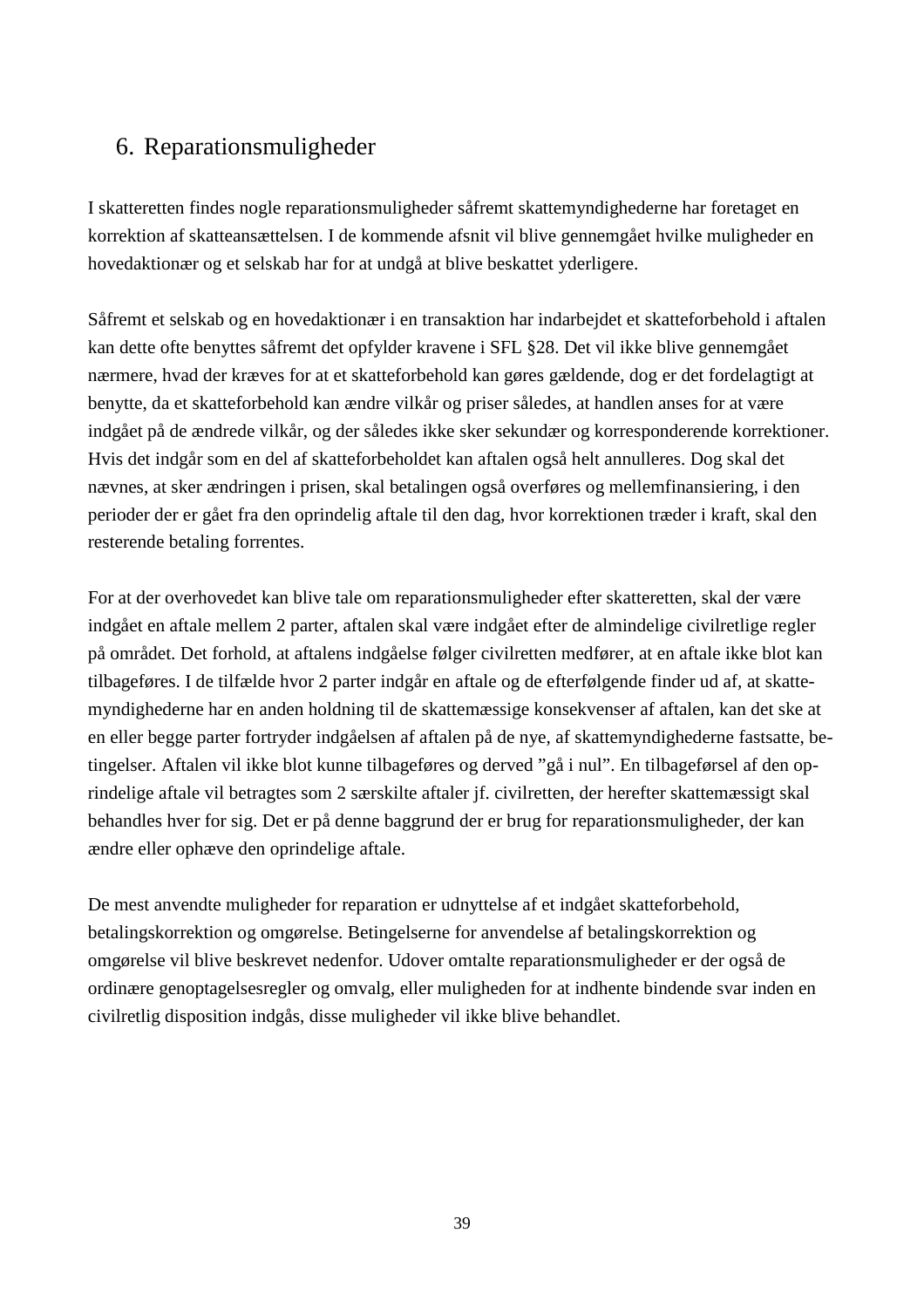#### 6.1 Betalingskorrektion

Muligheden for betalingskorrektion er fastsat i LL §2, stk. 5. Den blev indsat sammen med den resterende del af LL §2, dog var det oprindelig stk. 4.

Til at begynde med er det en forudsætning for at anvende betalingskorrektion at skattemyndighederne har lavet en korrektion i aftalen mellem interesseforbundne parter, enten af vilkår eller af pris. LL §2, stk. 5 henviser til, at betalingskorrektion kun gælder i tilfælde omfattet af LL §2, stk. 1, hvilket betyder, at det udelukkende gælder for aftaler mellem interesseforbundne parter.

Hvis skattemyndighederne ændre priser eller vilkår i en aftale bliver parternes skattepligtige indkomst også ændret. Yderligere bliver den part der har opnået en fordel, typisk har de betalt for lidt, også beskattet af fordelen. Man kan undgå beskatningen af denne fordel, hvis den respektive part påtager sig en betalingsforpligtelse af fordelen. Ved betalingskorrektion repareres der udelukkende på transaktionen ved betaling den føres ikke tilbage eller annulleres.

Bestemmelsen indeholder et krav om, at hovedaktionæren skal "forpligte sig til betaling", det er ikke ment som et krav om øjeblikkelig betaling, men der skal være en reel forpligtelse til betaling samt en evne og vilje til betaling. Drejer sagen sig om, at hovedaktionæren har betalt for lidt for et aktiv f.eks. en ejendom og handelsprisen efterfølgende er reguleret, skal betalingen falde umiddelbart efter. Der godtages typisk 1-3 måneder<sup>40</sup>, hvorefter et fortsat udlån kan risikere at blive betragtet som ulovligt aktionærlån.

Bestemmelsen i LL §2, stk. 5 nævner, at betalingskorrektion ikke omfatter LL §16E sager, dette betyder, at betalingskorrektion ikke kan anvendes ved ulovlige aktionærlån. Der er således ikke mulighed for at foretage indbetaling og derved undgå den sekundære korrektion.

Aftaler, hvor der sker køb og salg af driftsmidler eller ejendomme mellem hovedaktionær og selskab, er oftest omfattet af LL §2, stk. 5.<sup>41</sup> I disse tilfælde kan den sekundære korrektion annulleres, men kun såfremt den begunstiget part, i de fleste tilfælde hovedaktionæren, forpligter sig til at betale, men også har mulighed for det. Anvendelse af LL §2, stk. 5 bliver nægtet i situationer, hvor der ikke sker direkte ændring af priser og vilkår. Et eksempel på disse situationer er vedrørende rette omkostningsbærer (eller rette indkomstmodtager). Her er der ikke tale om en egentlig aftale mellem 2 parter, hvor skattemyndighederne anfægter priser eller vilkår men, at

 $\overline{a}$ <sup>40</sup> Betalingskorrektion

<sup>41</sup> Betalingskorrektion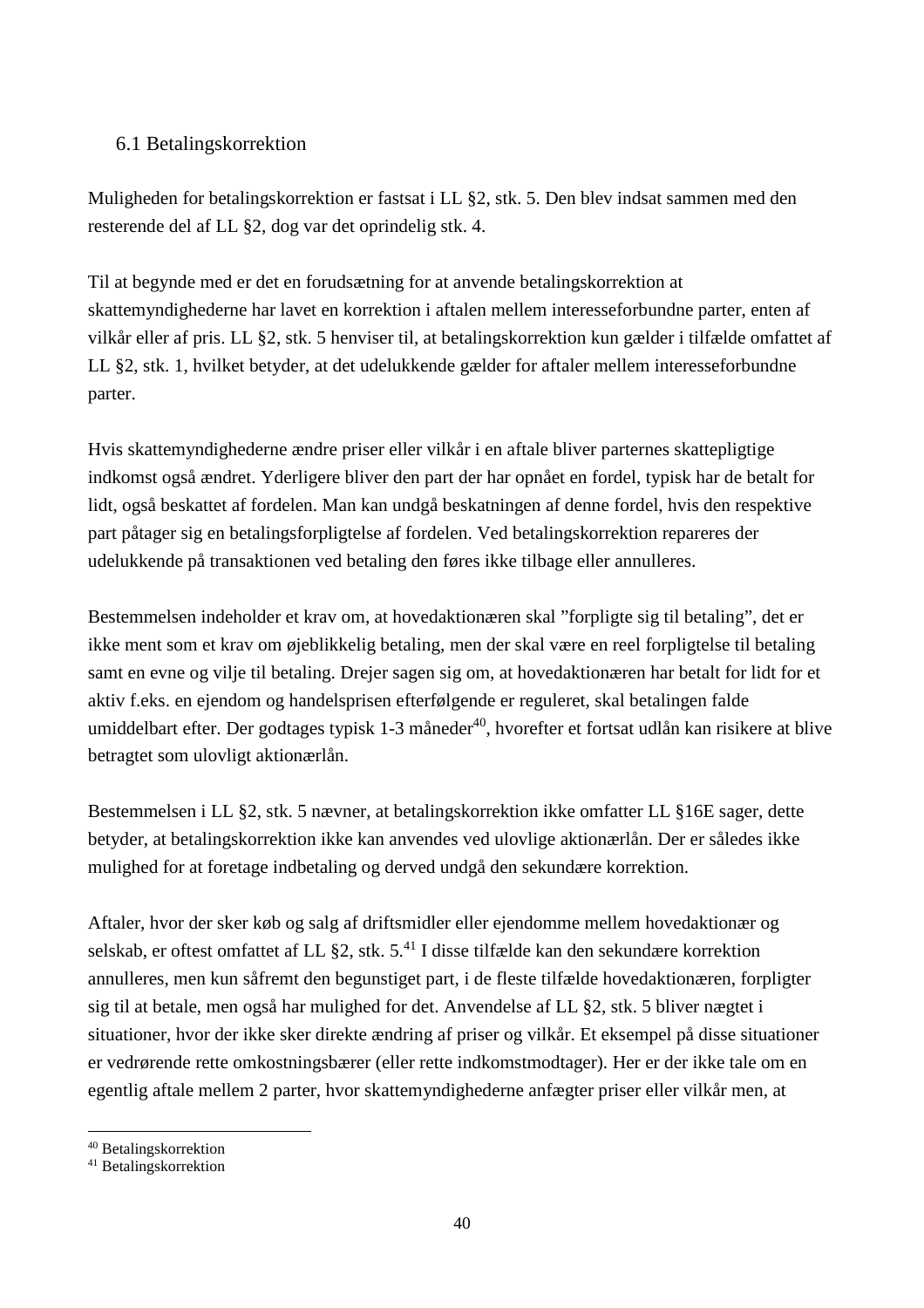omkostningen er placeret det sted der er skattemæssigt mest fordelagtigt, typisk vil omkostningen være placeret i selskabet og eventuelt være sparet privatforbrug for hovedaktionæren. Dette fremgår af afgørelsen nedenfor.

I SKM2001.370.LSR ejer selskab A et en-familiers hus der lejes ud til hovedaktionæren og til selskab B. Hovedaktionæren ejer både selskab A og selskab B 100%. Selskab A har fratrukket vedligeholdelsesudgifter, hvor skattemyndighederne har nægtet fradrag for størstedelen, det drejer sig om udgifter som; fodpumpe, vinduespolering, avis, værktøj, planter til haven o.lign. Skattemyndighederne mener ikke, at udgifterne vedrører vedligeholdelse af ejendommen jf. SL §6, samt at nogle af udgifterne er rent private udgifter. Skattemyndighederne nægter også betalingskorrektion efter LL §2, stk 4. (nu stk 5.), da de ikke mener, at der er tale om en transaktion mellem interesseforbundne parter i lovens forstand, når selskabet har betalt hovedaktionærens private udgifter.

Landsskatteretten fastslår, at udgifter udelukkende er afholdt på grund af hovedaktionærens bestemmende indflydelse i selskabet og givetvis i hovedaktionærens private interesse. LSR fastslog ligeledes, at der var tale om maskeret udlodning i forhold til hovedaktionæren. LSR giver ligeledes skattemyndighederne medhold i, at der ikke kan godkendes betalingskorrektion, idet skattemyndighederne ikke anfægter transaktionens priser eller vilkår, som nævnt i LL §2, stk. 4 (nu stk 5). I afgørelsen fortolker LSR på ordlyden i forhold til om der er foretaget en handels- eller økonomisk transaktion, hvor priser og vilkår anfægtes af skattemyndighederne, Det mener de således ikke.

I sagen SKM2007.465HR blev betalingskorrektion ikke godkendt, da hovedaktionæren anmodede om betalingskorrektion for et lavere beløb end det kendelsen havde konstateret korrektionen var. Derudover blev omgørelse ikke behandlet da hovedaktionæren ikke havde anmodet herom. I denne sag mente skattemyndighederne at korrektionen til handelsprisen for ejendommen udgjorde TDKK 416 og hovedaktionæren mente den udgjorde TDKK 55. Derfor anmodede han om betalingskorrektion for det lave beløb, selvom han kendte skattemyndighedernes korrektionsbeløb. I denne sag blev der udelukkende nægtet betalingskorrektion på bagrrund i det forkerte beløb. I denne sag have hovedaktionæren sandsynligt fået godkendt betalingskorrektionen, såfremt han havde anmodet om betalingskorrektion for det korrekte beløb. I stedet skal han beskattes af beløbet som maskeret udlodning.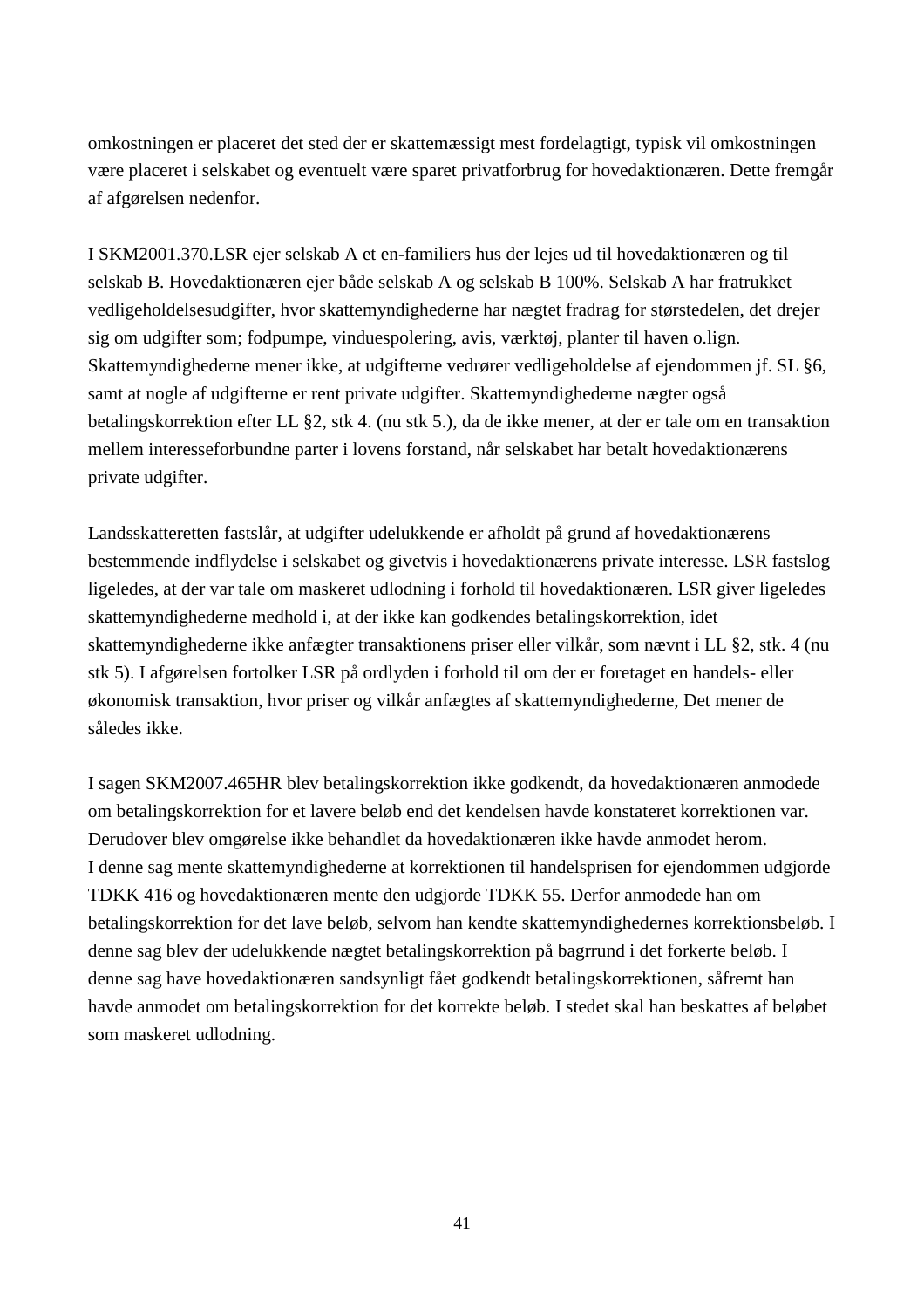#### 6.2 Omgørelse

Det var ikke før i 1999, at der blev lovgivet om omgørelse, før dette fremgik omgørelsesreguleringen af retssædvanen. I retssædvanen blev der stillet krav om god tro før anmodningen om omgørelse kunne godkendes. I denne sammenhæng var det god tro i forhold til, hvordan dispositionen skattemæssigt skulle behandles. Før lovreguleringen var udarbejdet et cirkulære der opstillede 3 krav for at omgørelse kunne tillades. Det 3. krav var god tro. Kravet gav anledning til uenighed, da det for borgerne var svært at bevise at de var i god tro og svært for skattemyndighederne at bevise at de ikke var.<sup>42</sup>

Muligheden for omgørelse findes i dag i SFL §29. Før der kigges på om betingelserne i SFL §29 er opfyldt skal 2 grundlæggende forudsætninger være tilstede. Skattemyndighederne skal have foretaget en skatteansættelse, samt der skal være tale om en privatretlig disposition. Der kan ikke gives tilladelse til omgørelse hvis skattemyndighederne ikke har foretaget en ansættelse. Dette forhold fremgår af SKM2018.624.HR. I denne sag blev det ikke anset for muligt at foretage en omgørelse, ud fra den begrundelse at fordringen som det hele handlede om var fuldt indfriet igen og derved kunne den oprindelige aftale ikke tilbageføres. Derved vurderede højesteret ikke at betingelserne for omgørelse i SFL §29 var opfyldt. Derudover vurderede højesteret heller ikke, at betingelserne vedrørende at "sagen skal være lagt klart frem" eller at "ændringen af dispositionen skal være enkel og overskuelig" var opfyldt i denne sag.

Hvis en omgørelse skal kunne gennemføres er det den civilretlige aftale der skal ændres, derfor er det en forudsætning, at den civilretlige aftale kan ændres. I nogle situationer kan dette ikke lade sig gøre. Der kan forekomme situationer, hvor en af de oprindelige parter ikke eksisterer mere eller at aktivet igen er videresolgt. Men i SKM2009.260.ØLR<sup>43</sup> blev der givet tilladelse til omgørelse selvom den ene af parterne i den oprindelige aftale var skiftet ud. Men omvendt blev der i SKM2006.405LSR ikke givet tilladelse til at udskifte den ene part, der blev det afgørende, at der ikke var tale om en ændring af den oprindelige aftale. I denne sag blev der lagt vægt på at der ikke blev anmodet om en ændring af den oprindelige aftale men anmodet om en ændring af den ene part i aftalen og Landsskatteretten vurderede at SFL §29 ikke var gældende i disse tilfælde.

SFL § 29 opsætter 5 betingelser før en anmodning om omgørelse kan godkendes. Betingelse 1 "dispositionen må ikke i overvejende grad være for at spare eller udskyde skat" kan ikke direkte sammenlignes med det tidligere brugte krav "god tro" men det har lighedspunkter. Det kan være en

<sup>42</sup> Betalingskorrektion

<sup>43</sup> Denne sag blev anket til Højesteret (SKM2011.769.HR) der vurderede at sagen ikke var lagt klart frem for myndighederne og derfor kunne omgørelse ikke godkendes.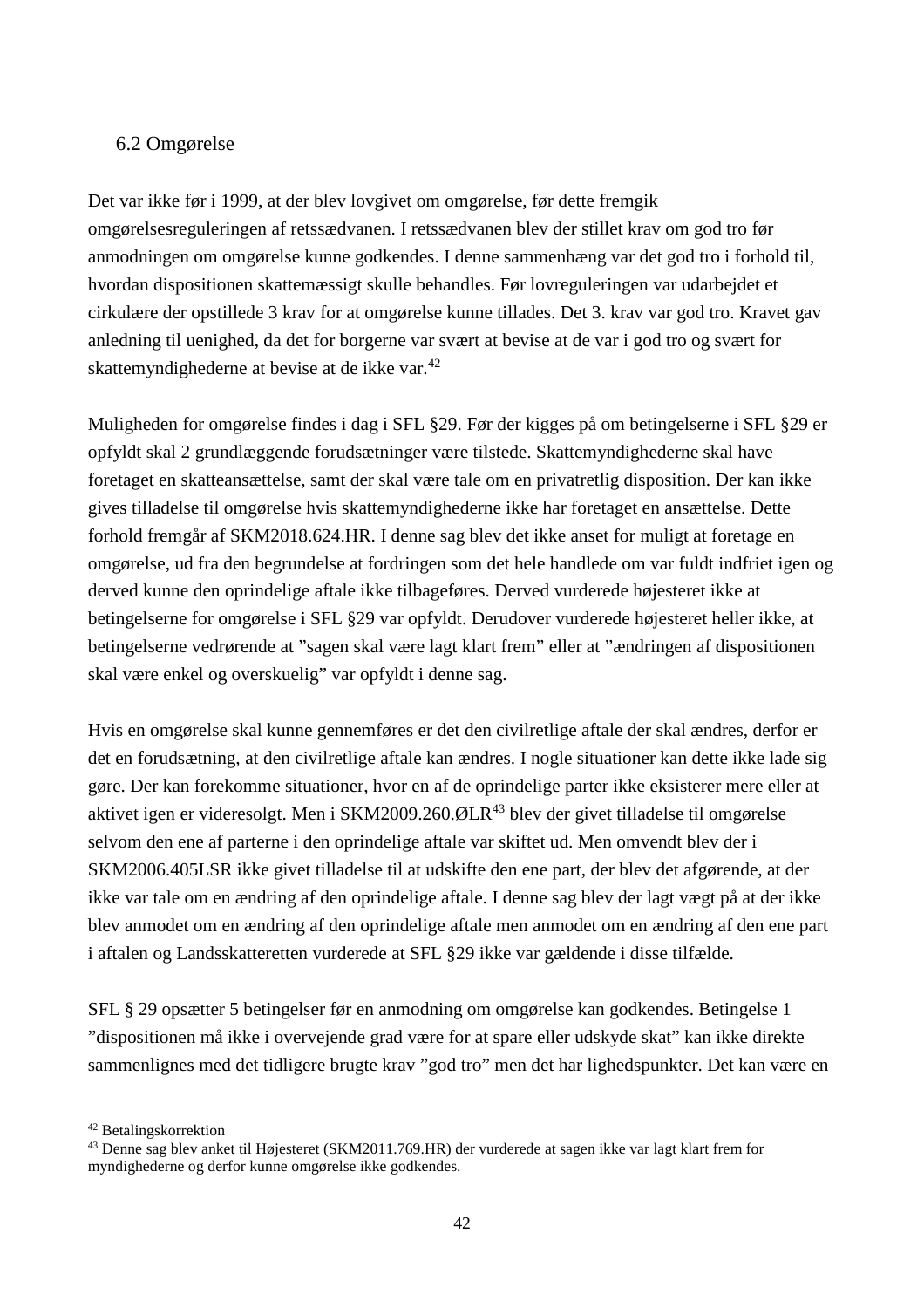svær vurdering, da alle skatteydere i større eller mindre grad, selskab eller hovedaktionær, gerne vil betale så lidt skat som muligt.

Betingelse 2 "utvivlsomt have haft utilsigtede skattemæssige virkninger" tilnærmer sig også ideen om god tro. Ses betingelse 1 og 2 sammen, lægger opfyldelsen af disse 2 krav tæt op af at skatteyder skal være i god tro for at omgørelse kan godkendes. Betingelsen er ikke skarp, da skatteyder i rigtig mange henseender og især når det gælder skat, gør meget for at spare eller udskyde skat og dette forhold er ikke nødvendigvis det der skal være afgørende for om omgørelse kan opnås.

Betingelse 3 om, at dispositionen skal være lagt klart frem, skal forsøge at forhindre, at der er væsentlige forhold der ønskes skjult for myndighederne, som kan have en afgørende indflydelse på vurderingen.

Betingelse 4 skriver at skatteyderen skal præcisere hvordan den oprindelige privatretlige disposition skal ændres, omgørelsesdispositionen skal således beskrives. Som det fremgår af betingelse 5, skal alle parterne i den oprindelige privatretlige disposition være enige om anmodningen om omgørelse.

For at omgørelse kan gennemføres skal der sendes en anmodning herom til skattemyndighederne. I forarbejderne fremgår det, at det er skatteyder der har bevisbyrden for at alle betingelserne er opfyldt. Det er således skatteyderen der skal bevise, at dispositionen ikke i overvejende grad har haft til hensigt at spare eller udskyde skat. Det anses ikke for hverken vanskeligt eller besværligt at opnå omgørelse så længe skatteyder kan fremlægge beviser for at betingelserne er opfyldt og er de det, har skatteyder krav på at få omgørelse godkendt<sup>44</sup>.

SKM2012.457.ØLR, i denne sag ejede hovedaktionæren 2 selskaber A+B. Selskab A solgte en lystbåd til selskab B, skattemyndighederne forhøjede hovedaktionærens indkomst med rådighedsbeskatning af lystbåden. Sagen gik på om hovedaktionæren kunne omgøre dispositionen således at lystbåden ikke blev solgt til selskabet men til hende privat. Landsretten fandt at dispositionen ikke kunne omgøres, da omgørelsen skal kunne ske både skatteretligt og privatretligt og privatretligt er dette ikke en mulighed på grund af, at det ene selskab var opløst efter konkurs. Yderligere kunne der ikke godkendes betalingskorrektion efter LL §2, stk. 5, begrundet i at der ikke af skattemyndighederne var foretaget en korrektion af priser eller vilkår i den oprindelige aftale, men blot foretaget en korrektion af rådighedsbeskatning efter LL §16, stk. 6.

<sup>44</sup> Betalingskorrektion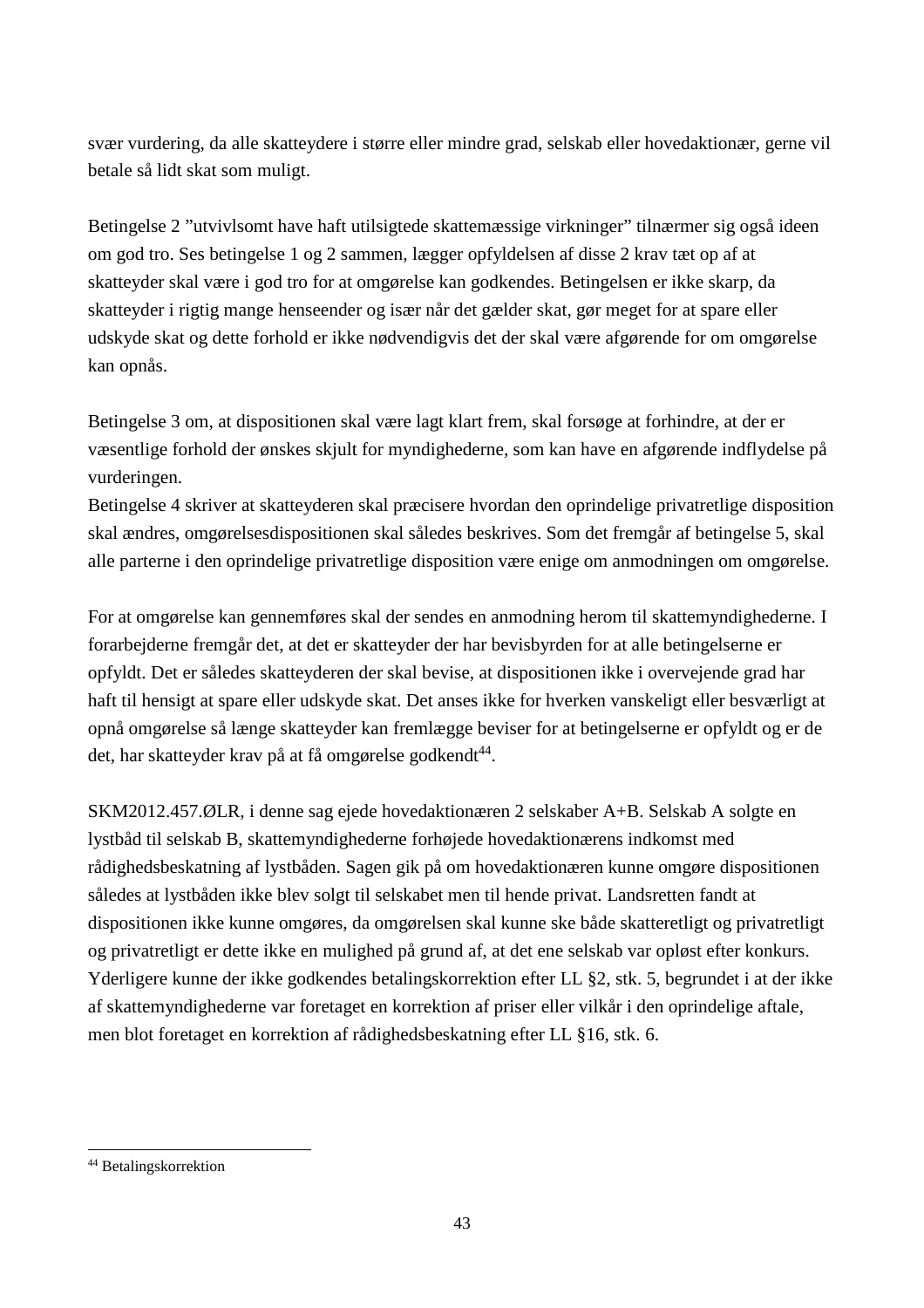#### 6.3 Sammenfatning

Betalingskorrektion og omgørelse er ens på det område at de begge består af 2 dispositioner, den oprindelige disposition og omgørelsesdispositionen.

Hvor betalingskorrektion efter LL §2, stk. 5 kun gælder i de tilfælde hvor en disposition er indgået mellem interesseforbundne parter gælder omgørelse jf. SFL § 29 alle privatretlige dispositioner, mellem både afhængige og uafhængige parter.

Omgørelsesbestemmelsen dækker bredere end betalingskorrektion men derimod har den skrappere krav til, hvornår en anmodning kan godkendes. Betalingskorrektionens eneste krav er, at betingelserne i LL § 2, stk. 1 er opfyldt, at dispositionen er indgået mellem interesseforbundne parter og vedrører armslængdevilkår. Til forskel for bestemmelsen om omgørelse stiller betalingskorrektionen eksempelvis ikke krav om at disposition ikke må være foretaget med begrundelse i at spare eller udskyde skat.

I omgørelsens betingelse 1 kan det være vanskeligt at vurdere om dispositionen har til formål at spare eller udskyde skat. Det er parternes opgave at bevise, at dette ikke er tilfældet.

I sammenligningen af de to bestemmelser omgørelse og betalingskorrektion vurderes det, at det er langt nemmere for interesseforbundne parter der har indgået en aftale der afviger fra armslængdevilkår og derefter får værdien korrigeret ved betalingskorrektion end det er for øvrige parter at få omgørelse uanset om det er hel eller delvis omgørelse. Det vurderes at den betingelse sagerne oftest falder på er at dispositionen ikke i overvejende grad må været båret i at spare eller udskyde skat.

Derudover giver det 3. punkt i omgørelsesbetingelserne anledning til en afgørende problemstilling. Betingelsen er svær at opfylde. Hvis betingelsen om at dispositionen skal være lagt klart frem betyder at oplysningerne skal fremgå af selskabets årsrapport, opstilles der et krav om en oplysningsforpligtelse der ikke fremgår af regnskabsloven. Hvis en hovedaktionær derudover ikke er klar over, at en specifik disposition er forkert, er der ikke nogen anledning til at omtale denne i årsrapporten, men hvis han på den anden side omtaler den, lægger han op til, at der noget forkert ved dispositionen. Dette føre os til problemstilligningen om god og ond tro.

Af afgørelsen SKM2001.370LSR kan det ses at det ikke kan lade sig gøre for hovedaktionæren at få betalingskorrektion såfremt han har ladet selskabet betale for en privat udgift, han kan ikke "bare" lave det om og derefter betale for den selv. Konsekvensen bliver at han bliver beskattet af udgiften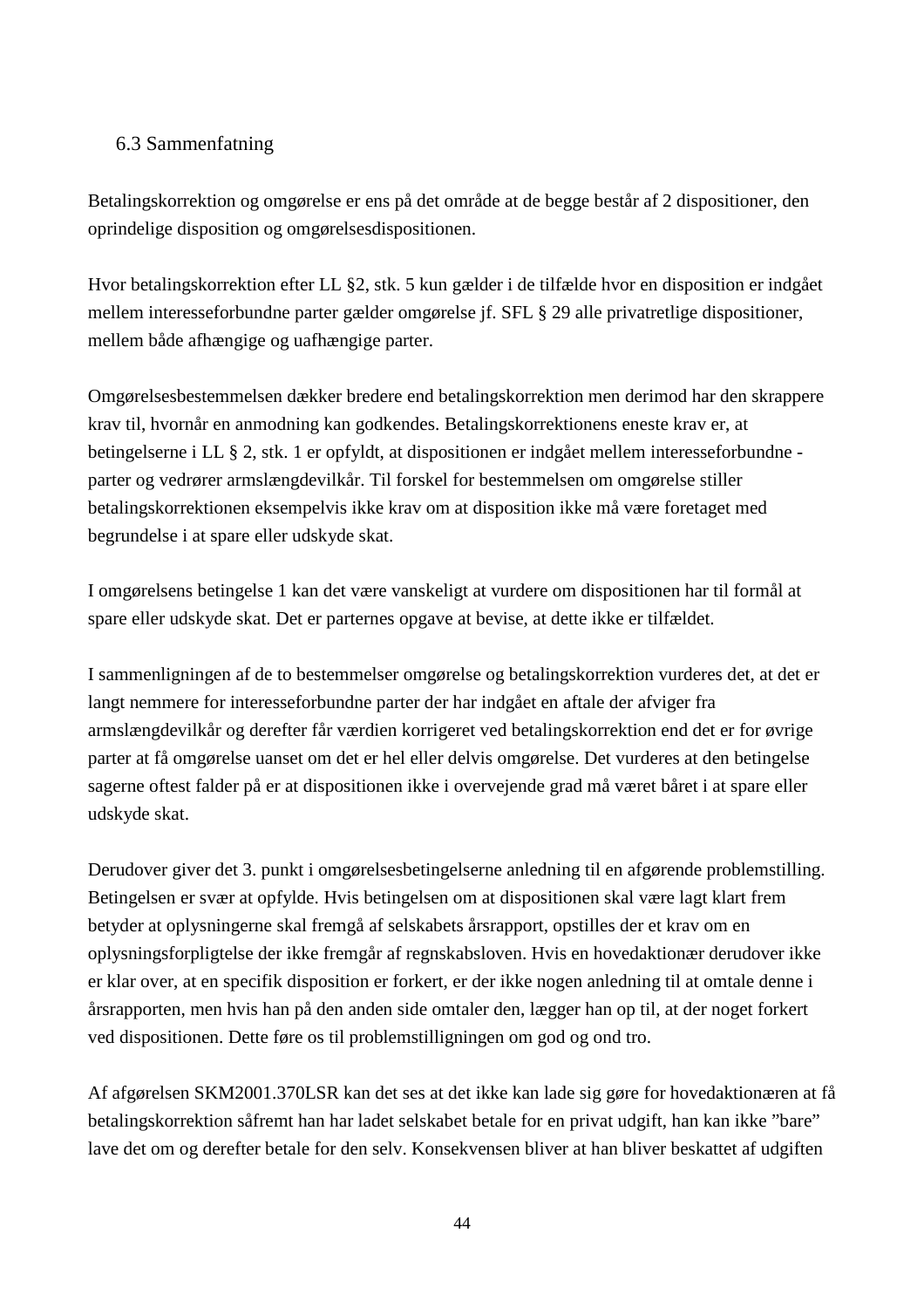som maskeret udbytte. Det ses derfor at betalingskorrektion ikke kan benyttes i tilfælde med "rette omkostningstager".

Samtidig i afgørelsen SKM2012.457.ØLR var det ikke muligt at undgå rådighedsbeskatning, ved at anmode om betalingskorrektion. Det ses derfor at LL §2, stk. 5 ikke kan benyttes i situationer hvor hovedaktionæren har ladet selskabet købe et formuegode og konsekvensen herefter bliver at han skal rådighedsbeskattes, her er der ikke mulighed for at ændre aftalen således at han selv bliver ejer af formuegodet og derved ikke skal rådighedsbeskattes. Angående omgørelse blive dette nægtet i denne sag med begrundelse i at selskabet er gået konkurs. Spørgsmål er så om landsretten vil have godkendt omgørelse, hvis selskabet stadig var eksisterende. Dette anses for at være tvivlsomt begrundet i den første betingelse om omgørelse at dispositionen ikke må være for at spare eller udskyde skat. Ville Landsretten godkende at der var en reel erhvervsmæssig begrundelse for at lystbåden var placeret i selskabet og at dette ikke var ud fra betragtningen om at spare eller udskyde skat.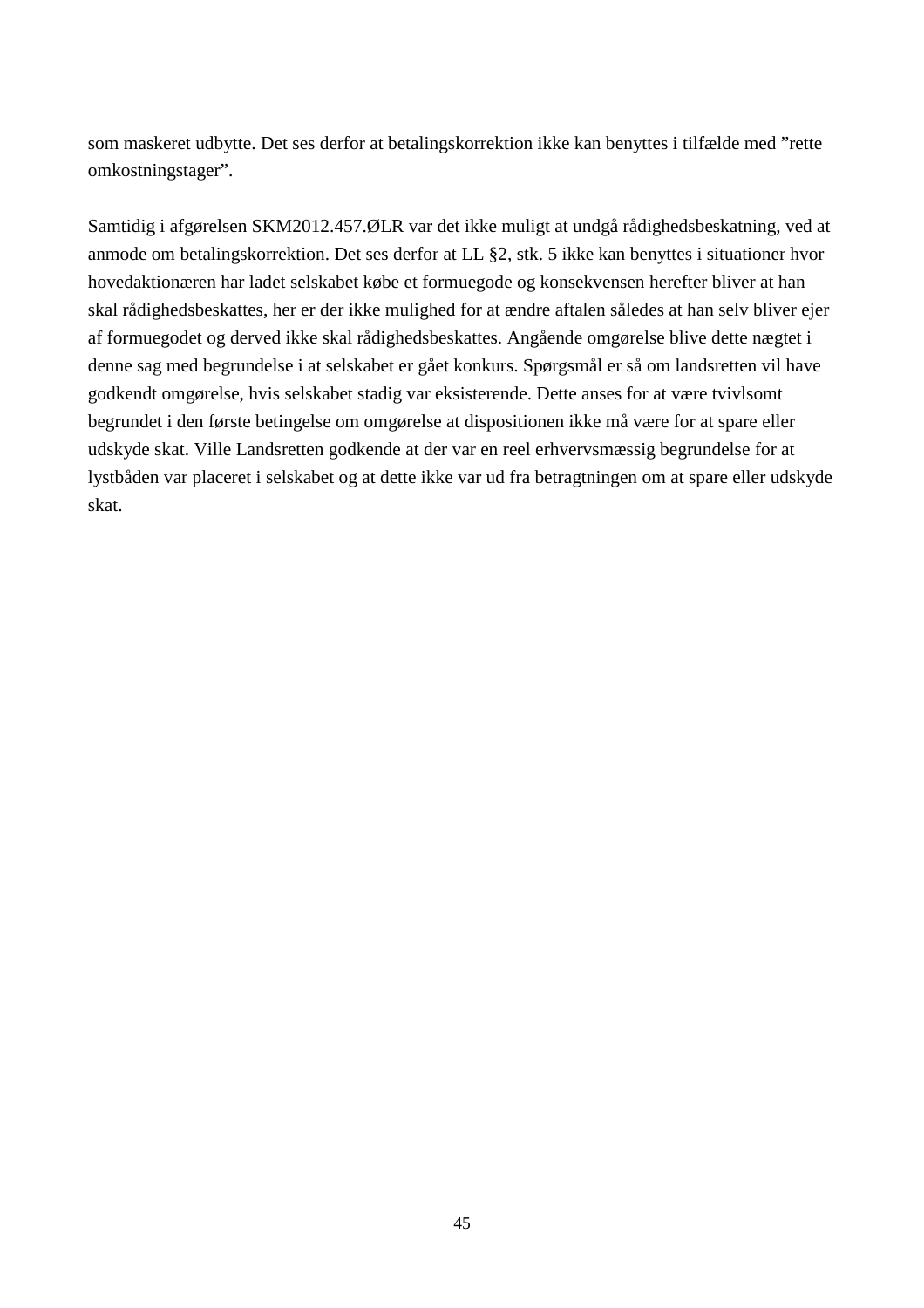## 7. Konklusion og perspektivering

Jeg ville ønske der kunne svares med korte og præcise svar til spørgsmålene i problemformuleringen. Men analysen af de gældende regler på området har vist at den konkrete situation og de konkrete forhold er helt afgørende for om en udgift er en fradragsberettiget driftsomkostning. Retspraksis viser at der er enkelte omkostningstyper, der giver større udfordringer end andre. Her er der tale om den type udgifter der ligger tæt op ad privatudgifter. Vi så at arbejdstøj som udgangspunkt var privat og at selv om en sangerinde køber kostumer og får sat hår af en frisør inden en koncert er dette ikke nok til at udgifterne er fradragsberettiget.

Hvis vi kigger på nogle af de andre problematiske udgifter som reklame og repræsentation, er der efterhånden lavet lange cirkulære der skal gennemgås før et selskab kan danne sig et overblik over hvilke type omkostninger der er fradragsberettiget og hvilke der ikke er. Ved sponsorudgifterne blev det konstateret at reklameværdien skulle kunne måle sig med prisen på sponsoratet, samtidig med at det ikke overvejende må være i hovedaktionærens private interesse, som det var i dommen om sponsoratet af hovedaktionærens datters ridesport.

Men i sidste ende var det der var vigtigst i vurderingen af om et selskab har fradrag for driftsomkostningen om udgifter er med til at "erhverve, sikre eller vedligeholde indkomsten", hvor vi egentlig er tilbage ved starten af den helt generelle bestemmelse i SL §6.

Det er i denne afhandling konstateret at en hovedaktionær kan blive beskattet af maskeret udbytte/udlodning af flere årsager. Det kan være at skattemyndighederne vurdere at en udgift betalt i selskabet i stedet er en del af hovedaktionærens privat forbrug. Det kan også forekomme hvis skattemyndighederne vurdere at et formueaktiv i selskabet er til hovedaktionærens rådighed i fritiden, hvorfor han skal rådighedsbeskattes heraf. Til sidst kan det være at skattemyndighederne anser en handel mellem hovedaktionæren og selskabet for at være indgået på baggrund af forkerte priser. I alle disse scenarier har skattemyndighederne mulighed for at korrigere hovedaktionærens indkomst, således at han bliver beskattet af den økonomiske fordel han har opnået.

Det er ikke let for hovedaktionæren at navigere i og hvis han så uheldigvis ender i at skattemyndighederne vurdere at der er tale om en privat udgift og ikke en erhvervsmæssig udgift, skal han beskattes af maskeret udbytte. Dertil kommer at han ikke har mulighed for at korrigere forholdet med en betaling, da vi konstaterede i dommen SKM2001.370LSR at der ikke er mulighed for betalingskorrektion i situationer, hvor det handler om rette omkostningsbærer. Om der er mulighed for en omgørelse efter SFL §29 er tvivlsomt, da myndighederne sandsynligvis vil betragte dispositionen som et forsøg på at spare elle udskyde skat.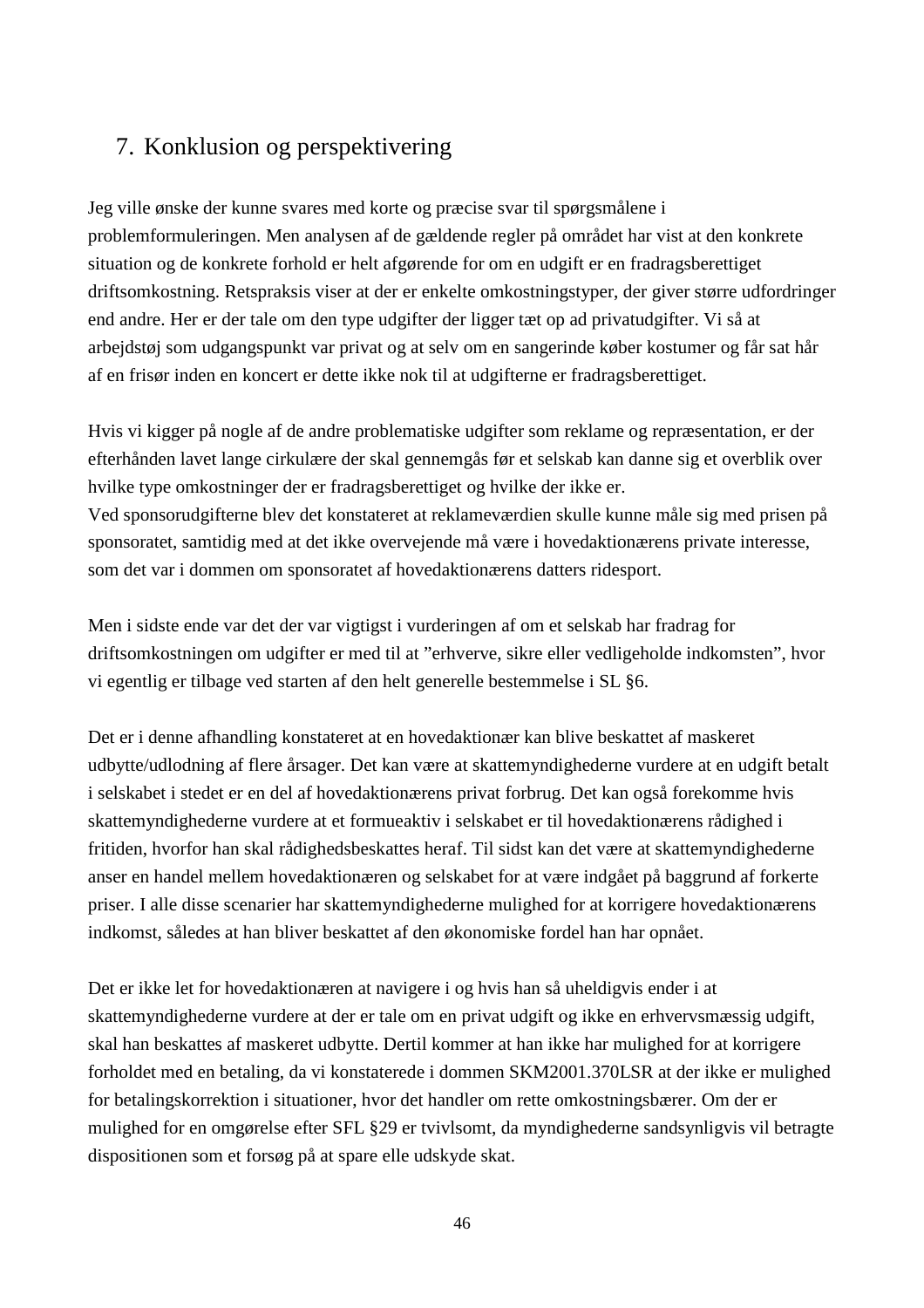Konklusionen må være at det er en jungle for hovedaktionærerne. De skal hele tiden være påpasselige med om skattemyndighederne vil tolke situationen anderledes. Og i nogle situationer har de handlet efter bedste evne og er overbevist om at de har fulgt reglerne men bliver alligevel fanget i en fortolkningssag, hvor domstolene nu begynder at lægge til grund om dispositionen eller selve det at eje aktivet er i selskabets interesse. Selvfølgelig er der hovedaktionærer der bevidst forsøger at omgås reglerne og finde nye smutveje hvor det er skattemæssigt mest rentabelt, men der vil i denne jungle af regler også blive fanget hovedaktionærer der på helt reel vis har forsøgt at handle efter reglerne men er blevet fanget, og hvis det så ender med at de ikke har mulighed for betalingskorrektion eller omgørelse fordi der måske ubevist er en formodning om at hovedaktionærer altid vil forsøge at spare eller udskyde skat.

Overordnet set bør retsregler formes på en sådan måde at de er forståelige for borgere, rådgivere og myndigheder, således at en given handling giver et forudsigeligt billede af den skattemæssige konsekvens heraf. Dette samtidig med at de er objektive og kan bruges til en objektiv vurdering af den enkelte situation.

I forhold til den meget generelle bestemmelse som SL §6 er ville det muligvis være ønskeligt med en eller flere mere specifikke fradragsregler, således at det for den enkelte var mere tydeligt, hvilke omkostninger der var fradragsberettigede driftsomkostninger og hvilke der var private udgifter. Men ulempen her er, at det ville være en umulig opgave at skulle forudsige og tage stilling til alle tænkelige udgiftstyper. Det ville samtidig stille langt større krav til vedligeholdelse af bestemmelserne, således at de udviklede sig med tiden og samfundet. Derfor er vi tilbage ved fordelene i en generel bestemmelse og nogle specialbestemmelser.

I forhold til lovbestemmelser og praksis vedrørende ejendomme, er det i afhandlingen konstateret vanskeligt at gennemskue de specifikke retningslinjer på området. For selvom der efterhånden er mange afgørelser på området kan tvivlen forekomme at hvis nu markedsprisen var højere end selskabets anskaffelsespris, hvilken pris skulle der så handles til og hvilken skatteretlig konsekvens havde det haft for parterne? Og hvis den erhvervsmæssige interesse versus den private interesse havde været omvendt, havde afgørelserne så faldet anderledes ud? Området må anses for at være i en gråzone da ikke alle tænkelige scenarier kan oplistes i en lov. Der burde derfor i forlængelse af en lov opstilles generelle retningslinjer for hvorledes vurderingen skal foretages samt hvilken beskatning hovedaktionærer, selskaber og rådgivere skal forvente i de givne situationer.

For at få afdækket usikkerheden er det selvfølgelig en mulighed for hovedaktionær og selskab at søge om et bindende svar inden der indgås aftaler mellem selskab og hovedaktionær. Dette især i de situationer hvor de bevæger sig i tvivl-områder.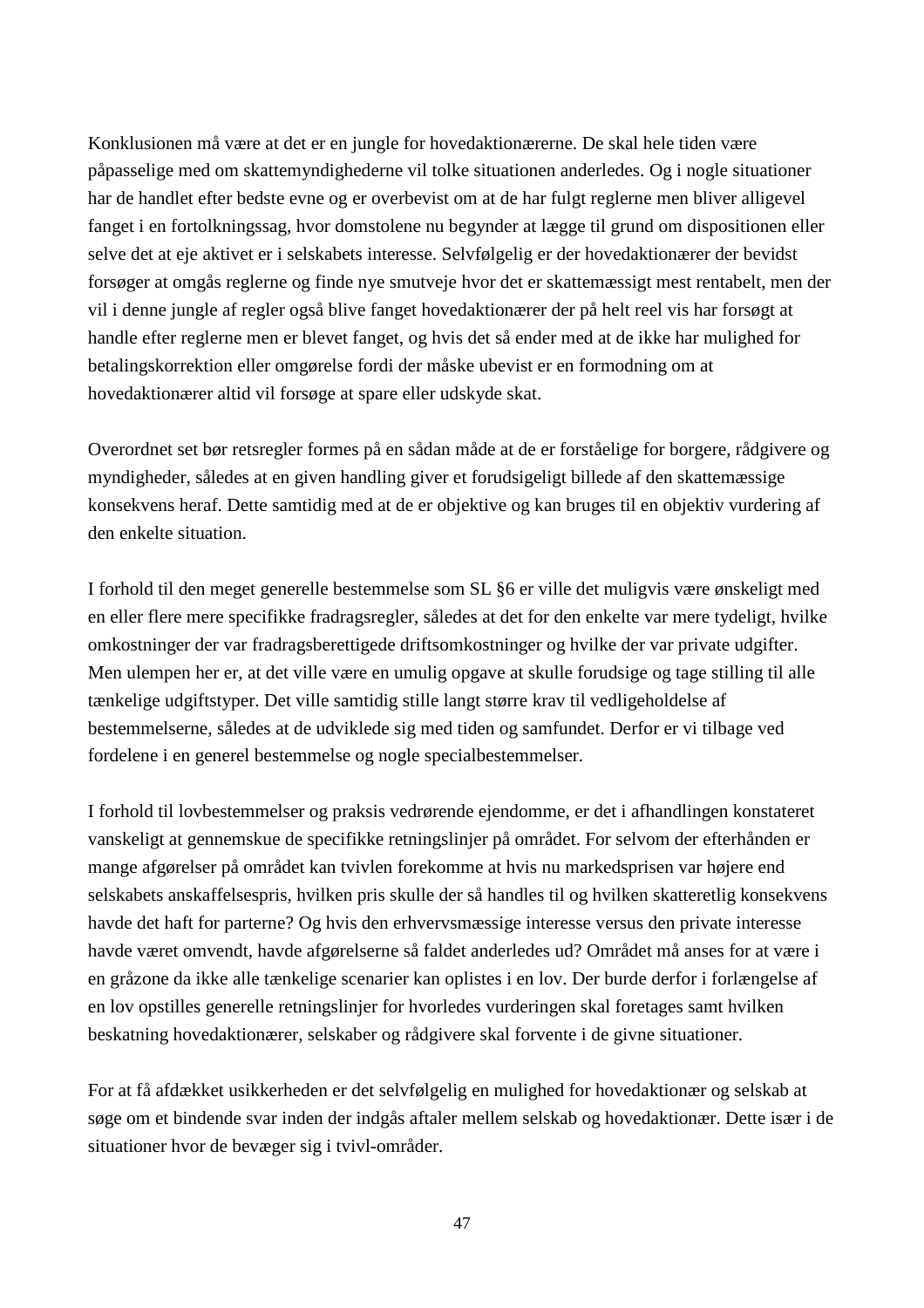## 8. Litteraturliste

#### **Bøger**

Skatteretten 2, 7. udgave 2015, Karnov Group Af Jan Pedersen, Malene Kerzel m.fl.

Lærebog om indkomstskat, 15. udgave 2013, Jurist- og Økonomforbundets Forlag Af Aage Michelsen, Steen Askholt m.fl.

Det skatteretlige driftsomkostningsbegreb, 1. udgave 2006 Af Jane Ferniss

Retskilder og Retsteorier, 5. udgave 2017, Jurist- og Økonomforbundets Forlag Af Christina D. Tvarnø og Ruth Nielsen

Betalingskorrektion, omgørelse, skatteforbehold, omvalg, 2. udgave 2018, Karnov Group Af Hans Henrik Bonde Eriksen

#### **Artikler**

Selskabers ejendomsinvesteringer – manglende erhvervsmæssig interesse og skattemæssige konsekvenser for hovedaktionæren. Af Inge Langhave Jeppesen

Sponsorat eller privat interesse? Af Liselotte Madsen

#### **Øvrige**

SKAT.dk: Den juridiske vejledning 2020-1, med vægt på følgende afsnit:

C.B.3 C.C.2.2 C.A.5.14

Lovforarbejderne til LL §2